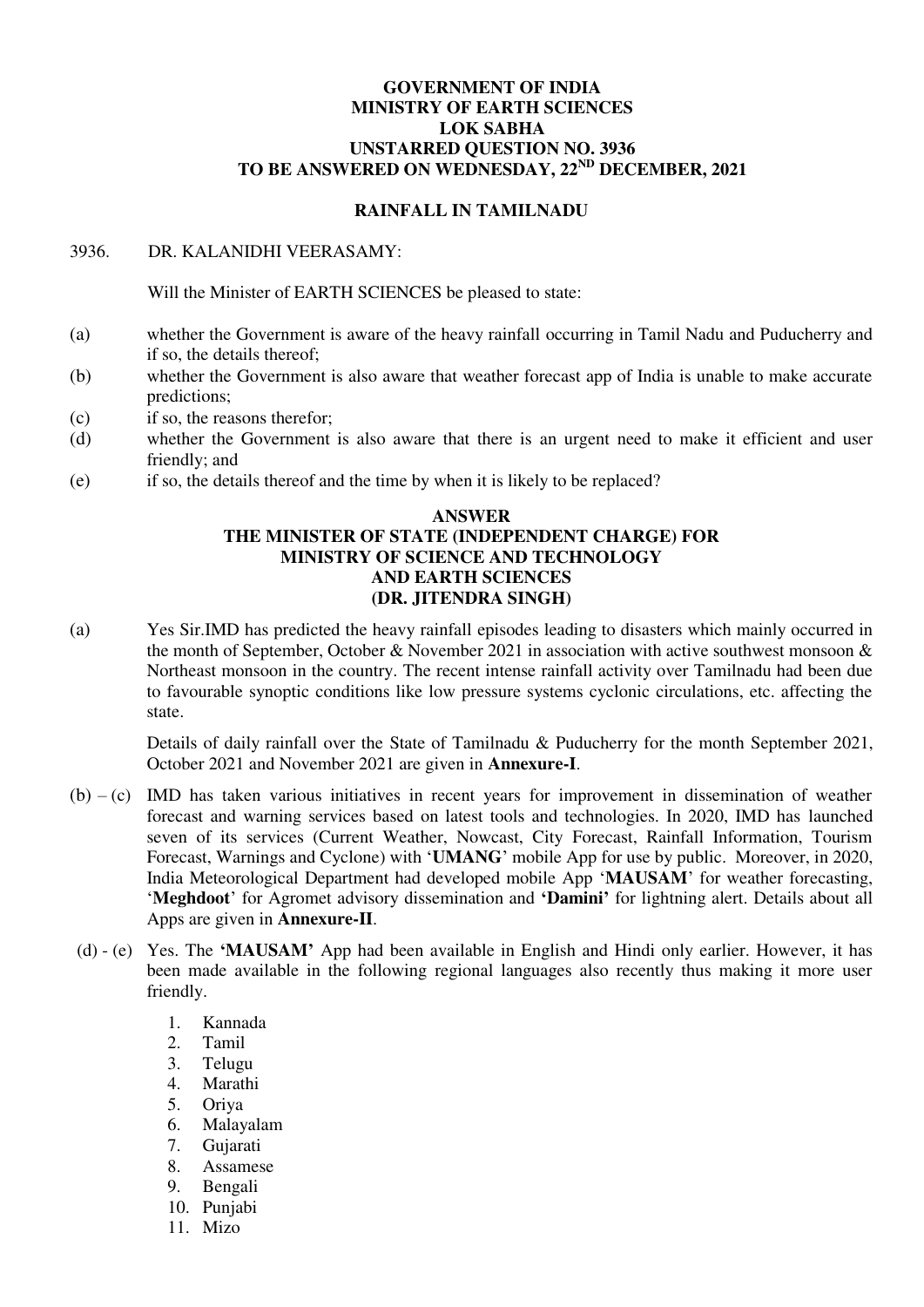# **Rainfall over Tamil Nadu&Puducherry from 01-30Sept 2021, 01-31 Oct 2021 & 1-30 Nov 2021**

| Category of rainfall                         |                 |           |            |                                                       |
|----------------------------------------------|-----------------|-----------|------------|-------------------------------------------------------|
| Light:-Less than Moderate:-2- Heavy:-<br>2cm | 6 <sub>cm</sub> | $7-11$ cm | $12-20$ cm | <b>Very heavy:-</b> Extremely Heavy:-<br>21cm or more |

### **1 SEPTEMBER 2021**

THOGAMALAI-4, NAGAPATTINAM-3, KARIYAPATTI-3, THATHIENGRPET-3, AIRPORT MADURAI-3, THURAIYUR-3, ATTUR-3, PENNAGARAM-3, KODUMUDI-3, NAMAKKAL-3, PONNERI-3, CHEYYAR-2, VIRAGANUR DAM-2, TIRUPPUR-2, SHOLINGUR-2, MOHANUR-2, TIRUVARUR-2, KUMBAKONAM-2, TIRUPATHUR-2, MADURANTHAGAM-2, EDAPADI-2, POONDI-2, KORATUR-2, TIRUMAYAM-2, METTUR-1, AVALANCHE-1, THIRUVALANGADU-1, TAMBARAM-1, BHAVANISAGAR-1, MIMISAL-1, THIRUKALUKUNDRAM-1, CHENGALPATTU-1, MANJALARU-1, VIRALIMALAI-1, KOVILANKULAM-1, VELLORE-1, SIVAGANGA-1, NANNILAM-1, PADALUR-1, DEVALA-1, MADURAI SOUTH-1, PULLAMBADI-1, KUMARAPALAYAM-1.

## **2 SEPTEMBER 2021**

KRISHNAGIRI-13, PUDUKOTTAI-8, ADIRAMPATNAM-8, CHEYYAR-7, VATTANAM-6, THAMARAIPAKKAM-6, POLUR-6, TONDI-5, CHENGAM-5, UTHANGARAI-4, KAMUDHI-4, MANJALARU-4, PATTUKOTTAI-4, TIRUVADANAI-4, PONNAI DAM-3, TIRUPATHUR PTO-3, TIRUVANNAMALAI-3, ARANI-3, ARANTANGI-3, KOVILANKULAM-3, AVUDAYARKOIL-3, ARUPPUKOTTAI-3, KARAIKUDI-3, KADALADI-3, DEVAKOTTAI-3, OMALUR-3, ARIMALAM-3, ANNAVASAL-3, NATRAMPALLI-3, THIRUVIDAIMARUTHUR-3, ALANGUDI-2, BARUR-2, DENKANIKOTTAI-2, KEELPENNATHUR-2, ILLAYANGUDI-2, MIMISAL-2, CHITTAR-2, TIRUPUVANAM-2, KARAMBAKUDI-2, KALAVAI AWS-2, VADAPUDUPATTU-2, KATPADI-2, THIRUTHURAIPOONDI-2, UTHUKULI-2, SIVAGANGA-2, AMBUR-2, MADUKKUR-2, VALINOKAM-2, USILAMPATTI-2, SATHANUR DAM-2, PECHIPARAI-2, KORATUR-2, VANIAYMBADI-2, ALANGAYAM-2, MANAMADURAI-2, R.S.MANGALAM-1, PERUNCHANI DAM-1, MUDUKULATUR-1, HARUR-1, TIRUPATTUR-1, MANAMELKUDI-1, EMERALAD-1, POCHAMPALLI-1, NEDUNGAL-1, MUTHUPET-1, TRP AP-1, TIRUTTANI PTO-1, AVALANCHE-1, HOSUR-1, THANDARAMPETTAI-1, ORTHANAD-1, KEERANUR-1, PENUCONDAPURAM-1, R.K.PET-1, CHETTIKULAM-1, THALI-1, NANNILAM-1, SURALACODE-1, TIRUPATHUR-1, PALACODE-1, KODAIKANAL-1, KOVILPATTI-1, THIRUVALANGADU-1, YERCAUD-1.

### **3 SEPTEMBER 2021**

SALEM-9, PATTUKOTTAI-9, MANAMELKUDI-9, RASIPURAM-8, YERCAUD-8, MADUKKUR-8, ALANGUDI-7, PONNAMARAVATHI-7, MUTHUPET-7, AVUDAYARKOIL-7, DANISHPET-7, TIRUMAYAM-7, MANAPPARAI-7, KARUR-7, PAPPIREDDIPATTI-6, ARIMALAM-6, OMALUR-6, PERUNGALUR-6, PONMALAI-6, THUVAKUDI IMTI-6, NEEDAMANGALAM-6, PERAVURANI-6, TRP AP-5, ARIYALUR-5, TRP TOWN-5, VALANGAIMAN-5, ADIRAMPATNAM-5, SENDURAI-5, K.PARAMATHI-5, ATTUR-5, BHUVANAGIRI-5, MANJALARU-5, CHENGAM-5, PUDUKOTTAI-5, UTHUKULI-4, THIRUTHURAIPOONDI-4, THIRUVIDAIMARUTHUR-4, KRISHNAGIRI-4, NATRAMPALLI-4. AVINASI-4, AYYAMPETTAI-4, VIRUDACHALAM-4, THANJAI NATRAMPALLI-4, AVINASI-4, AYYAMPETTAI-4, VIRUDACHALAM-4, THANJAI PAPANASAM-4, THAMMAMPATTY-4, TIRUCHENGODE-4, MANGALAPURAM-4, MARUNGAPURI-3, BUDALUR-3, KUMBAKONAM-3, METTUR-3, BARUR-3, KODUMUDI-3, MANNARGUDI-3, THANJAVUR-3, MAYILADUTHURAI-3, PALACODE-3, PUDUCHERRY-3, VATTANAM-3, VEDARANYAM-3, CHITTAMPATTI-3, KOVILPATTI-3, KOVILPATTI-3, TIRUTTANI-3, SIVAGANGA-3, MOHANUR-3, MAYANUR-3, KODAVASAL-3, THURAIYUR-3, PANCHAPATTI-3, ANNAVASAL-3, DHARMAPURI PTO-3, DINDIGUL-3, VALLAM-3, CHETTIKULAM-3, KRISHNARAYAPURAM-3, PANDAVAIYAR HEAD-3, MANALMEDU-3, DENKANIKOTTAI-3, DEVAKOTTAI-3, THIRUMANUR-3, KARAMBAKUDI-3, TIRUVAIYARU-3,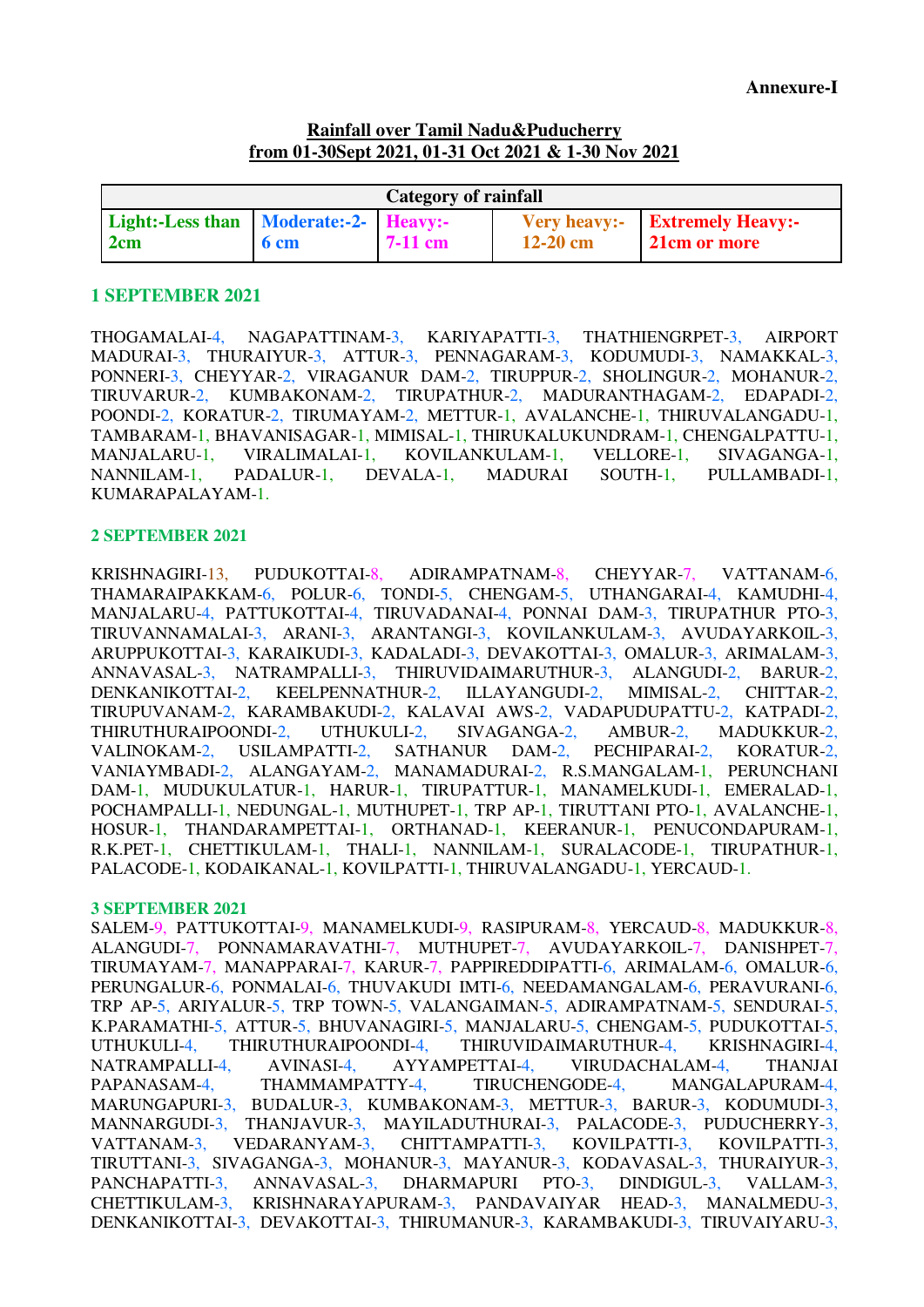SENDAMANGALAM-3, ERUMAPATTI-3, THALI-3, ANNUR-3, AP PEELAMEDU-3, VADAPUDUPATTU-2, ARANTANGI-2, NADUVATTAM-2, BHAVANI-2, HARUR-2, ORTHANAD-2, MIMISAL-2, MELALATHUR-2, VANIAYMBADI-2, TIRUPATHUR-2, KARAIKAL-2, NEDUNGAL-2, TIRUPATHUR PTO-2, KARAIKUDI-2, KEERANUR-2, TIRUKOILUR-2, PENNAGARAM-2, VEPUR-2, CHINNAKALAR-2, GRAND ANAICUT-2, SHOLINGUR-2, PUDUCHATRAM-2, CHIDAMBARAM-2, KATPADI-2, KODAIKANAL-2, POCHAMPALLI-2, TIRUPPUR-2, AMBUR-2, VAZHAPADI-2, ILLUPPUR-2, KOLLIDAM-2, NATHAM-2, SULUR-2, JAYAMKONDAM-2, AMMUNDI-2, GANDARVAKOTTAI-2, SANKARAPURAM-2, CHIDAMBARAM AWS-2, THANJAVUR PTO-2, KUMARAPALAYAM-2, ALANGAYAM-2, VEERAGANOOR-2, RAMANATHAPURAM-2, VIRALIMALAI-2, CUDDALORE-2, TINDIVANAM-2, MUSIRI-2, DHARAMAPURI-2, LALGUDI-2, NAGAPATTINAM-2, TIRUPATTUR-2, GUDIYATHAM-2, EDAPADI-2, DEVALA-2, MELUR-2, KADAVUR-2, ANJATTI-1, VATHALAI ANAICUT-1, TIRUKATTUPALLI-1, PULIPATTI-1, PARAMATHIVELUR-1, NAMAKKAL-1, UTHANGARAI-1, KANGEYAM-1, PULLAMBADI-1, TIRUVADANAI-1, PECHIPARAI-1, METTUPATTI-1, KANGEYAM-1, PULLAMBADI-1, TIRUVADANAI-1, PECHIPARAI-1, METTUPATTI-1, NANNILAM-1, PELANDURAI-1, K.M.KOIL-1, TIRUVARUR-1, PALAVIDITHI-1, SRIMUSHNAM-1, VEPPANTHATTAI-1, GLENMORGAN-1, VIRINJIPURAM AWS-1, TIRUPUVANAM-1, VEPPANTHATTAI-1, GLENMORGAN-1, VIRINJIPURAM AWS-1, TIRUPUVANAM-1, PALLIPATTU-1, TONDI-1, PERAIYUR-1, SETHIATHOPE-1, VALPARAI TALUK OFFICE-1, VELLORE-1, ERODE-1, VILUPURAM-1, ERAIYUR-1, UPPER BHAVANI-1, THALAIGNAYER-1, SIRKALI-1, KALLAKURICHI-1, PARANGIPETTAI-1, SAMAYAPURAM-1, TIRUPOONDI-1, ODANCHATRAM-1, VANUR-1, SHOLAVANDAN-1, THOGAMALAI-1, ARAVAKURICHI-1, HOGENEKAL-1, VALPARAI PTO-1, GOBICHETTIPALAYAM-1, PALLADAM-1, PADALUR-1, RAYAKOTTAH-1, KULITHALAI-1, THALAVADI-1, PERUNDURAI-1, BHAVANISAGAR-1, PARAMAKUDI-1, UTHAGAMANDALAM-1, TARANGAMBADI-1, KANCHEEPURAM-1, THATHIENGRPET-1, PERAMBALUR-1, COONOOR-1, KURINJIPADI-1, THEKKADI-1.

### **4 SEPTEMBER 2021**

YERCAUD-13, SATHANUR DAM-6, ILLAYANGUDI-6, HOGENEKAL-5, JAYAMKONDAM-5, PENNAGARAM-5, MANALMEDU-4, VIRUDACHALAM-4, THIRUVALANGADU-4, MARAKKANAM-3, SRIMUSHNAM-3, SANKARAPURAM-3, PONNAI DAM-3, CHOLAVARAM-3, ETTAYAPURAM-2, KALLAKURICHI-2, MAYILADUTHURAI-2, SENDURAI-2, KAVERIPAKKAM-2, AGARAM SEEGOOR-2, SIRKALI-2, PELANDURAI-2, KADAMBUR-2, UTHUKOTTAI-2, POONAMALLEE-2, K.M.KOIL-2, TIRUTTANI PTO-2, SANKARIDURG-2, R.S.MANGALAM-2, VADAPUDUPATTU-2, KOLLIDAM-2, METTUR-2, SETHIATHOPE-2, VEPUR-1, MADURANTHAGAM-1, PERAVURANI-1, ARAKONAM-1, UTHANGARAI-1, PERUNCHANI DAM-1, SALEM-1, KALAVAI AWS-1, ARCOT-1, POONDI-1, WALLAJAH-1, MGR NAGAR-1, ATTUR-1, TIRUTTANI-1, HARUR-1, MANGALAPURAM-1, TARANGAMBADI-1, VIRINJIPURAM AWS-1, VADIPATTI-1, DENKANIKOTTAI-1, AMMUNDI-1, VELLORE-1, KATPADI-1, DGP OFFICE-1, SHOLINGUR-1, SURALACODE-1, ADIRAMPATNAM-1, ANNA UNIVERSITY-1.

### **5 SEPTEMBER 2021**

VALPARAI PTO-5, PERAVURANI-5, CHINNAKALAR-4, ALANGUDI-4, MADUKKUR-3, MUTHUPET-3, VALPARAI TALUK OFFICE-3, PARAMAKUDI-3, TIRUMAYAM-2, THEKKADI-2, VATTANAM-2, SHOLAYAR-2, VADAPUDUPATTU-2, TIRUVARUR-2, VEMBAKKAM-2, VELLORE-2, PATTUKOTTAI-2, GUDALUR-2, THIRUTHURAIPOONDI-2, ARANTANGI-2, VIRINJIPURAM AWS-2, CHENGAM-2, ARIMALAM-2, MADURAI SOUTH-2, MELUR-2, VIRAGANUR DAM-1, AIRPORT MADURAI-1, HOSUR-1, AMBUR-1, ADIRAMPATNAM-1, TIRUVALLUR-1, SHOOLAGIRI-1, ERODE-1, KATPADI-1, PONNAI DAM-1, KOVILANKULAM-1, KARAMBAKUDI-1, CHITTAMPATTI-1, MANNARGUDI-1, PULIPATTI-1, VEERAPANDI-1, YERCAUD-1, UTHIRAMERUR-1, PUDUKOTTAI-1, VEDARANYAM-1, VEMBAKOTTAI-1, TIRUCHENGODE-1, NAMAKKAL-1, RAJAPALAYAM-1, THALAIGNAYER-1, PERIYAKULAM-1, PONNAMARAVATHI-1, DGP OFFICE-1, NATRAMPALLI-1, THATHIENGRPET-1, ILLAYANGUDI-1, TIRUVADANAI-1.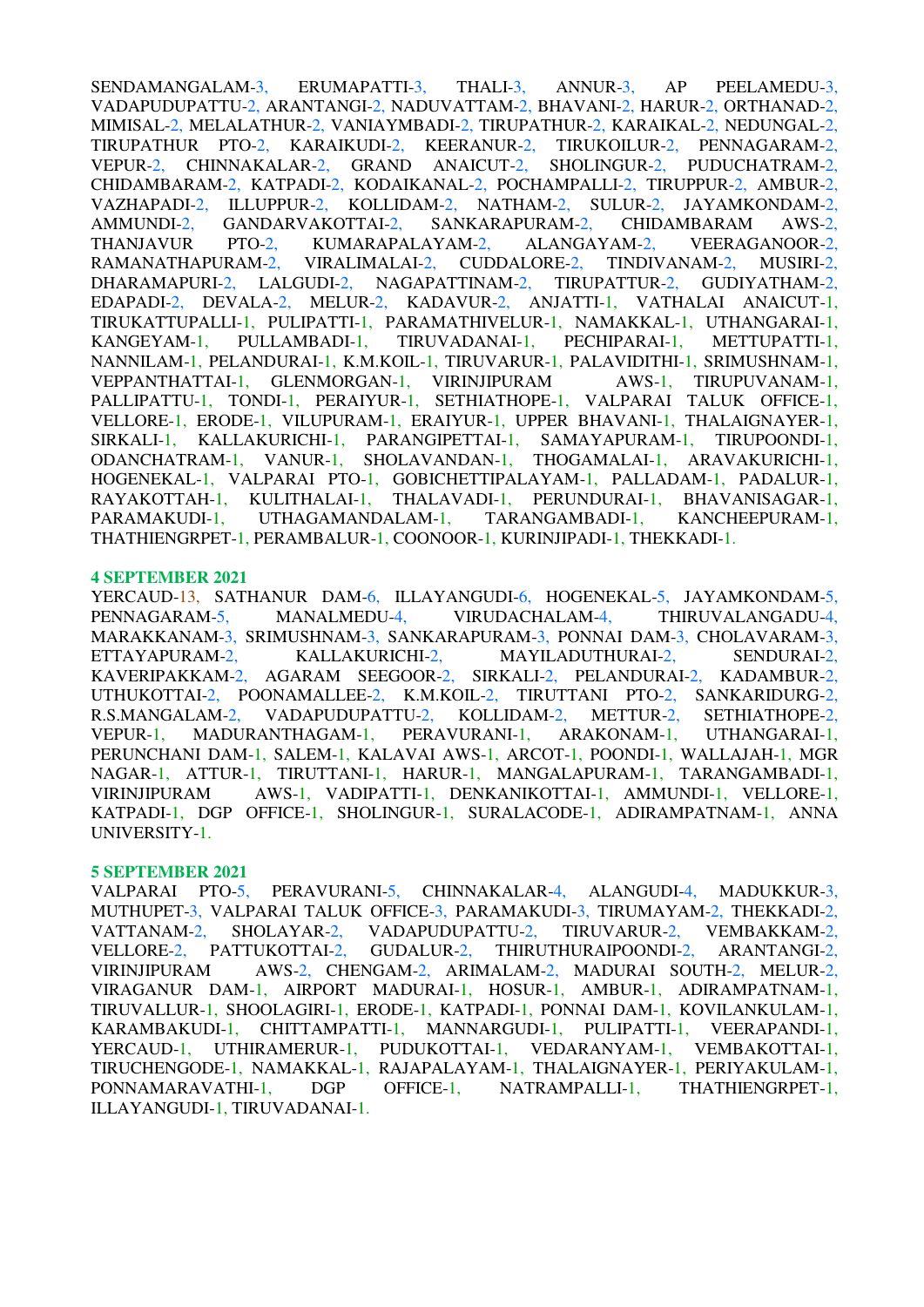CHINNAKALAR-7, SENDURAI-7, MAHABALIPURAM-6, SALEM-5, SENDAMANGALAM-5, VEDARANYAM-5, ERODE-4, BHUVANAGIRI-4, VEPUR-4, VALPARAI PTO-4, DENKANIKOTTAI-4, VALPARAI TALUK OFFICE-4, PARANGIPETTAI-4, MARAKKANAM-4, SHOLAYAR-4, K.M.KOIL-4, JAYAMKONDAM-3, TIRUPOONDI-3, DANISHPET-3, TARAMANI ARG-3, MADURANTHAGAM-3, SANKARAPURAM-3, DEVALA-3, SIRKALI-3, AGARAM SEEGOOR-3, CHIDAMBARAM-3, SETHIATHOPE-3, SANKARIDURG-3, OMALUR-3, TOZHUDUR-3, AVALANCHE-3, NAMAKKAL-3, PECHIPARAI-3, POLLACHI-3, CHENNAI AP-2, ANNAVASAL-2, PALLIPATTU-2, LABBAIKUDIKADU-2, NADUVATTAM-2, CHIDAMBARAM AWS-2, CHITTAR-2, DGP OFFICE-2, CHENGAM-2, MANAMADURAI-2, MARANDAHALLI-2, TIRUCHENGODE-2, MANALMEDU-2, VANUR-2, UPPER BHAVANI-2, THALI-2, ANNA UTY ARG-2, POLUR-2, PADALUR-2, THIRUPPORUR-2, SRIMUSHNAM-2, CHETTIKULAM-2, KOLLIDAM-2, THEKKADI-2, EDAPADI-2, PERAMBALUR-2, NEDUNGAL-2, YERCAUD-2, MANGALAPURAM-2, THIRUKOILUR ARG-1, WALLAJAH-1, PANRUTI-1, TIRUPATHUR PTO-1, THURAIYUR-1, ERAIYUR-1, ERUMAPATTI-1, PUDUCHERRY-1, PENUCONDAPURAM-1, PERIYAR-1, COONOOR PTO-1, SURALACODE-1, RAYAKOTTAH-1, PENNAGARAM-1, PAPPIREDDIPATTI-1, KURINJIPADI-1, ARIYALUR-1, RASIPURAM-1, KUMARAPALAYAM-1, NATRAMPALLI-1, PERUNCHANI DAM-1, R.K.PET-1, KETTI-1, PALACODE-1, VELLORE-1, PULLAMBADI-1, ANNA UNIVERSITY-1, PELANDURAI-1, THAMMAMPATTY-1, COONOOR-1, PERUNDURAI-1, BHAVANI-1, MELALATHUR-1, NEYVELI AWS-1, POCHAMPALLI-1, MGR NAGAR-1, TINDIVANAM-1, CHEMBARABAKKAM-1, KAVERIPAKKAM-1, K BRIDGE-1, EMERALAD-1, KUZHITHURAI-1, CHEYYUR-1, GUDALUR-1, METTUR-1, TIRUPATTUR-1, LALGUDI-1, AMBUR-1, ALANGAYAM-1, PUDUCHATRAM-1, BARUR-1, KALLAKURICHI-1, BHOOTHAPANDY-1, MADUKKUR-1.

#### **7 SEPTEMBER:**

SHOLINGANALLUR-4, AMBATHUR-4, ANNA UNIVERSITY-3, CHENNAI(N)-3, DGP OFFICE-3, THIRUVALANGADU-3, CHINNAKALAR-3, PERAMBUR-3, VALPARAI PTO-3, TIRUVALLUR-3, MGR NAGAR-2, GINGEE-2, TIRUTTANI-2, POONAMALLEE-2, NADUVATTAM-2, SRIPERUMBUDUR-2, VALPARAI TALUK OFFICE-2, SATYABAMA UTY ARG-2, ARAKONAM-2, POONDI-2, SHOLAYAR-2, DEVALA-2, ANNA UTY ARG-2, PONNAI DAM-2, TINDIVANAM-1, OMALUR-1, POLLACHI-1, CHEMBARAMBAKKAM ARG-1, SALEM-1, KORATUR-1, G BAZAR-1, PUZHAL ARG-1, PERIYAR-1, ATTUR-1, CHENNAI AP-1, TIRUTTANI PTO-1, PAPANASAM-1, THANJAI PAPANASAM-1, SHOLINGUR-1, UPPER BHAVANI-1, POLUR-1, KELAMBAKKAM-1, THEKKADI-1, EMERALAD-1.

#### **8 SEPTEMBER 2021**

DEVALA-6, AVALANCHE-5, G BAZAR-4, NADUVATTAM-4, UPPER BHAVANI-2, SHOLAYAR-1, YERCAUD-1, VALPARAI PTO-1, GLENMORGAN-1, DHARMAPURI PTO-1, THEKKADI-1, PERIYAR-1, DHARAMAPURI-1.

#### **9 SEPTEMBER 2021**

DEVALA-16, G BAZAR-4, SALEM-2, CHINNAKALAR-1, VALPARAI PTO-1, PERIYAR-1, AVALANCHE-1, UPPER BHAVANI-1.

**10 SEPTEMBER 2021 NIL** 

**11 SEPTEMBER 2021**  THANJAI PAPANASAM-1, VALANGAIMAN-1, MANJALARU-1, KARAIKAL-1.

### **12 SEPTEMBER 2021**

VALPARAI PTO-9, CHINNAKALAR-4, DEVALA-4, SHOLAYAR-4, G BAZAR-3, PERIYAR-3, VALPARAI TALUK OFFICE-3, NADUVATTAM-3, UPPER BHAVANI-2, EDAPADI-2, AVALANCHE-2, SALEM-1, METTUR-1, UTHUKOTTAI-1.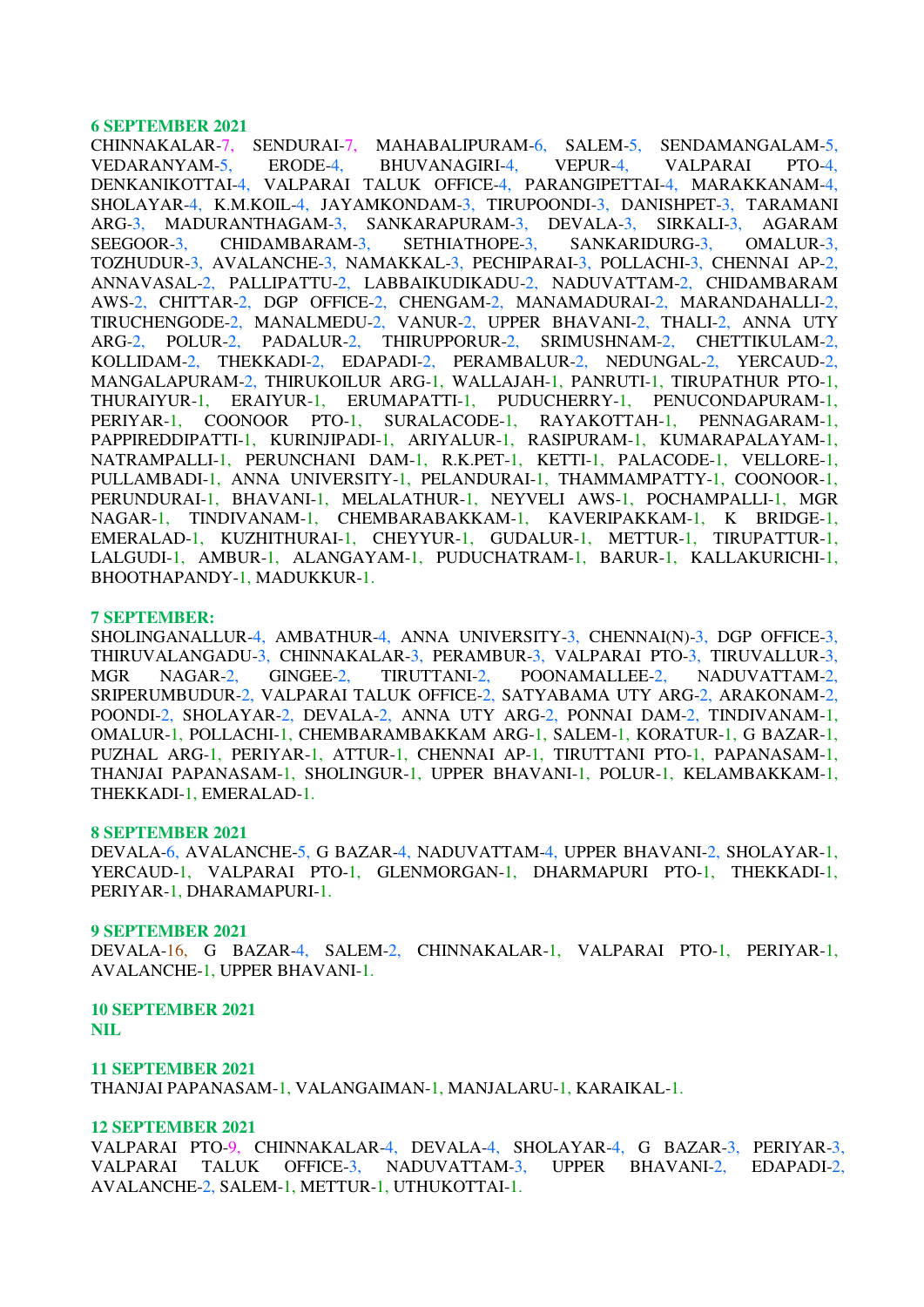SHOLAYAR-10, CHINNAKALAR-9, VALPARAI PTO-9, VALPARAI TALUK OFFICE-7, NADUVATTAM-6, DEVALA-6, UPPER BHAVANI-5, G BAZAR-5, AVALANCHE-5, YERCAUD-3, PERUNCHANI DAM-2, THEKKADI-2, PERIYAR-2, GLENMORGAN-1, POLLACHI-1, THUCKALAY-1, ERANIEL-1, KUZHITHURAI-1, NAGERCOIL-1, KOTTARAM-1, KANYAKUMARI-1, KUMARAPALAYAM-1, PERAVURANI-1, OMALUR-1, BHUVANAGIRI-1, SURALACODE-1, GANDARVAKOTTAI-1, TIRUCHENGODE-1, RASIPURAM-1, COLACHEL-1, MANGALAPURAM-1.

#### **14 SEPTEMBER 2021**

DEVALA-6, CHINNAKALAR-4, AVALANCHE-2, SHOLAYAR-2, VALPARAI TALUK OFFICE-2, G BAZAR-2, VALPARAI PTO-2, UPPER BHAVANI-2, CHITTAR-1, POLLACHI-1, NADUVATTAM-1.

### **15 SEPTEMBER 2021**

CHINNAKALAR-3, SHOLAYAR-2, DEVALA-2, VALPARAI PTO-1, G BAZAR-1, VALPARAI TALUK OFFICE-1, NADUVATTAM-1.

#### **16 SEPTEMBER 2021**

KEELPENNATHUR-10, THANDARAMPETTAI-7, ALANGUDI-5, KODAIKANAL-5, AIRPORT MADURAI-5, KANCHEEPURAM-4, KOTHAGIRI-4, TIRUVANNAMALAI-4, KUMBAKONAM-4, ANNAVASAL-4, PONNAMARAVATHI-4, ILLUPPUR-3, THIRUKOILUR ARG-3, GINGEE-3, VIRALIMALAI-3, R.K.PET-3, TIRUMANGALAM-3, TIRUTTANI-3, THIRUVIDAIMARUTHUR-3, BUDALUR-3, TINDIVANAM-3, THIRUVALANGADU-2, ORTHANAD-2, KUZHITHURAI-2, SRIMUSHNAM-2, ODANCHATRAM-2, THANJAVUR-2, AVUDAYARKOIL-2, TIRUVALLUR-2, VALLAM-2, POLUR-2, MADURAI SOUTH-2, CHITTAMPATTI-1, SATHYAMANGALAM-1, THANJAVUR PTO-1, UTHANGARAI-1, VIRAGANUR DAM-1, CHIDAMBARAM AWS-1, SANKARIDURG-1, USILAMPATTI-1, ARUPPUKOTTAI-1, GRAND ANAICUT-1, TIRUPUVANAM-1, PERUNCHANI DAM-1, MARUNGAPURI-1, LALGUDI-1, SATHANUR DAM-1, KARIYAPATTI-1, PILAVAKKAL-1, VATHALAI ANAICUT-1, LABBAIKUDIKADU-1, SURALACODE-1, TRP TOWN-1, KORATUR-1.

### **17 SEPTEMBER 2021**

PANDAVAIYAR HEAD-5, TIRUPOONDI-4, NEEDAMANGALAM-3, TOZHUDUR-3, GUMMIDIPOONDI-2, LABBAIKUDIKADU-2, THALAIGNAYER-2, KUZHITHURAI-2, JAYAMKONDAM-2, DEVAKOTTAI-2, KODAIKANAL-2, CHITTAR-2, THIRUMANUR-2, SHOLAVANDAN-2, ERAIYUR-1, CHINNAKALAR-1, CHITTAMPATTI-1, PECHIPARAI-1, THANJAVUR-1, KAMUDHI-1, NATHAM-1, SENDURAI-1, EDAPADI-1, KARAMBAKUDI-1, UTHANGARAI-1, K.PARAMATHI-1, PARAMAKUDI-1, BHUVANAGIRI-1, DINDIGUL-1, KURINJIPADI-1.

### **18 SEPTEMBER 2021**

TIRUVADANAI-12, TONDI-11, PERUNGALUR-10, KALLIKUDI-9, VIRALIMALAI-7, KARIYAPATTI-7, ALANGUDI-6, MANNARGUDI-6, PERAVURANI-6, SRIMUSHNAM-4, ARANI-4, KAVERIPAKKAM-4, VIRUDACHALAM-4, K.M.KOIL-4, ILLUPPUR-4, THOGAMALAI-4, PALLIPATTU-4, PARANGIPETTAI-4, MAHABALIPURAM-4, PERIYANAICKENPALAYAM-3, KODAIKANAL-3, THUVAKUDI IMTI-3, MADURAI SOUTH-3, MAYILADUTHURAI-3, MARUNGAPURI-3, ANNAVASAL-3, GANDARVAKOTTAI-3, CHEYYAR-3, TIRUKATTUPALLI-3, VEPPANTHATTAI-3, USILAMPATTI-3, SATANKULAM-3, GRAND ANAICUT-3, TIRUCHENGODE-3, PELANDURAI-2, SHOLAVANDAN-2, RAMANATHAPURAM-2, LABBAIKUDIKADU-2, VANDAVASI-2, KARAIKAL-2, ERODE-2, TOZHUDUR-2, VALLAM-2, AGARAM SEEGOOR-2, MANAPPARAI-2, THANJAVUR-2, TIRUMANGALAM-2, KURINJIPADI-2, VIRAGANUR DAM-2, KADAMBUR-2, PALAVIDITHI-2, MIMISAL-2, POLUR-2, AIRPORT MADURAI-2, UTHUKOTTAI-2, MANALMEDU-2, CUDDALORE-1, KADAVUR-1, JAYAMKONDAM-1, NEYVELI AWS-1, KETTI-1, THANJAVUR PTO-1, TAMBARAM-1, PUDUKOTTAI-1, KELAMBAKKAM-1, TIRUPATHUR-1, R.S.MANGALAM-1, THIRUKALUKUNDRAM-1, AMBATHUR-1, CHETTIKULAM-1, CHINNAKALAR-1, LALGUDI-1, PERAMBUR-1, SHOLINGUR-1, KEERANUR-1, PANDAVAIYAR HEAD-1, ANDIPATTI[010007739]-1, TIRUMAYAM-1, AVUDAYARKOIL-1, VIRUDHUNAGAR-1, COIMBATORE AWS-1, UTHAGAMANDALAM-1, VILUPURAM-1, TRP AP-1, ARANTANGI-1, PULIPATTI-1, DGP OFFICE-1, CHENNAI AP-1, ALANDUR-1, THENPARANADU-1, PUZHAL ARG-1, NATHAM-1, PONNAMARAVATHI-1.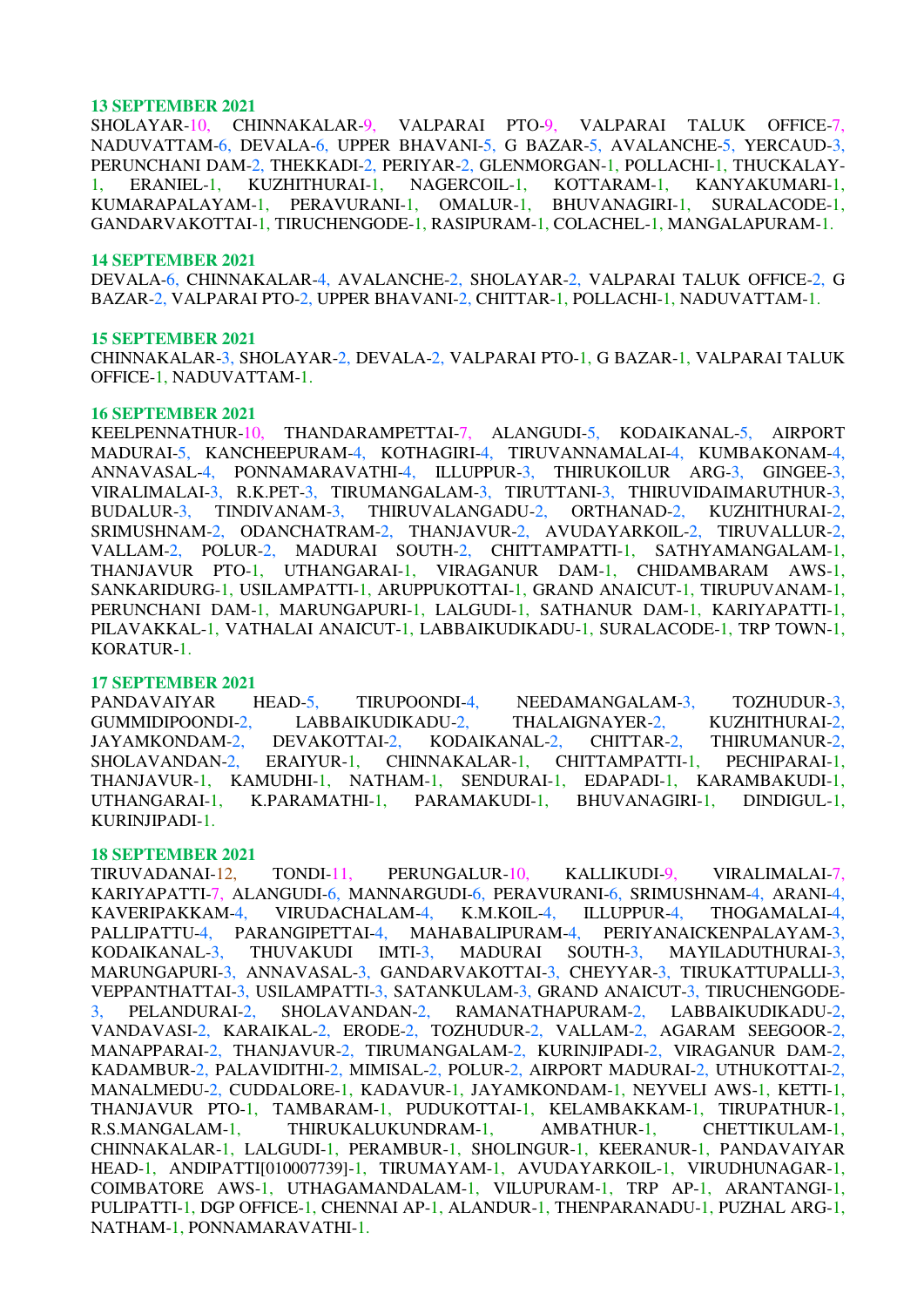VANIAYMBADI-9, AMBUR-7, PARAMAKUDI-6, PONNERI-5, WALLAJAH-4, CHENGAM-4, VADAPUDUPATTU-3, POLUR-3, PERAIYUR-3, THENKASI-3, SHOLAVANDAN-3, SIVAKASI-3, ARCOT-2, NANGUNERI-2, BHOOTHAPANDY-2, KAMUDHI-1, AMMUNDI-1, NATRAMPALLI-1, THIRUCHUZHI-1, KATPADI-1, SURALACODE-1, VANDAVASI-1, VADIPATTI-1, SRIVILLIPUTHUR-1, ALANGAYAM-1, AYIKUDI-1, KEELPENNATHUR-1.

#### **20 SEPTEMBER 2021**

WALLAJAH-11, CHETTIKULAM-9, VEPUR-9, VEERAGANOOR-8, AMMUNDI-7, SANKARAPURAM-7, KATPADI-7, SATHANUR DAM-7, CHENGAM-7, MUSIRI-6, YERCAUD-6, AMBUR-6, PERAMBALUR-5, MADUKKUR-5, THANDARAMPETTAI-5, KALLAKURICHI-5, R.K.PET-5, VEDASANDUR-5, ARAVAKURICHI-5, KRISHNAGIRI-5, MYLAUDY-5, PADALUR-5, K.PARAMATHI-4, VIRUDACHALAM-4, ARCOT-4, THANJAI PAPANASAM-4, KAMATCHIPURAM-4, GRAND ANAICUT-4, VADAPUDUPATTU-4, KALAVAI AWS-4, ALANGAYAM-4, KULITHALAI-4, VANDAVASI-4, SHOLINGUR-4, VELLORE-4, NATRAMPALLI-4, MANALMEDU-3, TIRUPATHUR PTO-3, PULLAMBADI-3, PELANDURAI-3, BUDALUR-3, MELALATHUR-3, DANISHPET-3, PAIYUR AWS-3, PENNAGARAM-3, SENDURAI-3, POLUR-3, SAMAYAPURAM-3, KAYATHAR ARG-3, BARUR-3, NEDUNGAL-3, VEDARANYAM-3, VALLAM-3, AYYAMPETTAI-3, K.M.KOIL-3, KADAMBUR-3, KANGEYAM-3, THUVAKUDI IMTI-3, LALGUDI-2, VATHALAI ANAICUT-2, TIRUKATTUPALLI-2, MANNARGUDI-2, POCHAMPALLI-2, VIRINJIPURAM AWS-2, PANDAVAIYAR HEAD-2, PONNAI DAM-2, THANJAVUR-2, NEEDAMANGALAM-2, SHOOLAGIRI-KARUR-2, PATTUKOTTAI-2, PENUCONDAPURAM-2, THIRUMANUR-2, CHEYYAR-2,<br>IIAYMBADI-2, HOSUR-2, PALLADAM-2, VEERAPANDI-2, LABBAIKUDIKADU-2. VANIAYMBADI-2, HOSUR-2, PALLADAM-2, VEERAPANDI-2, LABBAIKUDIKADU-2, VALANGAIMAN-2, ADIRAMPATNAM-2, VIRUDHUNAGAR-2, ORTHANAD-2, UTTAMAPALAYAM-1, THAMMAMPATTY-1, TIRUKOILUR-1, GUDIYATHAM-1, METTUR-1, SRIVILLIPUTHUR-1, KARAIKAL-1, UTHANGARAI-1, TIRUVARUR-1, SIRKALI-1, CHINNAKALAR-1, AGARAM SEEGOOR-1, MOHANUR-1, ERUMAPATTI-1, SALEM-1, SRIMUSHNAM-1, PANCHAPATTI-1, PUDUCHERRY-1, MYLAM AWS-1, THURAIYUR-1, THALI-1, MAYANUR-1, UTHIRAMERUR-1, ARIYALUR-1, ATTUR-1, DENKANIKOTTAI-1, ULUNDURPET-1, PALANI-1, THANJAVUR PTO-1, ETTAYAPURAM-1, KANCHEEPURAM-1, TINDIVANAM-1, KAVERIPAKKAM-1, TOZHUDUR-1, JAYAMKONDAM-1, KODAIKANAL-1.

### **21 SEPTEMBER 2021**

THIRUKOILUR ARG-11, KEELPENNATHUR-10, MAYILADUTHURAI-9, ALANGAYAM-9, KURINJIPADI-9, TIRUKOILUR-7, POCHAMPALLI-7, VILUPURAM-6, SATTUR-6, BHUVANAGIRI-6, TIRUVANNAMALAI-5, RADHAPURAM-5, KANCHEEPURAM-5, MELALATHUR-5, VANIAYMBADI-5, HOSUR-5, PANRUTI-5, METTUPALAYAM-4, NEDUNGAL-4, NATRAMPALLI-4, KAVERIPAKKAM-4, K.M.KOIL-4, PENUCONDAPURAM-4, VADAPUDUPATTU-4, TIRUPATHUR PTO-4, AMBUR-3, NEYVELI AWS-3, SETHIATHOPE-3, THIRUTHURAIPOONDI-3, WALAJABAD-3, SHOLINGUR-3, SIRKALI-3, TIRUPATTUR-3, NAGAPATTINAM-2, OTTAPADIRAM-2, GINGEE-2, MANALMEDU-2, KRISHNAGIRI-2, MANIYACHI-2, PUDUCHATRAM-2, COONOOR-2, BARUR-2, SIVAGANGA-2, THALI-1, PAIYUR AWS-1, KARAIKAL-1, HOGENEKAL-1, KOLLIDAM-1, SHOOLAGIRI-1, PERIYANAICKENPALAYAM-1, COONOOR PTO-1, CHIDAMBARAM-1, PONNERI-1, CHIDAMBARAM AWS-1, POLUR-1, UTHANGARAI-1, NATHAM-1, SATYABAMA UTY ARG-1, R.K.PET-1, CHETTIKULAM-1, KALLAKURICHI-1, TAMBARAM-1, RAYAKOTTAH-1, ULUNDURPET-1, ARAKONAM-1, MYLAM AWS-1, GUDIYATHAM-1, KELAMBAKKAM-1, THENPARANADU-1, THANDARAMPETTAI-1, SHOLINGANALLUR-1, WALLAJAH-1.

### **22 SEPTEMBER 2021**

VANIAYMBADI-11, CHEYYAR-11, DGP OFFICE-10, ARANI-9, TARAMANI ARG-9, POCHAMPALLI-8, SRIPERUMBUDUR-7, VEMBAKKAM-7, UTHIRAMERUR-6, ANNA UTY ARG-6, PENUCONDAPURAM-6, MGR NAGAR-6, PERAMBUR-6, R.K.PET-6, ANNA UNIVERSITY-6, SHOLINGANALLUR-5, CHENNAI(N)-5, MELALATHUR-5, TAMBARAM-5, CHEYYUR-5, ALANGAYAM-5, CHENNAI AP-5, WALAJABAD-5, PONNAI DAM-4, UTHANGARAI-4, KALAVAI AWS-4, NEDUNGAL-4, KANCHEEPURAM-4, CHOLAVARAM-4, TIRUTTANI-4, PAIYUR AWS-3, CHEMBARABAKKAM-3, KAVERIPAKKAM-3, RED HILLS-3, VANDAVASI-3, CHENGAM-3, PUZHAL ARG-3, SHOLINGUR-3, CHENGALPATTU-3, VIRINJIPURAM AWS-3, KRISHNAGIRI-2, MADURANTHAGAM-2, KATPADI-2, TIRUTTANI PTO-2, MAHABALIPURAM-2, WALLAJAH-2,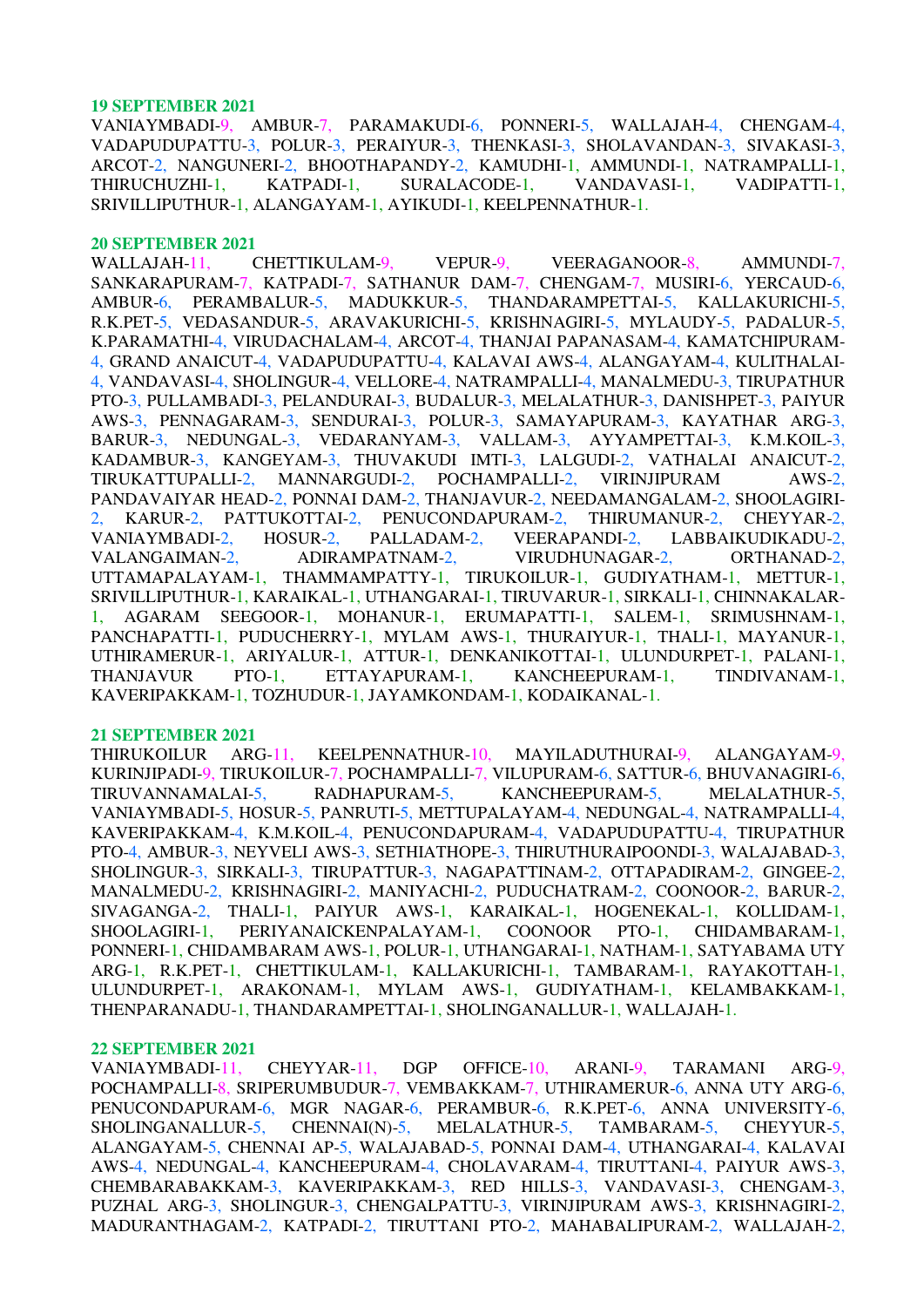UTHUKOTTAI-2, VELLORE-2, PONNERI-2, GUDIYATHAM-2, TIRUVADANAI-2, BARUR-2, PALACODE-2, THIRUKALUKUNDRAM-2, THAMARAIPAKKAM-2, POONAMALLEE-2, PALLIPATTU-2, R.S.MANGALAM-2, PAPPIREDDIPATTI-2, AMBATHUR-1, ARCOT-1, ARAKONAM-1, NATRAMPALLI-1, THIRUVALANGADU-1, KORATUR-1, VADAPUDUPATTU-1, SATYABAMA UTY ARG-1, SATHANUR DAM-1, AMMUNDI-1, TIRUPATHUR PTO-1, VILUPURAM-1, TIRUVALLUR-1, TARANGAMBADI-1, AMBUR-1.

### **23 SEPTEMBER 2021**

MELUR-7, TIRUPUVANAM-6, PULIPATTI-6, KALAVAI AWS-5, VEMBAKOTTAI-4, SALEM-4, YERCAUD-3, KALLAKURICHI-3, VEMBAKKAM-3, KARIYAPATTI-3, KOVILPATTI AWS-2, SIVAGANGA-2, ARAKONAM-2, VEDARANYAM-2, RASIPURAM-2, THANDARAMPETTAI-2, VAIPPAR-2, MANAMADURAI-2, USILAMPATTI-2, TIRUVADANAI-2, CHITTAMPATTI-1, PALLIPATTU-1, VIRUDHUNAGAR-1, KOVILPATTI-1, KORATUR-1, PENNAGARAM-1, KOVILANKULAM-1, MANIYACHI-1, TIRUCHENGODE-1, KANCHEEPURAM-1, TUTICORIN-1, THIRUVALANGADU-1, ILLAYANGUDI-1, PERAMBUR-1, PONNAI DAM-1, POONDI-1, CHOLAVARAM-1.

## **24 SEPTEMBER 2021**

SANKARIDURG-9, NEEDAMANGALAM-9, CHETTIKULAM-8, THUVAKUDI IMTI-7, ARAVAKURICHI-7, TIRUPPUR-7, KALLIKUDI-6, ATTUR-6, TIRUPATHUR-5, KARIYAPATTI-5, BARUR-5, LALGUDI-5, G BAZAR-4, PULIPATTI-4, NEDUNGAL-4, VALANGAIMAN-4, MANNARGUDI-4, YERCAUD-4, ERUMAPATTI-4, SAMAYAPURAM-4, PONNAMARAVATHI-4, PAIYUR AWS-4, TIRUMAYAM-3, PADALUR-3, MANAPPARAI-3, SATTUR-3, ILLAYANGUDI-3, TIRUPATTUR-3, ALANGAYAM-3, GOBICHETTIPALAYAM-3, RASIPURAM-3, METTUR-3, TIRUCHENGODE-3, SIVAGANGA-3, TIRUPATHUR PTO-3, TUTICORIN-3, PANDAVAIYAR HEAD-3, MANAMADURAI-3, THOGAMALAI-3, PUDUKOTTAI-2, PERAMBALUR-2, PERAIYUR-2, AMBUR-2, ILLUPPUR-2, GRAND ANAICUT-2, KODAVASAL-2, ETTAYAPURAM-2, VAIPPAR-2, AVINASI-2, ANNAVASAL-2, MANGALAPURAM-2, BHAVANI-2, TIRUPUVANAM-2, PANCHAPATTI-2, DEVALA-2, SALEM-2, MARUNGAPURI-1, VADAPUDUPATTU-1, TIRUMANGALAM-1, ARANI-1, KUMBAKONAM-1, ERODE-1, AIRPORT MADURAI-1, TRP TOWN-1, KUMARAPALAYAM-1, THIRUVIDAIMARUTHUR-1, OTTAPADIRAM-1, HARUR-1, COIMBATORE AWS-1, TIRUVAIYARU-1, SHOLAVANDAN-1, NATHAM-1, KOVILPATTI AWS-1, UPPER BHAVANI-1, THOOTHUKUDI PORT AWS-1, EDAPADI-1, VIRALIMALAI-1, UPPER BHAVANI-1, THOOTHUKUDI PORT PENNAGARAM-1, VANIAYMBADI-1.

## **25 SEPTEMBER 2021**

DEVAKOTTAI-14, MANAPPARAI-11, MADURAI SOUTH-11, CHERANMAHADEVI-11, MADURAI AIRPORT-10, MUSIRI-10, KULITHALAI-8, TIRUMANGALAM-7, VATHALAI ANAICUT-6, COONOOR PTO-6, VEDASANDUR-6, VADIPATTI-6, KADAVUR-6, SATHYAMANGALAM-6, KARUR-6, AVALANCHE-6, PALAVIDITHI-5, MANNARGUDI-5, AVINASI-5, KAYATHAR-5, ANNUR-5, KAMATCHIPURAM-5, THIRUMANUR-4, TRP TOWN-4, VALPARAI PTO-4, CHITTAMPATTI-4, CHOLAVARAM-4, GOBICHETTIPALAYAM-4, PANCHAPATTI-4, PANDAVAIYAR HEAD-4, KOVILPATTI-4, PUDUKOTTAI-4, THIRUTHURAIPOONDI-4, EMERALAD-4, PULIPATTI-4, UTHAGAMANDALAM-4, BHAVANISAGAR-4, YERCAUD-3, VEPUR-3, COONOOR-3, SHOLAVANDAN-3, CHETTIKULAM-3, THAMMAMPATTY-3, NADUVATTAM-3, TALLAKULAM-3, PONMALAI-3, ANNAVASAL-3, KETTI-3, PERIYAR-3, K BRIDGE-3, ARIYALUR-3, ANDIPATTI[010007739]-3, BUDALUR-2, KAYATHAR ARG-2, GUDALUR-2, PERAMBALUR-2, MAYANUR-2, ADIRAMPATNAM-2, THURAIYUR-2, VAIGAI DAM-2, KRISHNARAYAPURAM-2, KEERANUR-2, ERUMAPATTI-2, VIRALIMALAI-2, DAM-2, KRISHNARAYAPURAM-2, KEERANUR-2, ERUMAPATTI-2, VIRALIMALAI-2, KARAMBAKUDI-2, LALGUDI-2, KARAIKUDI-2, TONDI-2, SHOLAYAR-2, METTUPALAYAM-2, TIRUVADANAI-2, SAMAYAPURAM-2, THEKKADI-2, KOTHAGIRI-1. DINDIGUL-1. TIRUVADANAI-2, SAMAYAPURAM-2, THEKKADI-2, KOTHAGIRI-1, DINDIGUL-1, THENPARANADU-1, DEVALA-1, PATTUKOTTAI-1, MARUNGAPURI-1, UPPER BHAVANI-1, SENDURAI-1, KODAIKANAL-1, PEELAMEDU AP-1, KALLIKUDI-1, PALANI-1, ARAVAKURICHI-1, TIRUPPUR-1, MULANUR-1, PARAMATHIVELUR-1, KADALADI-1, UTTAMAPALAYAM-1, PULLAMBADI-1, RAJAPALAYAM-1, PAPPIREDDIPATTI-1, VALPARAI TALUK OFFICE-1.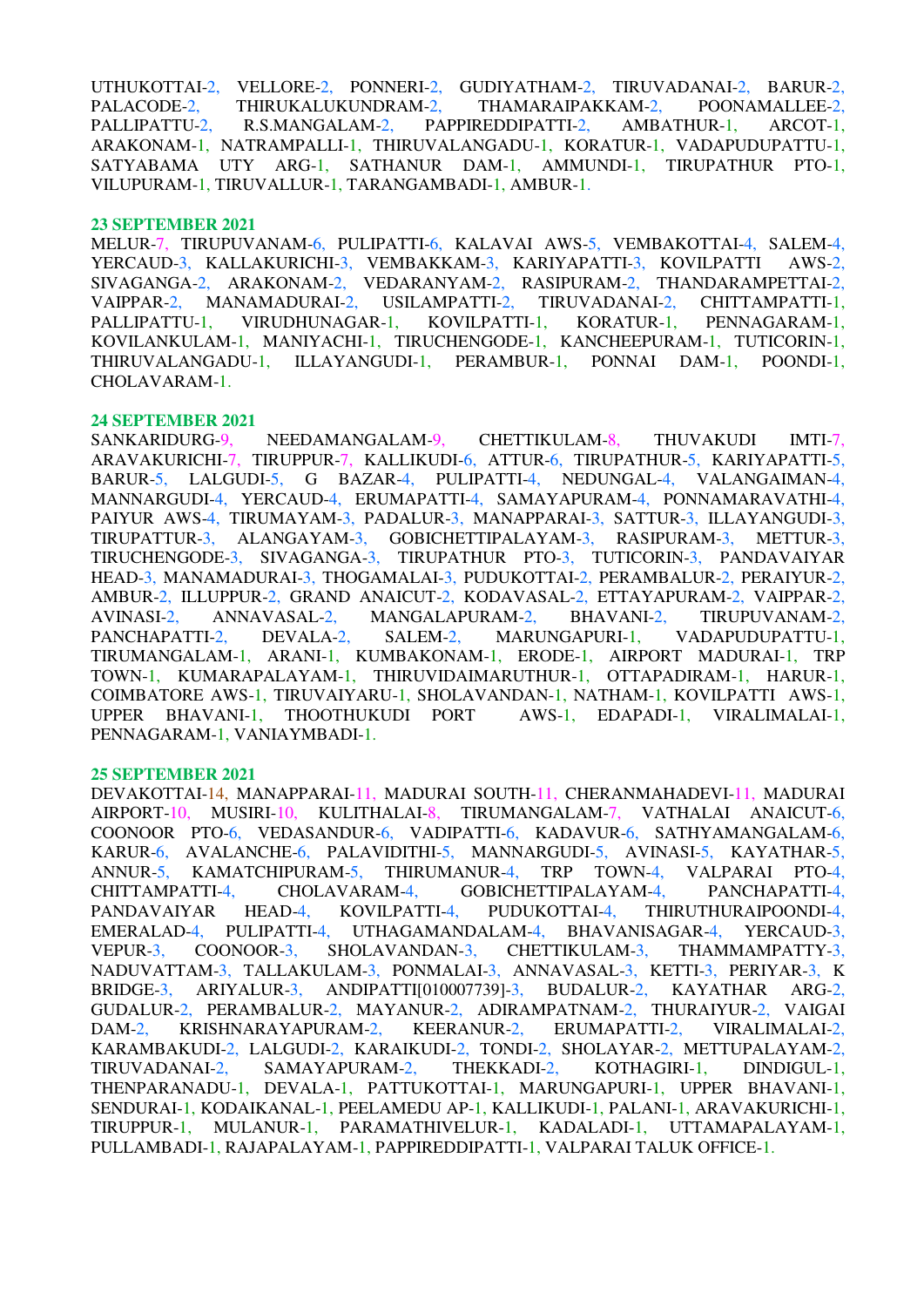MARAKKANAM-13, NEYVELI AWS-8, KURINJIPADI-7, CUDDALORE-7, WALLAJAH-6, PUDUCHERRY-6, KATPADI-6, SIVAGANGA-5, PANRUTI-5, PONNAI DAM-5, TAMBARAM-5, KALAVAI AWS-4, VIRINJIPURAM AWS-4, CHEYYAR-4, PARANGIPETTAI-4, VADAPUDUPATTU-4, ARANI-4, VANIYAMBADI-4, SATYABAMA UTY ARG-4, CHEYYUR-4, VEMBAKKAM-4, SETHIATHOPE-4, SENDURAI-4, ARAKONAM-4, TINDIVANAM-3, PALLIPATTU-3, VILUPURAM-3, VELLORE-3, AMMUNDI-3, AMBUR-3, KELAMBAKKAM-3, ARCOT-3, VANUR-3, R.K.PET-3, KAVERIPAKKAM-3, VANDAVASI-3, GUMMIDIPOONDI-3, UTHIRAMERUR-3, THIRUKALUKUNDRAM-2, MELALATHUR-2, SHOLINGUR-2, POLUR-2, MANNARGUDI-2, POONDI-2, VALLAM-2, KANCHEEPURAM-2, THIRUPPORUR-2, KEELPENNATHUR-2, POONAMALLEE-2, DEVALA-1, GUDIYATHAM-1, TIRUTTANI PTO-1, THIRUKOILUR ARG-1, DEVAKOTTAI-1, CHENNAI AP-1, VILATHIKULAM-1, ALANGAYAM-1, MELUR-1, UTHUKOTTAI-1, RAMANATHAPURAM-1, MAHABALIPURAM-1, K.PARAMATHI-1, CHIDAMBARAM-1, GINGEE-1, BHUVANAGIRI-1, CHINNAKALAR-1, TIRUVALLUR-1, VEPPANTHATTAI-1, AGARAM SEEGOOR-1, SHOLAYAR-1, CHENGALPATTU-1, JAYAMKONDAM-1.

### **27 SEPTEMBER 2021**

PECHIPARAI-15, KUZHITHURAI-15, SURALACODE-14, THUCKALAY-13, KANYAKUMARI-12, NAGERCOIL-12, MYLAUDY-11, KOTTARAM-9, PONNAMARAVATHI-8, CHITTAR-7, BHOOTHAPANDY-6, YERCAUD-5, VALPARAI PTO-5, PERUNCHANI DAM-4, PERIYAR-4, ERANIEL-3, CHINNAKALAR-3, ANNAVASAL-3, COLACHEL-3, PAPPIREDDIPATTI-2, PENNAGARAM-2, KOVILPATTI-2, AYIKUDI-2, PERUNGALUR-2, SANKARAPURAM-2, PUDUKOTTAI-2, VALPARAI TALUK OFFICE-2, PULIPATTI-2, SHOLAYAR-1, ARUPPUKOTTAI-1, KOVILPATTI AWS-1, THENKASI-1, PAPANASAM-1, HOGENEKAL-1.

### **28 SEPTEMBER 2021**

CHINNAKALAR-13, VALPARAI TALUK OFFICE-8, SHOLAYAR-8, VALPARAI PTO-4, PERUNCHANI DAM-4, DEVALA-3, SALEM-3, AVALANCHE-3, PERIYAR-3, G BAZAR-2, MANGALAPURAM-2, ATTUR-2, NADUVATTAM-2, PERAVURANI-2, THEKKADI-2, YERCAUD-2, CHITTAR-2, UPPER BHAVANI-1, PECHIPARAI-1, EDAPADI-1, VEPUR-1, KURINJIPADI-1.

### **29 SEPTEMBER 2021**

CHINNAKALAR-2, MYLAUDY-2, ERANIEL-2, NAGERCOIL-2, PECHIPARAI-2, SURALACODE-2, PERUNCHANI DAM-2, KUZHITHURAI-2, YERCAUD-2, VALPARAI PTO-2, SHOLAYAR-2, CHITTAR-1, MANALMEDU-1, DEVALA-1, PERIYAR-1, THUCKALAY-1, COLACHEL-1, OMALUR-1.

### **30 SEPTEMBER 2021**

PATTUKOTTAI-9, PERUNGALUR-8, TIRUCHENGODE-5, MADUKKUR-5, ERODE-5, ADIRAMPATNAM-4, SIVAGANGA-4, PULLAMBADI-3, MUTHUPET-3, PERAVURANI-3, KARAMBAKUDI-2, SHOLAVANDAN-2, ARUPPUKOTTAI-2, SHOLAYAR-2, VALLAM-2, VEMBAKKAM-2, VADIPATTI-2, ORTHANAD-1, THANJAVUR-1, MAHABALIPURAM-1, RAMANATHAPURAM-1, SENDAMANGALAM-1, CHINNAKALAR-1, VELLORE-1, NAMAKKAL-1, THANJAVUR PTO-1, TIRUVAIYARU-1, ILLAYANGUDI-1, ANNAVASAL-1, PUDUCHATRAM-1, THIRUTHURAIPOONDI-1, ALANGUDI-1.

**01 Oct-**MANAMELKUDI-19, SIVAGANGA-12, PULIPATTI-12, VATHALAI ANAICUT-11, PONNAMARAVATHI-11, NATHAM-11, BHAVANI-10, KODUMUDI-10, KAMATCHIPURAM-10, ERODE-10, PUDUKOTTAI-9, TIRUCHENGODE-9, ALANGUDI-9, PERAMBALUR-9, ARIMALAM-8, AVUDAYARKOIL-8, THOGAMALAI-8, DINDIGUL-8, MIMISAL-8, PERUNGALUR-8, VEDASANDUR-7, MADURAI SOUTH-7, RASIPURAM-7, KUMARAPALAYAM-7, TRP TOWN-7, SHOLAVANDAN-7, MANAPPARAI-7, CHITTAMPATTI-7, ARAVAKURICHI-7, PERUNDURAI-6, TIRUPATHUR-6, KARAIKUDI-6, MUSIRI-6, DEVALA-6, VIRAGANUR DAM-6, R.S.MANGALAM-6, K.PARAMATHI-6, PARAMAKUDI-6, METTUPATTI-6, VADIPATTI-5, MADURAI AIRPORT-5, USILAMPATTI-5, MELUR-5, DEVAKOTTAI-5, PERAVURANI-5, TIRUVADANAI-5, ENNORE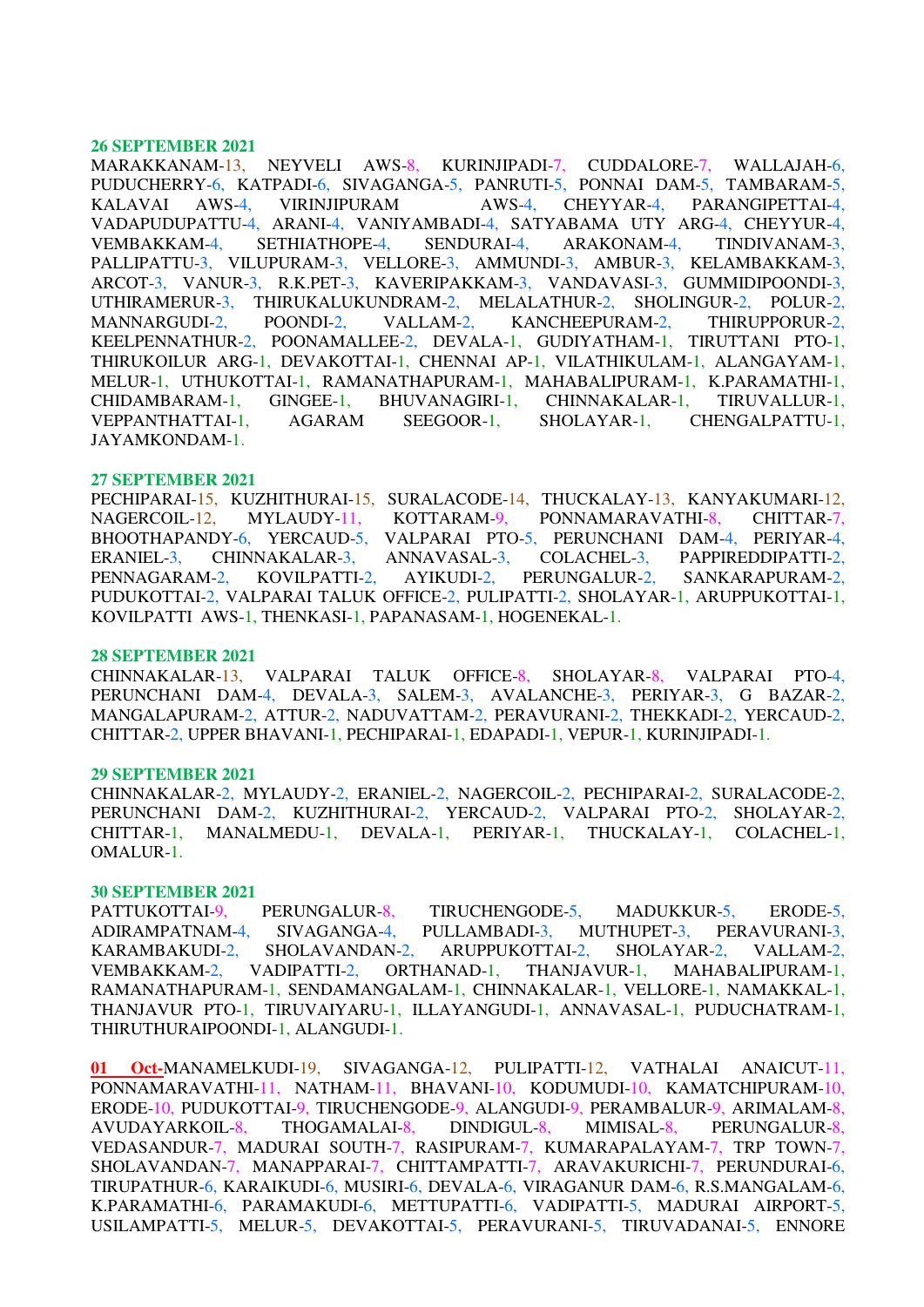AWS-5, TALLAKULAM-5, TIRUPUVANAM-5, PUDUCHATRAM-5, MAYANUR-4, KRISHNARAYAPURAM-4, TIRUMAYAM-4, GOBICHETTIPALAYAM-4, KODAIKANAL-4, UTHUKULI-4, VALANGAIMAN-4, ANNAVASAL-4, TRP AP-4, PONMALAI-4, DHARAPURAM-4, AYYAMPETTAI-4, KOTHAGIRI-4, KULITHALAI-4, KAMUDHI-4, MOHANUR-4, KARAMBAKUDI-3, K BRIDGE-3, SENDURAI-3, MARUNGAPURI-3, MANNARGUDI-3, NILAKOTTAI-3, ARUPPUKOTTAI-3, SANKARIDURG-3, KEERANUR-3, KOVILPATTI-3, EMERALAD-3, ARANTANGI-3, VALLAM-3, OMALUR-3, PERAIYUR-3, SATHYAMANGALAM-3, TIRUVARUR-3, TIRUPPUR-3, PERIYAKULAM-3, TIRUMANGALAM-3, CHETTIKULAM-3, ILLAYANGUDI-2, GANDARVAKOTTAI-2, PARAMATHIVELUR-2, METTUPALAYAM-2, ODANCHATRAM-2, THIRUMANUR-2, MULANUR-2, VEERAPANDI-2, NAMAKKAL-2, UPPER BHAVANI-2, AVALANCHE-2, KADAVUR-2, PANDAVAIYAR HEAD-2, KODAVASAL-2, THIRUCHUZHI-2, ERUMAPATTI-2, PANCHAPATTI-2, POLLACHI-2, BODINAICKANUR-2, COONOOR PTO-2, THANJAVUR-2, THALAVADI-2, GUDALUR-2, ADIRAMPATNAM-2, METTUR-2, THENPARANADU-2, VIRALIMALAI-2, PALANI-2, NEEDAMANGALAM-2, KALLIKUDI-2, PALAVIDITHI-2, PATTUKOTTAI-2, SRIVILLIPUTHUR-2, MANAMADURAI-2, KARUR-2, ANNUR-2, PILAVAKKAL-1, THURAIYUR-1, THANJAI PAPANASAM-1, COONOOR-1, CHINNAKALAR-1, KOVILANKULAM-1, VAIGAI DAM-1, BHAVANISAGAR-1, ANDIPATTI[010007739]-1, UTHAGAMANDALAM-1, THATHIENGRPET-1, VEMBAKOTTAI-1, AVINASI-1, TARAMANI ARG-1, NANNILAM-1, GUMMIDIPOONDI-1, KETTI-1, PANRUTI-1, JAYAMKONDAM-1, ORTHANAD-1, KARIYAPATTI-1, UTTAMAPALAYAM-1, THEKKADI-1, TONDI-1, THANJAVUR PTO-1, ARIYALUR-1, PERIYAR-1, ILLUPPUR-1, MANALMEDU-1, UDUMALPET-1, MADUKKUR-1, THUVAKUDI IMTI-1, PONNERI-1, KUMBAKONAM-1, PEELAMEDU AP-1, VIRUDHUNAGAR-1, AMBATHUR-1, PERIYANAICKENPALAYAM-1,

**02 Oct-**VILUPURAM-8, UTHANGARAI-8, MANDAPAM-7, RAMESWARAM-7, MOHANUR-6, KRISHNARAYAPURAM-6, MUSIRI-6, MAYANUR-5, THIRUKOILUR ARG-5, PAMBAN-5, MYLAM AWS-5, VEPUR-5, KEELPENNATHUR-4, UTHUKULI-4, POLLACHI-4, DENKANIKOTTAI-4, MUDUKULATUR-4, RASIPURAM-4, AVINASI-4, KULITHALAI-3, METTUPALAYAM-3, CHETTIKULAM-3, GINGEE-3, UDUMALPET-3, VALINOKAM-3, PANRUTI-3, AGARAM SEEGOOR-3, NAMAKKAL-3, BHAVANISAGAR-3, KALAVAI AWS-3, KADALADI-3, PERIYANAICKENPALAYAM-3, PALLADAM-3, KARAIKUDI-3, PERUNDURAI-3, TIRUKOILUR-3, KARUR-2, PALACODE-2, PANCHAPATTI-2, LABBAIKUDIKADU-2, G BAZAR-2, DHARAPURAM-2, DANISHPET-2, VALPARAI TALUK OFFICE-2, KALLAKURICHI-2, SAMAYAPURAM-2, AVALANCHE-2, KAMUDHI-2, ARAKONAM-2, PEELAMEDU AP-2, ETTAYAPURAM-2, KOTHAGIRI-2, COIMBATORE SOUTH-2, TIRUPPUR-2, GOBICHETTIPALAYAM-2, ADIRAMPATNAM-2, VATHALAI ANAICUT-1, DEVALA-1, VIRUDACHALAM-1, PERIYAR-1, RAMANATHAPURAM-1, THEKKADI-1, NATHAM-1, TOZHUDUR-1, SULUR-1, COIMBATORE AWS-1, COONOOR PTO-1, VANDAVASI-1, EMERALAD-1, PUDUCHATRAM-1, SHOOLAGIRI-1, CHITTAMPATTI-1, MARUNGAPURI-1, PULIPATTI-1, COONOOR-1, ODANCHATRAM-1, MARANDAHALLI-1, SHOLAYAR-1, ANNUR-1, UTHAGAMANDALAM-1, KADAMBUR-1, SIVAGANGA-1, UPPER BHAVANI-1, NEDUNGAL-1, PENNAGARAM-1, MADURANTHAGAM-1, DEVAKOTTAI-1, LALGUDI-1, THAMMAMPATTY-1, PERAMBALUR-1, THENKASI-1, ARANTANGI-1, YERCAUD-1, NADUVATTAM-1, KETTI-1, K BRIDGE-1, SANKARAPURAM-1, KAMATCHIPURAM-1, KALLIKUDI-1, SATTUR-1, VILATHIKULAM-1, PERAVURANI-1, AYIKUDI-1, VEERAGANOOR-1, PADALUR-1

**03 Oct-**KANYAKUMARI-10, KOTHAGIRI-9, MANAPPARAI-9, NAGERCOIL-7, THOGAMALAI-7, AVINASI-7, MANAMELKUDI-7, METTUPALAYAM-6, VEPUR-6, MADURANTHAGAM-6, KADAVUR-6, RADHAPURAM-6, SATHYAMANGALAM-5, COONOOR PTO-5, THURAIYUR-5, THIRUTHURAIPOONDI-5, VEDASANDUR-5, CHEYYUR-5, ANNUR-5, MUSIRI-5, VIRALIMALAI-5, ANNAVASAL-5, COONOOR-4, KOTTARAM-4, VIRUDACHALAM-4, ILLAYANGUDI-4, MAYILADUTHURAI-4, PUDUCHERRY-4, UTHAGAMANDALAM-4, BHAVANISAGAR-4, ERODE-4, GINGEE-4, CHERANMAHADEVI-4, KAMATCHIPURAM-4, KEELPENNATHUR-4, GOBICHETTIPALAYAM-3, SRIMUSHNAM-3, THATHIENGRPET-3, AMBASAMUDRAM-3, UPPER BHAVANI-3, NEDUNGAL-3, DEVALA-3, MOHANUR-3, MARUNGAPURI-3, MARAKKANAM-3, SIVAGIRI-3, AVALANCHE-3, MANALMEDU-3, TIRUVADANAI-3, RAMESWARAM-3, UDUMALPET-3, R.S.MANGALAM-3, VEERAGANOOR-3, KETTI-3, ARIMALAM-3, KOVILPATTI-3, TIRUPATHUR-3, YERCAUD-3, GLENMORGAN-3, KARUR-3, K.M.KOIL-3, PANCHAPATTI-3, KODUMUDI-3, BHAVANI-3, KELAMBAKKAM-3, BUDALUR-3, G BAZAR-3, EMERALAD-3, MAYANUR-3, BODINAICKANUR-3, ARIYALUR-3, VEPPANTHATTAI-3, K BRIDGE-3,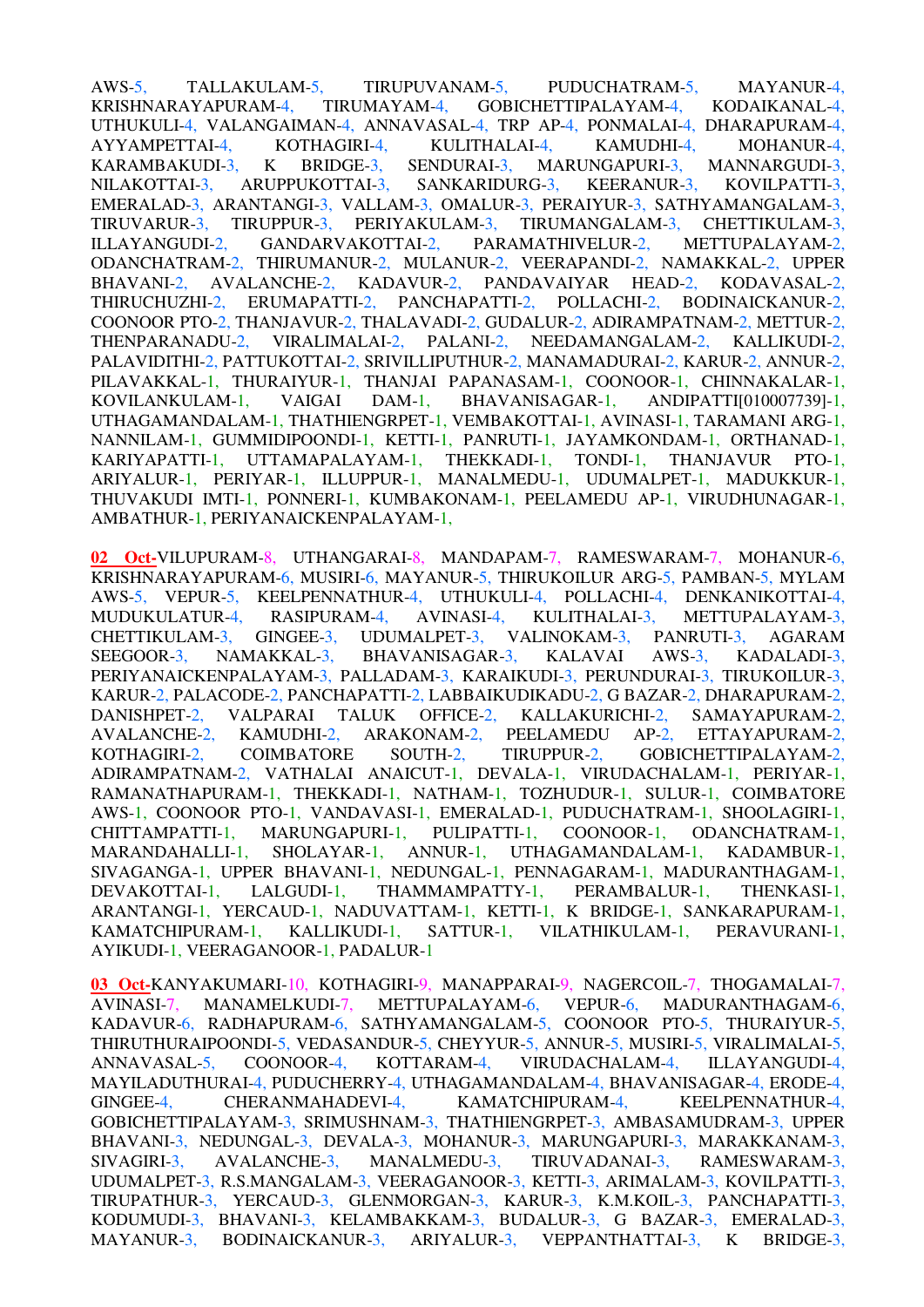SENDAMANGALAM-3, DENKANIKOTTAI-3, KARAIKUDI-2, KATPADI-2, PELANDURAI-2, TONDI-2, SANKARIDURG-2, KUMARAPALAYAM-2, PALAVIDITHI-2, KUZHITHURAI-2, VANDAVASI-2, KURINJIPADI-2, KODAIKANAL-2, MYLAUDY-2, KULITHALAI-2, PALANI-2, HOSUR-2, PUDUKOTTAI-2, CHEMBARABAKKAM-2, THANJAVUR-2, SIRKALI-2, PAIYUR AWS-2, SIVAGANGA-2, KOLLIDAM-2, PATTUKOTTAI-2, CHENGAM-2, TINDIVANAM-2, KALLAKURICHI-2, CHENGALPATTU-2, ARANI-2, TIRUPOONDI-2, VANUR-2, ERAIYUR-2, MELUR-2, KRISHNARAYAPURAM-2, UTHIRAMERUR-2, POLUR-2, TIRUMAYAM-2, MIMISAL-2, ILLUPPUR-2, PUDUCHATRAM-2, PERUNDURAI-2, PALACODE-2, TOZHUDUR-2, NEYVELI AWS-2, SHOLAYAR-2, PERIYANAICKENPALAYAM-2, SENDURAI-2, KRISHNAGIRI-2, VELLORE-2, KEERANUR-2, AMBATHUR-2, AGARAM SEEGOOR-2, PULIPATTI-2, AMMUNDI-2, KARAMBAKUDI-2, ARAVAKURICHI-1, NAGAPATTINAM-1, ALANGUDI-1, POONAMALLEE-1, NANGUNERI-1, LABBAIKUDIKADU-1, NADUVATTAM-1, ERUMAPATTI-1, PARAMAKUDI-1, TIRUVARUR-1, UTHANGARAI-1, DEVAKOTTAI-1, THIRUKALUKUNDRAM-1, TIRUVANNAMALAI-1, AYYAMPETTAI-1, MANDAPAM-1, HARUR-1, SATANKULAM-1, SURALACODE-1, GRAND ANAICUT-1, PALLADAM-1, AYIKUDI-1, PERUNGALUR-1, RAYAKOTTAH-1, BHUVANAGIRI-1, PERUNCHANI DAM-1, BHOOTHAPANDY-1, ARANTANGI-1, ADIRAMPATNAM-1, SRIPERUMBUDUR-1, SULUR-1, CHINNAKALAR-1, PONMALAI-1, KARAIKAL-1, SAMAYAPURAM-1, PONNAI DAM-1, PAPPIREDDIPATTI-1, THUVAKUDI IMTI-1, R.K.PET-1, PERIYAKULAM-1, TIRUVAIYARU-1, EDAPADI-1, CHETTIKULAM-1, PARAMATHIVELUR-1, POCHAMPALLI-1, COIMBATORE SOUTH-1, PEELAMEDU AP-1, MAHABALIPURAM-1, TRP AP-1, NANNILAM-1, SETHIATHOPE-1, NATHAM-1, ODANCHATRAM-1, VIRINJIPURAM AWS-1, THANDARAMPETTAI-1, TIRUPPUR-1, TARANGAMBADI-1, SANKARAPURAM-1, PAMBAN-1, KANGEYAM-1, KVK KATTUKUPPAM ARG-1, VIRUDHUNAGAR-1, CUDDALORE-1, MGR NAGAR-1, PONNAMARAVATHI-1, KANCHEEPURAM-1, VEMBAKOTTAI-1, VATHALAI ANAICUT-1, THENPARANADU-1, KANCHEEPURAM-1, VEMBAKOTTAI-1, VATHALAI ANAICUT-1, THENPARANADU-1, SATHANUR DAM-1, MULANUR-1, SHOLINGUR-1, ARCOT-1, NAMAKKAL-1, SHOOLAGIRI-1, MANGALAPURAM-1, SALEM-1, TIRUKATTUPALLI-1, DANISHPET-1, CHIDAMBARAM AWS-1, VAIGAI DAM-1, OMALUR-1, ANNA UNIVERSITY-1, RASIPURAM-1, PENUCONDAPURAM-1, THAMARAIPAKKAM-1, MANAMADURAI-1, THAMMAMPATTY-1, AVUDAYARKOIL-1, THALAIGNAYER-1, CHITTAR-1, THALAVADI-1, CHIDAMBARAM-1, MUTHUPET-1, THENKASI-1, WALAJABAD-1, SHOLINGANALLUR-1

**04 Oct-**VEERAPANDI-12, KODAIKANAL-7, GINGEE-4, RASIPURAM-4, TIRUVAIYARU-4, AMMUNDI-4, AMBASAMUDRAM-4, PAMBAN-4, MANIYACHI-3, BODINAICKANUR-3, AMMUNDI-4, AMBASAMUDRAM-4, PAMBAN-4, MANIYACHI-3, BODINAICKANUR-3, SRIVILLIPUTHUR-3, VALPARAI PTO-3, GANDARVAKOTTAI-3, SHOLAYAR-3, ARAVAKURICHI-3, RAJAPALAYAM-2, DEVALA-2, SRIMUSHNAM-2, CHINNAKALAR-2, GUDALUR-2, KALAVAI AWS-2, MAHABALIPURAM-2, UTTAMAPALAYAM-2, PERAIYUR-2, ALANGUDI-2, KEELPENNATHUR-2, PERIYAKULAM-2, G BAZAR-2, MANIMUTHARU-2, RAMESWARAM-1, KODAVASAL-1, PILAVAKKAL-1, YERCAUD-1, SIVAGANGA-1, PUDUKOTTAI-1, SENDURAI-1, ILLAYANGUDI-1, VALANGAIMAN-1, DEVAKOTTAI-1, TIRUPATTUR-1, KURINJIPADI-1, PULIPATTI-1, KATPADI-1, THEKKADI-1, CHETTIKULAM-1, TIRUPATHUR PTO-1, PONNAI DAM-1, VELLORE-1, DGP OFFICE-1, ARIYALUR-1, NEYVELI AWS-1, VALPARAI TALUK OFFICE-1

**05 Oct-**SATHYAMANGALAM-8, CHITTAR-7, PECHIPARAI-5, EMERALAD-5, SURALACODE-4, PARANGIPETTAI-4, KOTHAGIRI-4, AVALANCHE-4, KETTI-3, POLLACHI-3, TIRUKOILUR-3, TIRUPUVANAM-3, TONDI-3, THIRUKOILUR ARG-3, UTHUKULI-3, PERIYAR-3, BHAVANISAGAR-3, ANNA UTY ARG-3, SATYABAMA UTY ARG-3, PUZHAL ARG-3, TIRUCHENGODE-2, CHENNAI(N)-2, DGP OFFICE-2, METTUPATTI-2, VATTANAM-2, PERAMBUR-2, KUZHITHURAI-2, CHITTAMPATTI-2, KELAMBAKKAM-2, DEVALA-2, TIRUPPUR-2, VEERAGANOOR-2, TARAMANI ARG-2, PERUNCHANI DAM-2, GOBICHETTIPALAYAM-2, AYIKUDI-2, MULANUR-2, G BAZAR-2, MAYILADUTHURAI-1, K BRIDGE-1, KARIYAPATTI-1, MAHABALIPURAM-1, KADAMBUR-1, KANGEYAM-1, MIMISAL-1, KATPADI-1, KALLIKUDI-1, KAYATHAR-1, ARIMALAM-1, NADUVATTAM-1, ANNA UNIVERSITY-1, COONOOR PTO-1, TIRUMANGALAM-1, PALLIPATTU-1, PAPANASAM-1, THAMMAMPATTY-1, GLENMORGAN-1, KALLAKURICHI-1, MGR NAGAR-1, AMMUNDI-1, CHOLAVARAM-1, PARAMATHIVELUR-1, MELUR-1, KANCHEEPURAM-1, CHENNAI AP-1, AMBATHUR-1, ANDIPATTI[010007739]-1, SHOLAYAR-1, K.PARAMATHI-1, TIRUVARUR-1, MANDAPAM-1, MANNARGUDI-1, THENKASI-1, PADALUR-1, CHIDAMBARAM AWS-1, VALPARAI TALUK OFFICE-1, METTUPALAYAM-1, NANNILAM-1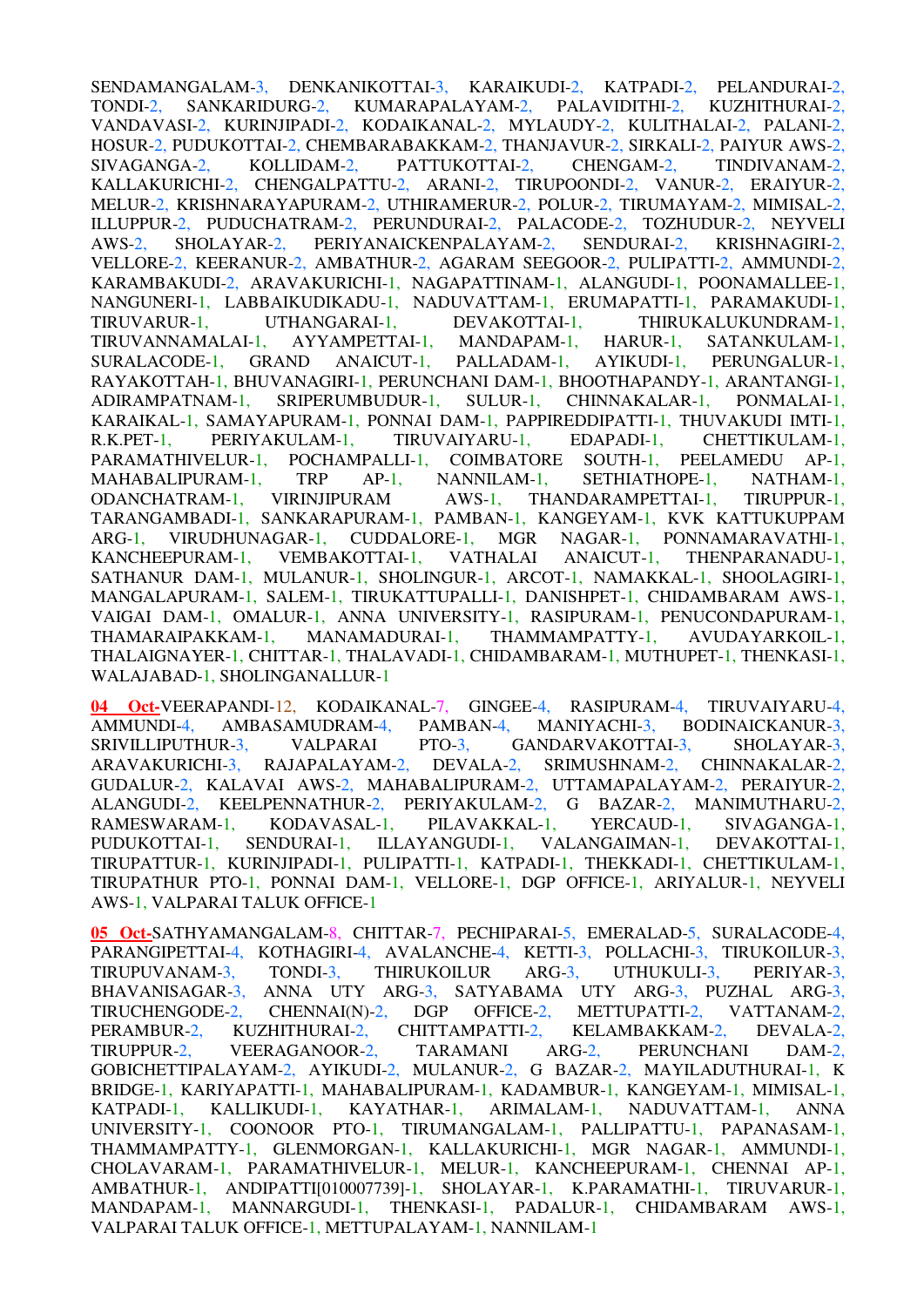**06 Oct-**KANCHEEPURAM-18, TIRUTTANI-12, VEMBAKKAM-11, KELAMBAKKAM-11, KVK KATTUKUPPAM ARG-11, SATYABAMA UTY ARG-11, CHEYYAR-10, THIRUVALANGADU-9, ARAKONAM-9, GUDALUR-9, PARAMAKUDI-9, TIRUVALLUR-9, SRIPERUMBUDUR-9, PONNERI-9, VEPUR-9, TIRUPUVANAM-8, SHOLINGANALLUR-8, CHOLAVARAM-8, TAMBARAM-8, THAMARAIPAKKAM-7, SHOLINGUR-7, UTHIRAMERUR-7, SURALACODE-7, MELALATHUR-7, PERUNCHANI DAM-7, TARAMANI ARG-7, WALAJABAD-7, KALAVAI AWS-7, CHEYYUR-7. POONDI-7. NILAKOTTAI-7, VIRINJIPURAM AWS-7, UTHUKOTTAI-7, CHEYYUR-7, POONDI-7, NILAKOTTAI-7, VIRINJIPURAM PECHIPARAI-7, CHERANMAHADEVI-7, AMBATHUR-7, MANAMADURAI-7, VELLORE-6, POONAMALLEE-6, MARAKKANAM-6, MAHABALIPURAM-6, GUMMIDIPOONDI-6, WALLAJAH-6, R.K.PET-6, PERIYAKULAM-6, VALPARAI PTO-6, CHENGALPATTU-5, ETTAYAPURAM-5, ARANI-5, TIRUTTANI PTO-5, THIRUPPORUR-5, GUDIYATHAM-5, VADAPUDUPATTU-5, AMMUNDI-5, TIRUPATHUR-5, KAVERIPAKKAM-5, SIVAGANGA-5, R.S.MANGALAM-5, CHEMBARABAKKAM-5, MANJALARU-5, CHITTAR-5, PONNAI DAM-5, SHOLAYAR-4, CHENNAI AP-4, KATPADI-4, RED HILLS-4, AMBUR-4, VANDAVASI-4, RADHAPURAM-4, THEKKADI-4, ANNA UNIVERSITY-4, TINDIVANAM-4, MANIMUTHARU-4, KOVILANKULAM-4, PALLIPATTU-4, ALANGAYAM-4, NAGAPATTINAM-4, SRIVILLIPUTHUR-4, ANNA UTY ARG-4, KORATUR-4, NEEDAMANGALAM-4, DGP OFFICE-4, RAMESWARAM-3, MADURANTHAGAM-3, CHENGAM-3, DEVALA-3, VILUPURAM-3, ARCOT-3, CHINNAKALAR-3, VALANGAIMAN-3, THANJAI PAPANASAM-3, THIRUKALUKUNDRAM-3, SENDURAI-3, POLUR-3, KODAVASAL-3, PAPANASAM-3, THIRUVIDAIMARUTHUR-3, CHITTAMPATTI-3, PERAMBUR-3, TIRUVARUR-3, TALLAKULAM-3, MADURAI SOUTH-3, PALANI-3, CHENNAI(N)-3, BHOOTHAPANDY-3, AYYAMPETTAI-3, KUMBAKONAM-3, VATTANAM-3, PENUCONDAPURAM-3, VANUR-3, TIRUVANNAMALAI-3, MYLAUDY-2, AGARAM SEEGOOR-2, VIRAGANUR DAM-2, JAYAMKONDAM-2, POCHAMPALLI-2, VANIYAMBADI-2, RAMANATHAPURAM-2, PUDUCHERRY-2, ILLAYANGUDI-2, K.M.KOIL-2, CUDDALORE-2, PUZHAL ARG-2, AVALANCHE-2, PELANDURAI-2, GINGEE-2, HOSUR-2, VALPARAI TALUK OFFICE-2, TIRUPATHUR PTO-2, KEELPENNATHUR-2, NEDUNGAL-2, SRIMUSHNAM-2, NADUVATTAM-2, PAIYUR AWS-2, TIRUKOILUR-2, THIRUKOILUR ARG-2, KALLAKURICHI-2, TIRUVADANAI-2, UTHANGARAI-2, THIRUMANUR-2, CHIDAMBARAM-2, NANGUNERI-2, TOZHUDUR-2, DINDIGUL-2, PARANGIPETTAI-2, THANDARAMPETTAI-2, VIRUDACHALAM-2, G BAZAR-2, POLLACHI-2, PANDAVAIYAR HEAD-1, BARUR-1, PANRUTI-1, TIRUPATTUR-1, KODUMUDI-1, VEPPANTHATTAI-1, EMERALAD-1, MELUR-1, METTUPATTI-1, NATRAMPALLI-1, TIRUMANGALAM-1, ERAIYUR-1, SHOOLAGIRI-1, HARUR-1, SIRKALI-1, SETHIATHOPE-1, PERIYAR-1, NANNILAM-1, SIVAKASI-1, TIRUVAIYARU-1, MUDUKULATUR-1, NEYVELI AWS-1, KURINJIPADI-1, COONOOR PTO-1, MGR NAGAR-1, CHIDAMBARAM AWS-1, TIRUPOONDI-1, KALLIKUDI-1, PALACODE-1, MANNARGUDI-1, VEERAGANOOR-1, LABBAIKUDIKADU-1, ULUNDURPET-1, ARIYALUR-1, KUZHITHURAI-1, VAIGAI DAM-1, THIRUCHUZHI-1, KARIYAPATTI-1, SHOLAVANDAN-1, PAMBAN-1, KOTTARAM-1, ENNORE AWS-1, YERCAUD-1, PERAMBALUR-1, KOLLIDAM-1, THALI-1, THUCKALAY-1, PAPPIREDDIPATTI-1, BHUVANAGIRI-1, PULIPATTI-1, ARUPPUKOTTAI-1, KRISHNAGIRI-1, MANIYACHI-1, MANALMEDU-1, DENKANIKOTTAI-1, SANKARAPURAM-1, PENNAGARAM-1, DHARMAPURI PTO-1, METTUR-1, DANISHPET-1, TONDI-1, AMBASAMUDRAM-1, PADALUR-1, UPPER BHAVANI-1, K BRIDGE-1, COONOOR-1, NAGERCOIL-1, NATHAM-1

**07 Oct-**TRP TOWN-9, DEVALA-8, LALGUDI-5, SHOLAYAR-4, DGP OFFICE-4, PALAVIDITHI-4, PONMALAI-4, G BAZAR-4, TIRUVADANAI-4, MAHABALIPURAM-3, TRP AP-3, THUVAKUDI IMTI-3, PALLIPATTU-3, KELAMBAKKAM-3, HOSUR-3, SATYABAMA UTY ARG-3, CHENNAI(N)-3, GRAND ANAICUT-3, USILAMPATTI-2, ANNA UTY ARG-2, SHOLINGANALLUR-2, NADUVATTAM-2, PERIYAKULAM-2, TAMBARAM-2, PULLAMBADI-2, TIRUKATTUPALLI-2, ANNA UNIVERSITY-2, PERAIYUR-2, CHENNAI AP-2, MADURANTHAGAM-1, TARAMANI ARG-1, KADAVUR-1, AMBUR-1, THOGAMALAI-1, MGR NAGAR-1, DHARAPURAM-1, VAIGAI DAM-1, THAMMAMPATTY-1, PERAMBUR-1, KRISHNAGIRI-1, HOGENEKAL-1, SHOLAVANDAN-1, BUDALUR-1, THIRUKALUKUNDRAM-1, VALLAM-1, GLENMORGAN-1, ERUMAPATTI-1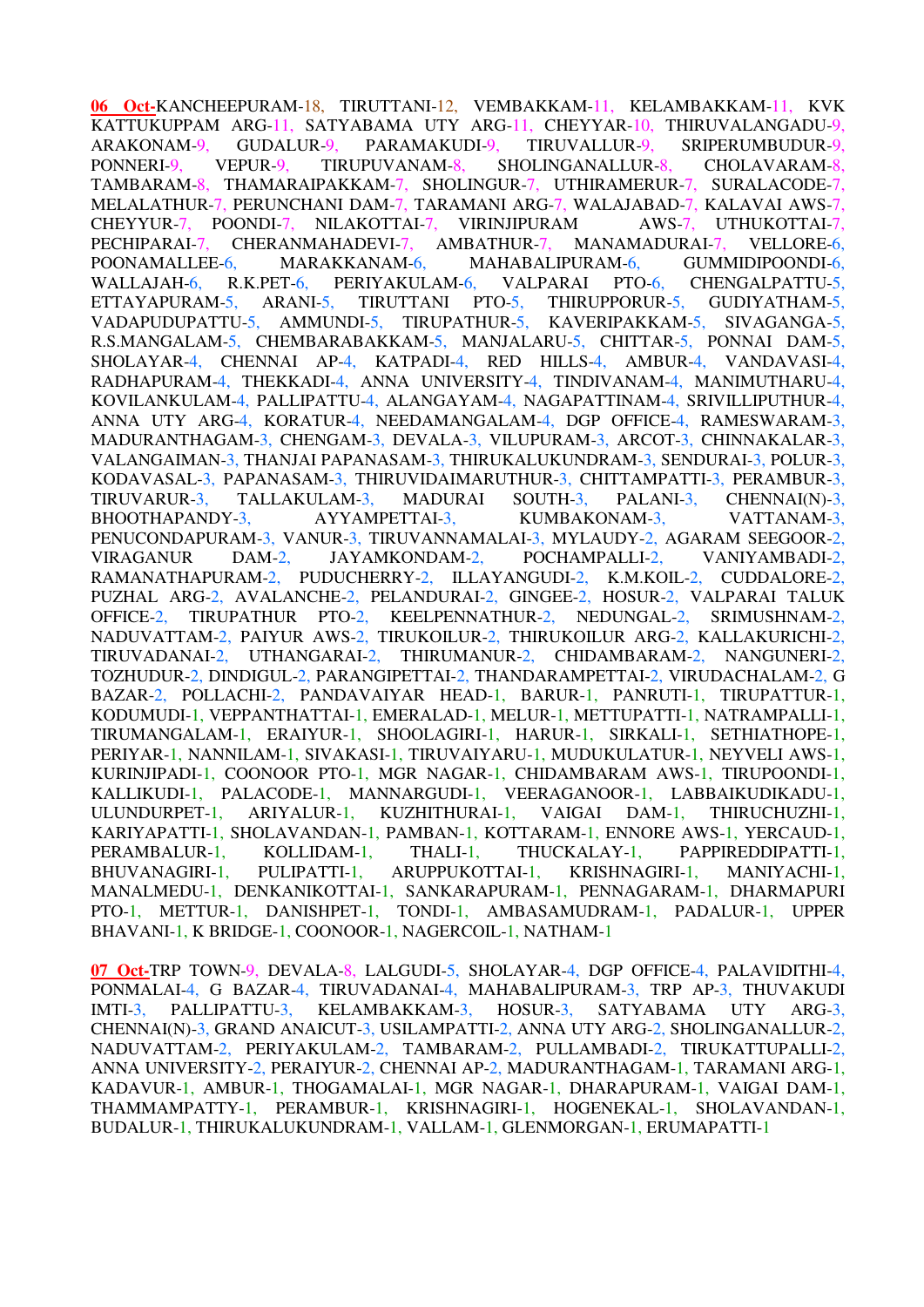**08 Oct-**PENNAGARAM-8, SHOLINGUR-5, KRISHNAGIRI-4, NADUVATTAM-4, POLUR-3, ERUMAPATTI-3, KANYAKUMARI-2, MOHANUR-2, PECHIPARAI-2, YERCAUD-2, DENKANIKOTTAI-2, RASIPURAM-2, RAYAKOTTAH-2, THATHIENGRPET-1, CHITTAR-1, PALACODE-1, MANNARGUDI-1, HOGENEKAL-1, NAMAKKAL-1, GLENMORGAN-1, DEVALA-1, VADIPATTI-1, KALAVAI AWS-1, KOTTARAM-1, THALAVADI-1, CHINNAKALAR-1, COLACHEL-1, ORTHANAD-1, SURALACODE-1, ERANIEL-1, PONNAI DAM-1, KUZHITHURAI-1

**09 Oct-**KARUR-10, AGARAM SEEGOOR-10, SRIMUSHNAM-10, BHUVANAGIRI-7, THANJAI PAPANASAM-7, PERAMBALUR-7, DEVALA-6, SETHIATHOPE-6, SENDURAI-6, LABBAIKUDIKADU-5, CHINNAKALAR-5, PELANDURAI-5, SIRKALI-5, CHETTIKULAM-5, MUSIRI-5, VALPARAI TALUK OFFICE-5, CHITTAR-5, SHOLAYAR-5, VALPARAI PTO-5, TIRUVAIYARU-5, VALANGAIMAN-5, VALLAM-5, SAMAYAPURAM-5, K.M.KOIL-4, PARANGIPETTAI-4, GRAND ANAICUT-4, TIRUPUVANAM-4, THENPARANADU-4, THANJAVUR PTO-4, THANJAVUR-4, KUMBAKONAM-4, MAYILADUTHURAI-4, THIRUVIDAIMARUTHUR-4, PANCHAPATTI-4, TIRUVARUR-4, NANNILAM-4, SURALACODE-4, CHIDAMBARAM-4, KOLLIDAM-3, KODAIKANAL-3, THURAIYUR-3, THATHIENGRPET-3, KULITHALAI-3, TOZHUDUR-3, CHIDAMBARAM AWS-3, TRP TOWN-3, AYYAMPETTAI-3, PECHIPARAI-3, MANJALARU-3, VEPPANTHATTAI-3, ERAIYUR-3, TARANGAMBADI-3, TIRUKOILUR-3, KUZHITHURAI-3, TIRUMAYAM-3, SANKARAPURAM-3, CUDDALORE-3, KODAVASAL-3, ARAVAKURICHI-3, ALANGUDI-3, UPPER BHAVANI-3, THALAIGNAYER-3, LALGUDI-3, PUDUKOTTAI-3, BUDALUR-3, JAYAMKONDAM-3, KAMUDHI-3, VATHALAI ANAICUT-3, PERUNCHANI DAM-3, PERIYAR-3, THEKKADI-3, ERUMAPATTI-3, VEDARANYAM-3, MAYANUR-3, VEPUR-3, TIRUKATTUPALLI-3, AVALANCHE-2, MANALMEDU-2, VILUPURAM-2, KARAIKAL-2, THIRUMANUR-2, KURINJIPADI-2, NEEDAMANGALAM-2, TIRUPATHUR-2, KEERANUR-2, ANNAVASAL-2, TIRUVANNAMALAI-2, NAGERCOIL-2, BHOOTHAPANDY-2, PONMALAI-2, ARIMALAM-2, ODANCHATRAM-2, MOHANUR-2, PANDAVAIYAR HEAD-2, TIRUPOONDI-2, NAGAPATTINAM-2, TRP AP-2, THUCKALAY-2, CHEYYUR-2, PADALUR-2, KRISHNARAYAPURAM-2, THIRUKOILUR ARG-2, PENNAGARAM-2, KOTTARAM-2, KANYAKUMARI-2, ARIYALUR-2, THANDARAMPETTAI-2, KARAIKUDI-1, EMERALAD-1, MYLAUDY-1, ERANIEL-1, ARANTANGI-1, GOBICHETTIPALAYAM-1, THUVAKUDI IMTI-1, MANNARGUDI-1, KODUMUDI-1, PULLAMBADI-1, PERAVURANI-1, KRISHNAGIRI-1, KOTHAGIRI-1, VIRUDACHALAM-1, COONOOR PTO-1, MANAPPARAI-1, PERUNGALUR-1, GANDARVAKOTTAI-1, PALAVIDITHI-1, THENKASI-1, PONNAMARAVATHI-1, BHAVANISAGAR-1, VANDAVASI-1, PATTUKOTTAI-1, VEERAGANOOR-1, THOGAMALAI-1, SATHYAMANGALAM-1, AMBUR-1

**10 Oct-**DGP OFFICE-10, ERAIYUR-7, TOZHUDUR-6, DEVALA-6, LABBAIKUDIKADU-5, PALACODE-4, VEPUR-3, ATTUR-3, CHIDAMBARAM AWS-3, CHIDAMBARAM-3, VADAPUDUPATTU-3, MARANDAHALLI-3, BHUVANAGIRI-3, SENDURAI-2, PONNERI-2, SETHIATHOPE-2, AGARAM SEEGOOR-2, PERAMBUR-2, KEELPENNATHUR-2, PERIYAR-2, HOSUR-2, THEKKADI-1, MANGALAPURAM-1, SHOLAYAR-1, CHINNAKALAR-1, BARUR-1, CHENNAI(N)-1, KOLLIDAM-1, THALI-1, TIRUKOILUR-1, DENKANIKOTTAI-1, G BAZAR-1, MANALMEDU-1, KALLAKURICHI-1, MANJALARU-1, VEERAGANOOR-1, BHAVANI-1

**11 Oct-**ARIYALUR-10, PUDUCHERRY-7, MANNARGUDI-7, SHOLINGANALLUR-7, VEERAGANOOR-7, ERANIEL-7, THALAIGNAYER-6, THENPARANADU-6, MUTHUPET-6, VEDARANYAM-6, GINGEE-5, PERUNGALUR-5, GRAND ANAICUT-5, ORTHANAD-5, HOGENEKAL-5, SALEM-4, PERAMBALUR-4, THIRUTHURAIPOONDI-4, MADUKKUR-4, DANISHPET-4, MARAKKANAM-4, MANAMELKUDI-4, SATYABAMA UTY ARG-4, VANUR-4, YERCAUD-4, BARUR-4, KUZHITHURAI-3, ADIRAMPATNAM-3, UTHANGARAI-3, KEERANUR-3, PATTUKOTTAI-3, VALLAM-3, METTUR-3, KALLAKURICHI-3, ATTUR-3, GANDARVAKOTTAI-3, TIRUPOONDI-3, TIRUCHENGODE-3, COONOOR PTO-3, TIRUMAYAM-3, COLACHEL-3, TIRUVARUR-2, RAMESWARAM-2, MAHABALIPURAM-2, DEVALA-2, CHENNAI AP-2, VADAPUDUPATTU-2, NEDUNGAL-2, CHEYYUR-2, NAGAPATTINAM-2, CHENNAI(N)-2, G BAZAR-2, MIMISAL-2, SANKARIDURG-2, MAYILADUTHURAI-2, RASIPURAM-2, OMALUR-2, MOHANUR-2, PENNAGARAM-2, THAMMAMPATTY-2, BUDALUR-2, LALGUDI-2, KARAMBAKUDI-2, THURAIYUR-2, CHOLAVARAM-2, THANJAVUR-2, ANNA UTY ARG-2,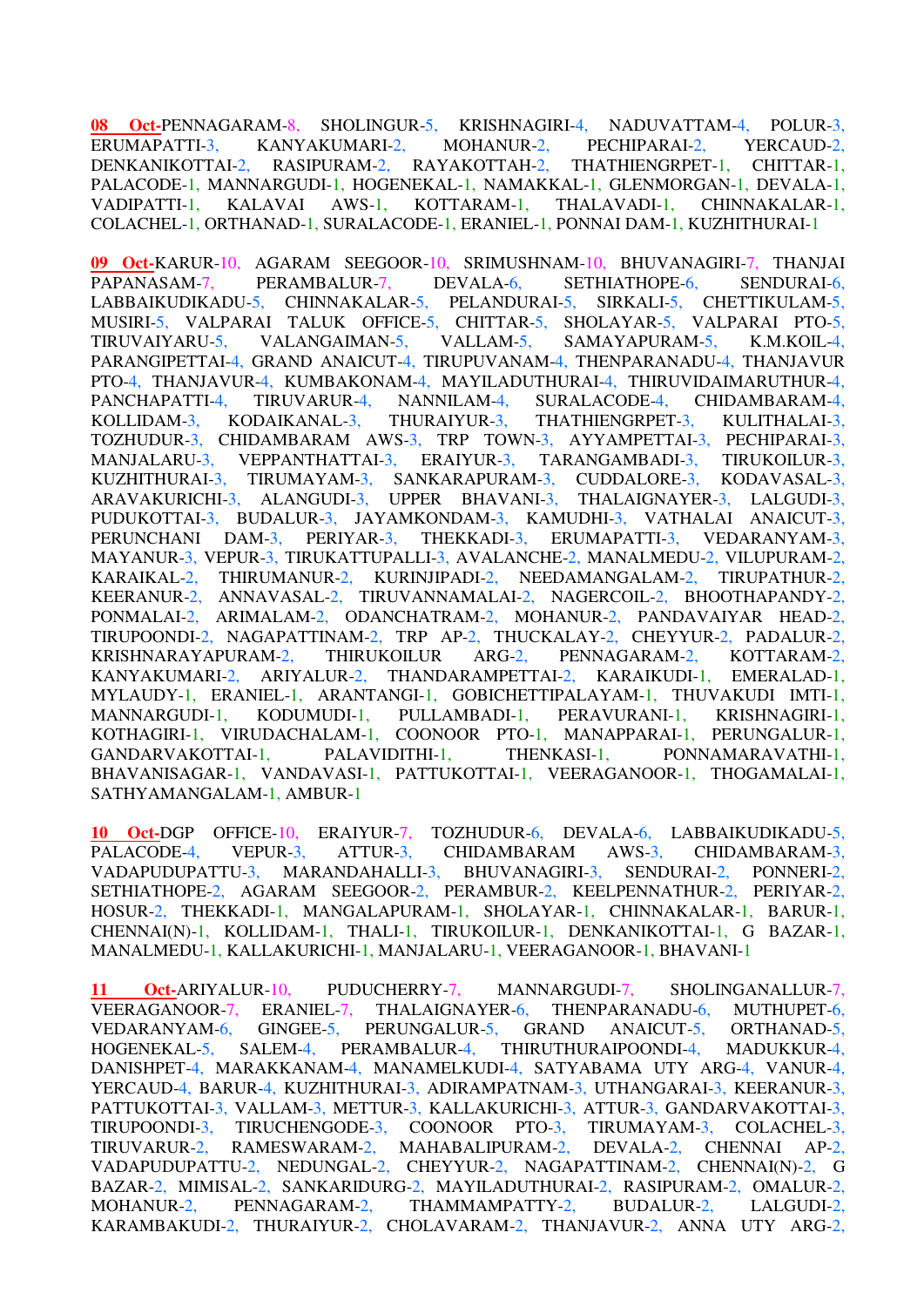PERAMBUR-1, PERAVURANI-1, PAIYUR AWS-1, NAGERCOIL-1, TARAMANI ARG-1, PANDAVAIYAR HEAD-1, PUDUKOTTAI-1, PULLAMBADI-1, KEELPENNATHUR-1, VILUPURAM-1, ILLUPPUR-1, LABBAIKUDIKADU-1, HOSUR-1, KODUMUDI-1, CHITTAR-1, ANNAVASAL-1, CHETTIKULAM-1, NAMAKKAL-1, MANGALAPURAM-1, BHAVANI-1, NANNILAM-1, THALAVADI-1, TIRUKOILUR-1, SENDURAI-1, THIRUKOILUR ARG-1, PUDUCHATRAM-1, THATHIENGRPET-1, VILATHIKULAM-1, TIRUPATHUR PTO-1, PADALUR-1, ERAIYUR-1, ERUMAPATTI-1, THALI-1, THUCKALAY-1, SANKARAPURAM-1, THIRUMANUR-1, EDAPADI-1, PECHIPARAI-1, VEPPANTHATTAI-1, KOVILPATTI-1, ARANTANGI-1, MYLAUDY-1, THUVAKUDI IMTI-1, UTHUKOTTAI-1, TIRUVAIYARU-1, ALANGUDI-1, GLENMORGAN-1, CHINNAKALAR-1, JAYAMKONDAM-1, MADURAI SOUTH-1, K.PARAMATHI-1, PARANGIPETTAI-1

**12 Oct-**CHINNAKALAR-13, VALPARAI PTO-11, ARIYALUR-10, DEVALA-9, LABBAIKUDIKADU-9, THANJAVUR-9, MANJALARU-9, SHOLAYAR-9, PECHIPARAI-8, MANNARGUDI-8, TOZHUDUR-8, NANNILAM-8, MANALMEDU-8, VALPARAI TALUK OFFICE-8, VALANGAIMAN-8, CHITTAR-8, THIRUMANUR-7, PERUNGALUR-7, KETTI-7, PERUNCHANI DAM-7, KUMBAKONAM-7, VALLAM-7, THIRUVIDAIMARUTHUR-6, THURAIYUR-6, JAYAMKONDAM-6, SURALACODE-6, TIRUKOILUR-6, NAGAPATTINAM-6, THANJAI PAPANASAM-6, YERCAUD-6, HOGENEKAL-6, SRIMUSHNAM-6, THIRUKOILUR ARG-6, MANAPPARAI-6, PANCHAPATTI-6, THUCKALAY-5, KODAVASAL-5, PELANDURAI-5, TIRUVAIYARU-5, SIRKALI-5, MADURANTHAGAM-5, THANJAVUR PTO-5, NATHAM-5, MARAKKANAM-5, NEEDAMANGALAM-5, LALGUDI-5, UPPER BHAVANI-4, PULIPATTI-4, AYYAMPETTAI-4, TARANGAMBADI-4, HOSUR-4, PERAMBALUR-4, DHARMAPURI PTO-4, VIRINJIPURAM AWS-4, NAMAKKAL-4, VEPPANTHATTAI-4, KODUMUDI-4, VEERAGANOOR-4, THENPARANADU-4, THIRUKALUKUNDRAM-4, ERAIYUR-4, BUDALUR-4, MELALATHUR-3, ADIRAMPATNAM-3, TIRUPATHUR-3, K.M.KOIL-3, NAGERCOIL-3, BARUR-3, GANDARVAKOTTAI-3, SETHIATHOPE-3, PULLAMBADI-3, K BRIDGE-3, COONOOR PTO-3, TRP TOWN-3, THIRUPPORUR-3, PENUCONDAPURAM-3, CHIDAMBARAM AWS-3, TIRUMAYAM-3, PERIYAR-3, MAYILADUTHURAI-3, KARAIKAL-3, KUZHITHURAI-3, TIRUPUVANAM-3, PERAVURANI-3, KALLAKURICHI-3, GUDIYATHAM-3, KATPADI-3, MYLAUDY-3, BHOOTHAPANDY-3, VEMBAKKAM-3, ALANGUDI-3, MELUR-3, PANDAVAIYAR HEAD-2, ORTHANAD-2, CHEYYAR-2, PANRUTI-2, THALAVADI-2, MUTHUPET-2, THIRUTHURAIPOONDI-2, PUDUKOTTAI-2, COONOOR-2, ERODE-2, COIMBATORE AWS-2, METTUR-2, THALAIGNAYER-2, KODAIKANAL-2, MADUKKUR-2, VILUPURAM-2, PADALUR-2, TIRUKATTUPALLI-2, KARAIKUDI-2, MARUNGAPURI-2, TIRUPOONDI-2, TIRUVARUR-2, THAMMAMPATTY-2, ANNAVASAL-2, AGARAM SEEGOOR-2, AVALANCHE-2, THOGAMALAI-2, POLLACHI-2, SENDURAI-2, THENKASI-2, KVK KATTUKUPPAM ARG-2, KEELPENNATHUR-2, RASIPURAM-2, PALAVIDITHI-2, KANCHEEPURAM-2, ARANI-2, PONMALAI-2, KOTTARAM-2, CHENGAM-2, COLACHEL-2, VIRUDACHALAM-2, AMBUR-2, SHOOLAGIRI-2, THEKKADI-2, VANIYAMBADI-2, VEDARANYAM-2, KURINJIPADI-2, CUDDALORE-2, CHEYYUR-2, RAMANATHAPURAM-1, AYIKUDI-1, THALI-1, DHARAMAPURI-1, VEPUR-1, COIMBATORE SOUTH-1, CHITTAMPATTI-1, GOBICHETTIPALAYAM-1, ERANIEL-1, PALACODE-1, G BAZAR-1, KANYAKUMARI-1, NEYVELI AWS-1, PONNAMARAVATHI-1, MUSIRI-1, PAPANASAM-1, ARIMALAM-1, CHETTIKULAM-1, PARAMATHIVELUR-1, MANGALAPURAM-1, PUDUCHERRY-1, EMERALAD-1, TIRUMANGALAM-1, KOLLIDAM-1, POCHAMPALLI-1, KRISHNAGIRI-1, GINGEE-1, KOTHAGIRI-1, PALANI-1, VADAPUDUPATTU-1, AMMUNDI-1, VATHALAI ANAICUT-1, THATHIENGRPET-1, TIRUVANNAMALAI-1, THAMARAIPAKKAM-1, AMARAVATHY DAM-1, SHENCOTTAH-1, MUDUKULATUR-1, ULUNDURPET-1, PERUNDURAI-1, PENNAGARAM-1, SAMAYAPURAM-1, PEELAMEDU AP-1, DEVAKOTTAI-1, GRAND ANAICUT-1, MADURAI SOUTH-1, SANKARAPURAM-1

**13 Oct-**RASIPURAM-7, CHENGALPATTU-7, THAMARAIPAKKAM-6, MELALATHUR-6, SIRKALI-6, KORATUR-6, CHEYYAR-5, DEVALA-5, THALI-5, BUDALUR-5, SHOLAYAR-5, THIRUKALUKUNDRAM-5, SHOLINGANALLUR-5, EDAPADI-4, MARANDAHALLI-4, VIRINJIPURAM AWS-4, CHINNAKALAR-4, KODAVASAL-4, KATPADI-4, TINDIVANAM-4, ALANGAYAM-4, MGR NAGAR-4, CHENGAM-4, SANKARIDURG-4, THANJAVUR-4, OMALUR-4, DENKANIKOTTAI-4, UPPER BHAVANI-3, TIRUVANNAMALAI-3, TIRUKOILUR-3, DENKANIKOTTAI-4, UPPER BHAVANI-3, TIRUVANNAMALAI-3, TIRUKOILUR-3, CHOLAVARAM-3, THIRUKOILUR ARG-3, PENUCONDAPURAM-3, MAYILADUTHURAI-3, UTHIRAMERUR-3, PUDUCHERRY-3, ANNA UNIVERSITY-3, VALANGAIMAN-3, THANDARAMPETTAI-3, KOTHAGIRI-3, SANKARAPURAM-3, THANJAVUR PTO-3, DANISHPET-3,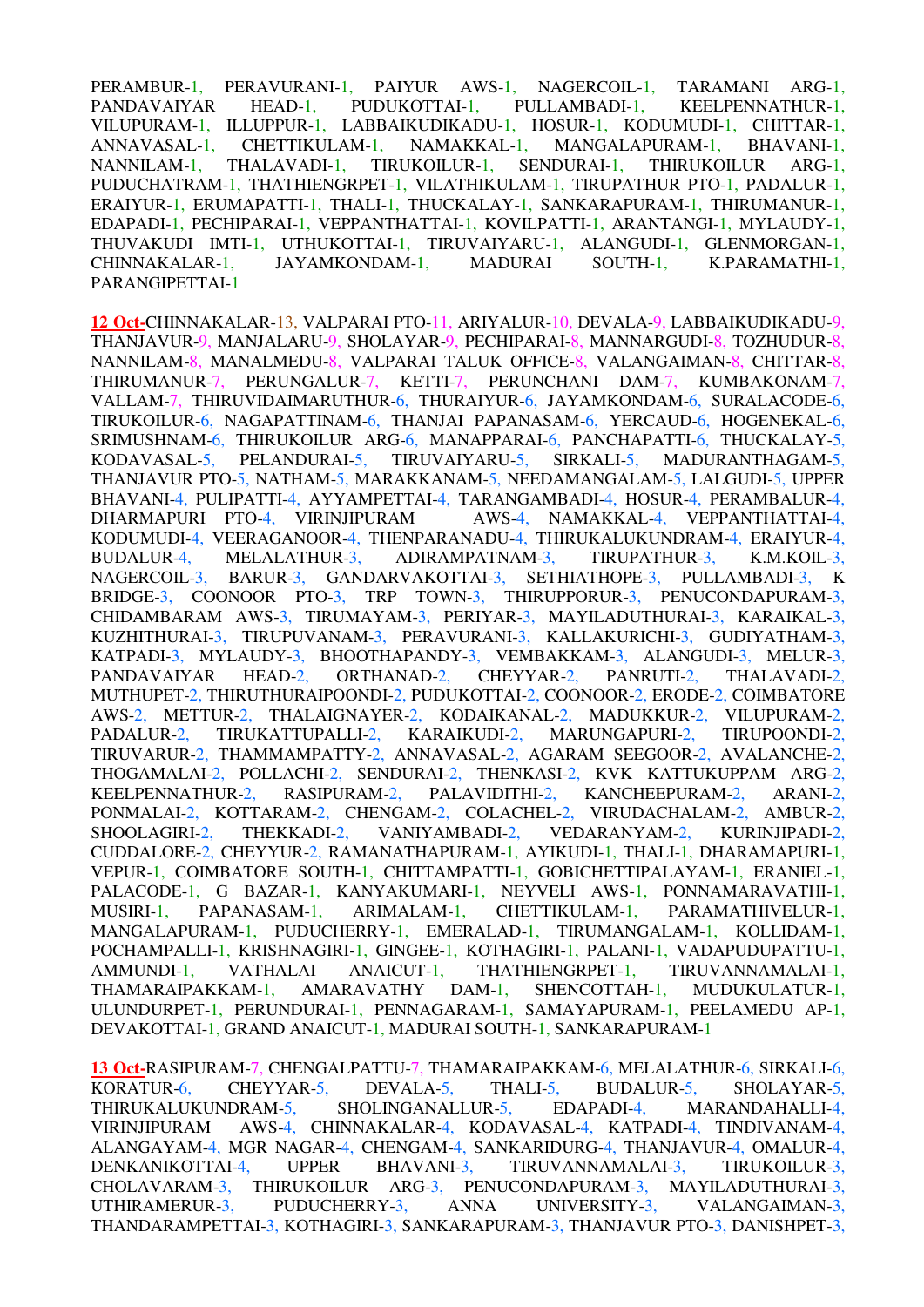ORTHANAD-3, BHAVANI-3, VALPARAI PTO-3, KELAMBAKKAM-2, NEEDAMANGALAM-2, VANIYAMBADI-2, GOBICHETTIPALAYAM-2, SALEM-2, PALACODE-2, YERCAUD-2, HOGENEKAL-2, ARANI-2, TIRUVARUR-2, KEERANUR-2, MANNARGUDI-2, VANUR-2, MADURANTHAGAM-2, NANNILAM-2, GUDIYATHAM-2, AMBUR-2, CUDDALORE-2, HARUR-2, POLUR-2, VEERAGANOOR-2, MANGALAPURAM-2, VADAPUDUPATTU-2, THUVAKUDI IMTI-2, KUMARAPALAYAM-2, SATHYAMANGALAM-2, VEPUR-2, PONNAI DAM-2, KEELPENNATHUR-1, PARANGIPETTAI-1, POONAMALLEE-1, CHEYYUR-1, PANDAVAIYAR HEAD-1, UTHUKULI-1, METTUR-1, UTTAMAPALAYAM-1, AYYAMPETTAI-1, PENNAGARAM-1, THIRUPPORUR-1, WALAJABAD-1, TIRUPOONDI-1, KALAVAI AWS-1, ARIMALAM-1, AVALANCHE-1, TOZHUDUR-1, WALLAJAH-1, TARANGAMBADI-1, TAMBARAM-1, ATTUR-1, MARAKKANAM-1, VANDAVASI-1, SRIPERUMBUDUR-1, VALPARAI TALUK OFFICE-1, VELLORE-1, THALAIGNAYER-1, MANJALARU-1, SATYABAMA UTY ARG-1, VEMBAKKAM-1, POONDI-1, THANJAI PAPANASAM-1, LABBAIKUDIKADU-1, ERAIYUR-1, NAGAPATTINAM-1, SHOOLAGIRI-1, HOSUR-1, PALAVIDITHI-1, KALLAKURICHI-1, ERODE-1, SIVAGANGA-1

**14 Oct-**UTHIRAMERUR-8, VEMBAKKAM-8, K.M.KOIL-8, SIRKALI-7, MANALMEDU-6, PENUCONDAPURAM-5, UTHUKOTTAI-5, TIRUVALLUR-5, THAMARAIPAKKAM-4, POONDI-4, SENDURAI-4, MYLAUDY-4, VILUPURAM-3, MANJALARU-3, KARAIKAL-3, POONAMALLEE-3, UTHANGARAI-3, KOLLIDAM-3, SRIPERUMBUDUR-3, PECHIPARAI-3, MAYILADUTHURAI-3, PERUNCHANI DAM-3, SURALACODE-3, EDAPADI-3, MADURANTHAGAM-3, CHITTAR-3, ARAKONAM-3, PERIYAR-3, JAYAMKONDAM-3, NAGAPATTINAM-2, KUZHITHURAI-2, KANCHEEPURAM-2, WALAJABAD-2, PUDUCHERRY-2, PARANGIPETTAI-2, GINGEE-2, THIRUVALANGADU-2, CHINNAKALAR-2, CHENGAM-2, THIRUKOILUR ARG-2, TIRUTTANI-2, SETHIATHOPE-2, BHOOTHAPANDY-2, SHOLINGUR-1, KAVERIPAKKAM-1, VALPARAI PTO-1, KOTTARAM-1, TIRUTTANI PTO-1, NAGERCOIL-1, THANDARAMPETTAI-1, KORATUR-1, VANIYAMBADI-1, PALLIPATTU-1, PAPANASAM-1, THANJAI PAPANASAM-1, SHOLAYAR-1, THUCKALAY-1, CHIDAMBARAM-1, KATPADI-1, THIRUVIDAIMARUTHUR-1, NEDUNGAL-1, AMBASAMUDRAM-1, POLUR-1, VADAPUDUPATTU-1, THENKASI-1, TARANGAMBADI-1, KRISHNAGIRI-1, ERODE-1, TIRUVANNAMALAI-1, KANYAKUMARI-1, R.K.PET-1, THEKKADI-1, HOSUR-1, TIRUKOILUR-1, VIRUDACHALAM-1, CHIDAMBARAM AWS-1, SHOLINGANALLUR-1, ANNA UTY ARG-1

**15 Oct-**VEPUR-5, SRIMUSHNAM-5, PALACODE-4, PAIYUR AWS-4, ANNAVASAL-4, GOBICHETTIPALAYAM-3, NEDUNGAL-3, PONNAMARAVATHI-3, CHENGALPATTU-3, TIRUVADANAI-3, THAMARAIPAKKAM-3, TIRUPATHUR-3, MARAKKANAM-3, KEERANUR-2, VILUPURAM-2, MANAMADURAI-2, PENNAGARAM-2, TIRUCHENGODE-2, VIRUDACHALAM-2, KURINJIPADI-2, THIRUPPORUR-2, BARUR-2, PERUNGALUR-2, BHAVANI-2, CHITTAR-2, PAPANASAM-2, TONDI-2, CHINNAKALAR-2, THIRUMANUR-1, GANDARVAKOTTAI-1, PANRUTI-1, NEYVELI AWS-1, TIRUPOONDI-1, PENUCONDAPURAM-1, PERIYAR-1, SETHIATHOPE-1, KUMARAPALAYAM-1, PELANDURAI-1, RAYAKOTTAH-1, CUDDALORE-1, SHOLAYAR-1, CHEYYUR-1, UTHANGARAI-1, PONNAI DAM-1, AGARAM SEEGOOR-1, DENKANIKOTTAI-1, KALLAKURICHI-1, PATTUKOTTAI-1, CHENGAM-1, PUDUKOTTAI-1, ILLUPPUR-1, PERUNCHANI DAM-1, KVK KATTUKUPPAM ARG-1, DEVAKOTTAI-1, SURALACODE-1, UTHIRAMERUR-1, THIRUVALANGADU-1, ALANGUDI-1, POLUR-1

**16 Oct-**DHARMAPURI PTO-7, PONNAI DAM-6, NAGERCOIL-6, KANYAKUMARI-6, CHOLAVARAM-6, SRIPERUMBUDUR-5, KOTTARAM-5, MYLAUDY-4, TINDIVANAM-4, YERCAUD-3, THUCKALAY-3, TIRUTTANI-3, HARUR-3, DHARAMAPURI-3, PECHIPARAI-3, PERUNCHANI DAM-2, PELANDURAI-2, DGP OFFICE-2, SURALACODE-2, KUZHITHURAI-2, BHOOTHAPANDY-2, ERANIEL-2, RADHAPURAM-2, DINDIGUL-2, SETHIATHOPE-2, KALAVAI AWS-2, MADURANTHAGAM-2, ATTUR-1, WALLAJAH-1, TIRUTTANI PTO-1, DENKANIKOTTAI-1, COLACHEL-1, TIRUVANNAMALAI-1, PALLIPATTU-1, SATYABAMA UTY ARG-1, CHITTAR-1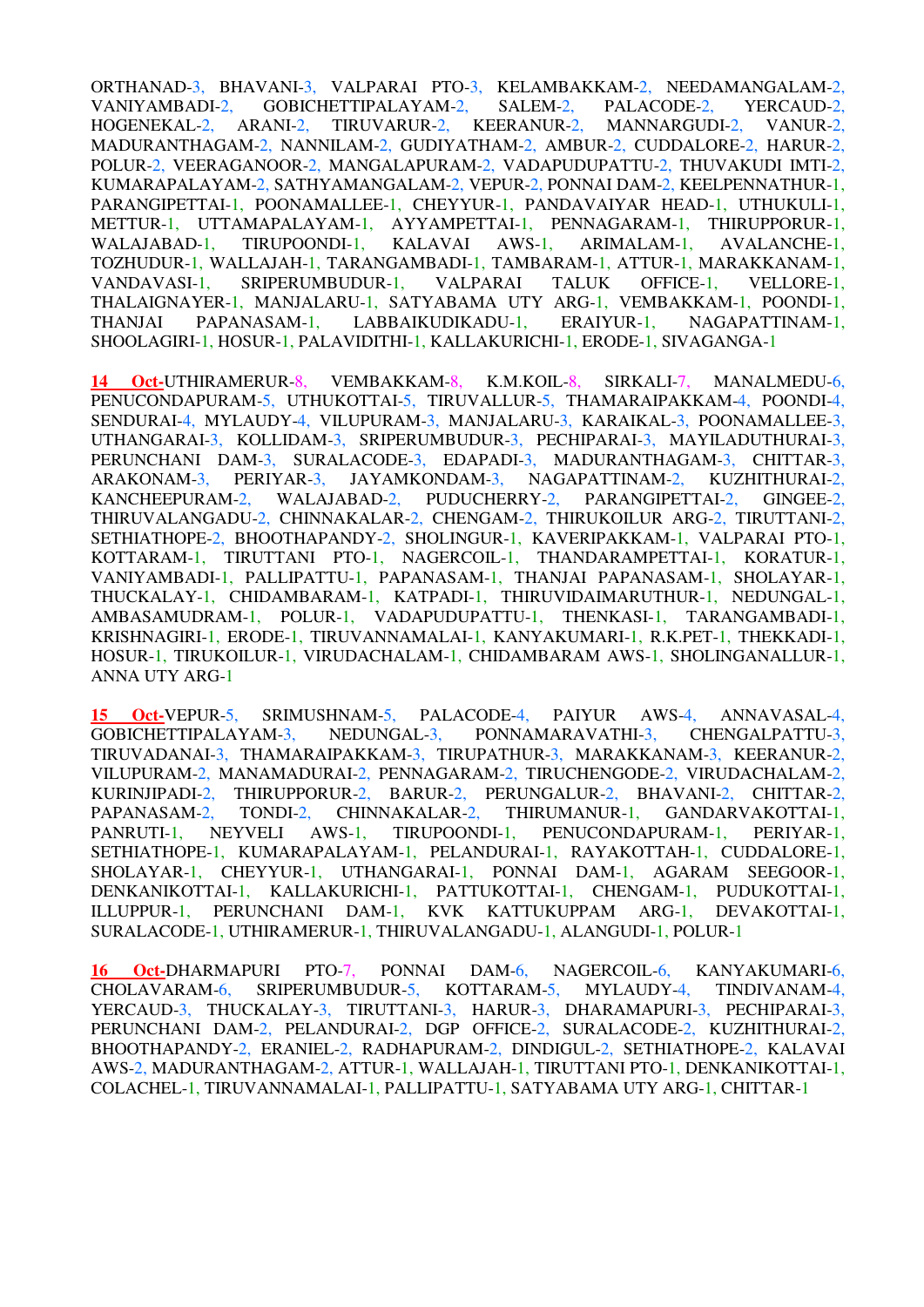**17 Oct-**PAPANASAM-27, PECHIPARAI-22, CHITTAR-20, PERIYAR-17, THEKKADI-13, PERUNCHANI DAM-11, MANIMUTHARU-10, SURALACODE-10, METTUR-9, CHINNAKALAR-9, DEVALA-8, SHOLAYAR-8, GUDALUR-8, MYLAUDY-7, AMBASAMUDRAM-7, VALPARAI TALUK OFFICE-7, VALPARAI PTO-7, AYIKUDI-6, THENKASI-6, NAGERCOIL-5, KOTTARAM-5, THURAIYUR-5, G BAZAR-5, SHENCOTTAH-5, BHOOTHAPANDY-5, COIMBATORE AWS-5, VEPUR-5, PONNAI DAM-4, THENPARANADU-4, RASIPURAM-4, NADUVATTAM-4, COIMBATORE SOUTH-4, THALAVADI-4, PULLAMBADI-4, UPPER BHAVANI-4, YERCAUD-4, PEELAMEDU AP-4, KATPADI-4, MANGALAPURAM-4, PAPPIREDDIPATTI-4, KUZHITHURAI-3, K BRIDGE-3, ERANIEL-3, COLACHEL-3, KEELPENNATHUR-3, PALLADAM-3, SULUR-3, LALGUDI-3, VEERAPANDI-3, THANJAVUR PTO-3, ARIYALUR-3, UTTAMAPALAYAM-3, AGARAM SEEGOOR-3, AVALANCHE-3, UTHUKULI-3, VIRALIMALAI-3, THUCKALAY-3, PONMALAI-3, COONOOR PTO-3, AMMUNDI-3, SIVAGIRI-3, MANAPPARAI-3, KANYAKUMARI-3, PERIYANAICKENPALAYAM-3, SALEM-3, GRAND ANAICUT-2, GLENMORGAN-2, EMERALAD-2, KUMARAPALAYAM-2, TRP AP-2, UTHAGAMANDALAM-2, KOTHAGIRI-2, SANKARANKOIL-2, ATTUR-2, UDUMALPET-2, MELUR-2, THIRUMANUR-2, VATHALAI ANAICUT-2, TIRUKATTUPALLI-2, COONOOR-2, BHAVANI-2, KODAIKANAL-2, ERUMAPATTI-2, POLLACHI-2, SIVAGANGA-2, TRP TOWN-2, CHERANMAHADEVI-2, PALAYAMKOTTAI-2, NANGUNERI-2, AYYAMPETTAI-2, HOSUR-2, JAYAMKONDAM-2, BODINAICKANUR-2, KOVILPATTI (DISTRICT: TRICHY)-2, KOVILPATTI (DISTRICT: TOOTHUKUDI)-2, TIRUPPUR-2, ALANGUDI-2, AVUDAYARKOIL-2, CHENGAM-2, MARANDAHALLI-1, KANGEYAM-1, NATHAM-1, MUDUKULATUR-1, R.K.PET-1, LABBAIKUDIKADU-1, SANKARAPURAM-1, PERUNDURAI-1, VEDASANDUR-1, BUDALUR-1, CHETTIKULAM-1, TIRUVADANAI-1, ODANCHATRAM-1, AMARAVATHY DAM-1, THANJAI PAPANASAM-1, ARANTANGI-1, KULITHALAI-1, TIRUTTANI PTO-1, WALLAJAH-1, DINDIGUL-1, AVINASI-1, ARANI-1, KEERANUR-1, NILAKOTTAI-1, PANCHAPATTI-1, K.PARAMATHI-1, KRISHNARAYAPURAM-1, SATANKULAM-1, RADHAPURAM-1, VELLORE-1, MARUNGAPURI-1, THIRUVIDAIMARUTHUR-1, MAYANUR-1, SHOLINGUR-1, ARCOT-1, VALLAM-1, PONNAMARAVATHI-1, BHAVANISAGAR-1, TIRUCHENDUR-1, MULANUR-1, PERIYAKULAM-1, ERAIYUR-1, KETTI-1, SENDAMANGALAM-1, PELANDURAI-1, CHITTAMPATTI-1

**18 Oct-**SHOLAYAR-11, CHINNAKALAR-10, VALPARAI PTO-10, VALPARAI TALUK OFFICE-7, DEVALA-6, PERIYAR-5, POONDI-5, CHOLAVARAM-4, WALLAJAH-4, PERAVURANI-3, PALLIPATTU-3, DINDIGUL-3, SHENCOTTAH-3, KAVERIPAKKAM-3, PERUNCHANI DAM-2, AVUDAYARKOIL-2, PERAMBUR-2, SURALACODE-2, THENKASI-2, AYIKUDI-2, TONDI-2, THUCKALAY-2, ARCOT-2, THEKKADI-2, PATTUKOTTAI-2, PAPANASAM-1, NATHAM-1, MARUNGAPURI-1, THAMARAIPAKKAM-1, R.K.PET-1, AMBATHUR-1, BODINAICKANUR-1, PONNAMARAVATHI-1, MADUKKUR-1, KUZHITHURAI-1, KARAIKUDI-1, DEVAKOTTAI-1, PERUNGALUR-1, UPPER BHAVANI-1, CHENGALPATTU-1, SALEM-1, MYLAUDY-1, R.S.MANGALAM-1, ANNAVASAL-1, G BAZAR-1, AVALANCHE-1, POLLACHI-1, MELALATHUR-1

**19 Oct-**TIRUPUVANAM-7, NAMAKKAL-3, VIRAGANUR DAM-2, ARANTANGI-2, CHINNAKALAR-2, KARAIKAL-2, VALPARAI PTO-2, JAYAMKONDAM-2, DINDIGUL-1, PONNAMARAVATHI-1, SHOOLAGIRI-1, SHOLAYAR-1, TARANGAMBADI-1, MADURAI SOUTH-1, MANAMADURAI-1, VALPARAI TALUK OFFICE-1, TIRUCHENGODE-1, ALANGUDI-1, UPPER BHAVANI-1

**20 Oct-**SHOLAVANDAN-6, SATANKULAM-6, PENNAGARAM-6, THANJAI PAPANASAM-4, YERCAUD-4, PELANDURAI-4, USILAMPATTI-3, JAYAMKONDAM-3, VEPPANTHATTAI-3, PADALUR-3, VILUPURAM-3, UTHANGARAI-2, KADAMBUR-2, TINDIVANAM-2, G BAZAR-2, VEERAGANOOR-2, EDAPADI-2, PUDUCHATRAM-2, AYYAMPETTAI-1, LABBAIKUDIKADU-1, PERAIYUR-1, CUDDALORE-1, CHENNAI AP-1, ERAIYUR-1, PALACODE-1, AGARAM SEEGOOR-1, DHARMAPURI PTO-1, VADIPATTI-1, VIRUDACHALAM-1, VEERAPANDI-1, DENKANIKOTTAI-1, KALLAKURICHI-1, CHINNAKALAR-1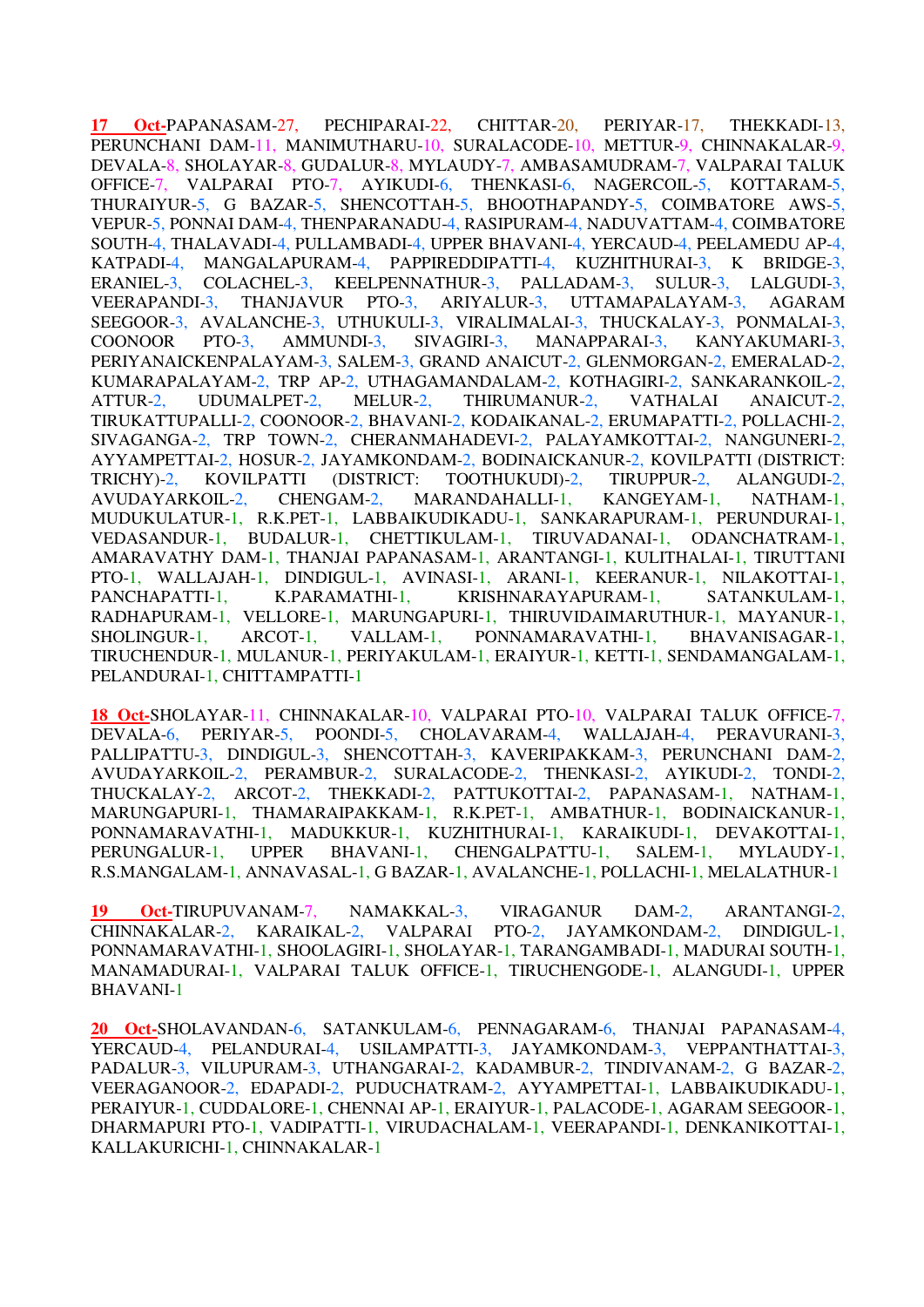**21 Oct-**SANKARANKOIL-9, MANAMADURAI-9, SHOLINGUR-8, R.K.PET-7, VALLAM-6, MANGALAPURAM-6, COONOOR PTO-6, COONOOR-5, KOTHAGIRI-5, NANGUNERI-5, KETTI-5, G BAZAR-5, KAYATHAR ARG-5, KODAIKANAL-4, KAYATHAR-4, K BRIDGE-4, AMBUR-4, KOTTARAM-4, VEMBAKOTTAI-4, KADAVUR-4, BHAVANISAGAR-4, SULUR-4, THANJAVUR-4, VADAPUDUPATTU-4, PALAVIDITHI-4, CHINNAKALAR-4, GUDALUR-4, UTTAMAPALAYAM-3, MADURAI AIRPORT-3, VADIPATTI-3, KAVERIPAKKAM-3, SHOLAYAR-3, SALEM-3, BODINAICKANUR-3, KOVILPATTI-3, BUDALUR-3, METTUPALAYAM-3, KANYAKUMARI-3, THUVAKUDI IMTI-3, DEVALA-3, VALPARAI TALUK OFFICE-3, SURANGUDI-3, R.S.MANGALAM-3, MARANDAHALLI-3, AVINASI-3, VALPARAI PTO-3, VILATHIKULAM-3, PALLIPATTU-3, MANIYACHI-3, UTHAGAMANDALAM-3, UPPER BHAVANI-3, AVALANCHE-3, PONNAI DAM-2, MELALATHUR-2, THIRUCHUZHI-2, POONAMALLEE-2, GUDIYATHAM-2, TIRUMANGALAM-2, PONMALAI-2, MANAPPARAI-2, SRIVAIKUNTAM-2, ILLUPPUR-2, EMERALAD-2, PAPPIREDDIPATTI-2, TIRUPUVANAM-2, COIMBATORE SOUTH-2, SIVAGANGA-2, PEELAMEDU AP-2, TIRUKATTUPALLI-2, SURALACODE-2, TIRUVARUR-2, AYYAMPETTAI-2, SIVAGIRI-2, KEELPENNATHUR-2, PATTUKOTTAI-1, GANDARVAKOTTAI-1, ARIMALAM-1, NADUVATTAM-1, ERUMAPATTI-1, TRP AP-1, NANNILAM-1, KALAVAI AWS-1, NATHAM-1, LALGUDI-1, YERCAUD-1, MUDUKULATUR-1, GLENMORGAN-1, NAGERCOIL-1, THIRUMANUR-1, MYLAUDY-1, SATTUR-1, THEKKADI-1, CHETTIKULAM-1, MAYILADUTHURAI-1, VIRAGANUR DAM-1, SATHYAMANGALAM-1, ANNUR-1, RADHAPURAM-1, TIRUVAIYARU-1, EDAPADI-1, ATTUR-1, KADALADI-1, VAIGAI DAM-1, KADAMBUR-1, DHARAPURAM-1, PALAYAMKOTTAI-1, PERIYAR-1, WALLAJAH-1, DHARAMAPURI-1, GOBICHETTIPALAYAM-1, K.PARAMATHI-1, MANNARGUDI-1, PALLADAM-1, SHOLAVANDAN-1, SANKARAPURAM-1, ANJATTI-1, GRAND ANAICUT-1, PULLAMBADI-1, KAMUDHI-1, PUDUCHERRY-1, BHOOTHAPANDY-1, RAJAPALAYAM-1, POONDI-1, PERIYAKULAM-1, VIRALIMALAI-1, PERUNCHANI DAM-1, ODANCHATRAM-1, VELLORE-1, POLUR-1, VEERAPANDI-1

**22 Oct-**AMARAVATHY DAM-10, GINGEE-7, ARAVAKURICHI-7, KAMATCHIPURAM-6, VEERAPANDI-5, PARAMATHIVELUR-5, ARIYALUR-5, K.PARAMATHI-5, VEDASANDUR-5, KOVILPATTI (DISTRICT: TOOTHUKUDI)-4, SALEM-4, UTTAMAPALAYAM-4, THIRUVIDAIMARUTHUR-4, ARAKONAM-4, GOBICHETTIPALAYAM-4, TIRUCHENGODE-3, RASIPURAM-3, BHOOTHAPANDY-3, EDAPADI-3, VEMBAKOTTAI-3, PERIYAR-3, BHAVANI-3, SURALACODE-3, KODAVASAL-3, UDUMALPET-3, BODINAICKANUR-3, KOVILPATTI AWS-3, CHEYYAR-3, ERODE-3, PAPPIREDDIPATTI-2, PANCHAPATTI-2, PERUNCHANI DAM-2, TONDI-2, RAJAPALAYAM-2, POONAMALLEE-2, KODAIKANAL-2, SANKARANKOIL-2, RED HILLS-2, KODUMUDI-2, VATTANAM-2, MUDUKULATUR-2, PECHIPARAI-2, RAMANATHAPURAM-2, KAYATHAR-2, CHINNAKALAR-2, MANJALARU-2, KANCHEEPURAM-2, PERAMBUR-2, CHITTAMPATTI-1, UPPER BHAVANI-1, PUDUCHATRAM-1, KUMARAPALAYAM-1, TIRUVADANAI-1, PERUNDURAI-1, PULIPATTI-1, NANGUNERI-1, MAYANUR-1, VALPARAI PTO-1, THALAVADI-1, KARAIKUDI-1, THUVAKUDI IMTI-1, KAYATHAR ARG-1, DEVAKOTTAI-1, KAMUDHI-1, TUTICORIN-1, SIVAKASI-1, THANJAI PAPANASAM-1, MANAMELKUDI-1, KURINJIPADI-1, SHOLAYAR-1, ANJATTI-1, VALANGAIMAN-1, KARUR-1, THIRUCHUZHI-1, SRIVILLIPUTHUR-1, PERAVURANI-1, SANKARIDURG-1, R.S.MANGALAM-1, KADALADI-1, MELUR-1, POLLACHI-1, PANDAVAIYAR HEAD-1, SIVAGANGA-1, MANDAPAM-1, ARIMALAM-1, SENDAMANGALAM-1, MULANUR-1, OMALUR-1, KOLLIDAM-1, GUDALUR-1

**23 Oct-**PERUNDURAI-9, SATHANUR DAM-6, ANNUR-5, EDAPADI-5, UTHUKULI-5, MUSIRI-5, ERODE-4, BHAVANISAGAR-4, POLUR-4, SANKARAPURAM-4, RASIPURAM-4, CHENGAM-3, TIRUVANNAMALAI-3, KUMARAPALAYAM-3, KOTHAGIRI-3, KULITHALAI-3, ENNORE AWS-3, GOBICHETTIPALAYAM-3, THATHIENGRPET-3, KODAIKANAL-3, ARIYALUR-2, KRISHNARAYAPURAM-2, SULUR-2, ATTUR-2, KALLAKURICHI-2, PERIYAR-2, COONOOR PTO-2, DENKANIKOTTAI-2, MAYANUR-2, KARUR-2, ILLUPPUR-2, METTUR-2, SANKARIDURG-2, PEELAMEDU AP-2, THANDARAMPETTAI-1, SATHYAMANGALAM-1, BHAVANI-1, RAMANATHAPURAM-1, SHOOLAGIRI-1, THURAIYUR-1, ANNAVASAL-1, TIRUPPUR-1, NAGAPATTINAM-1, TIRUPATHUR PTO-1, AYYAMPETTAI-1, TIRUPATTUR-1, KRISHNAGIRI-1, HOGENEKAL-1, THAMMAMPATTY-1, ERUMAPATTI-1, LALGUDI-1, K BRIDGE-1, SATTUR-1, MANNARGUDI-1, COONOOR-1, KAMUDHI-1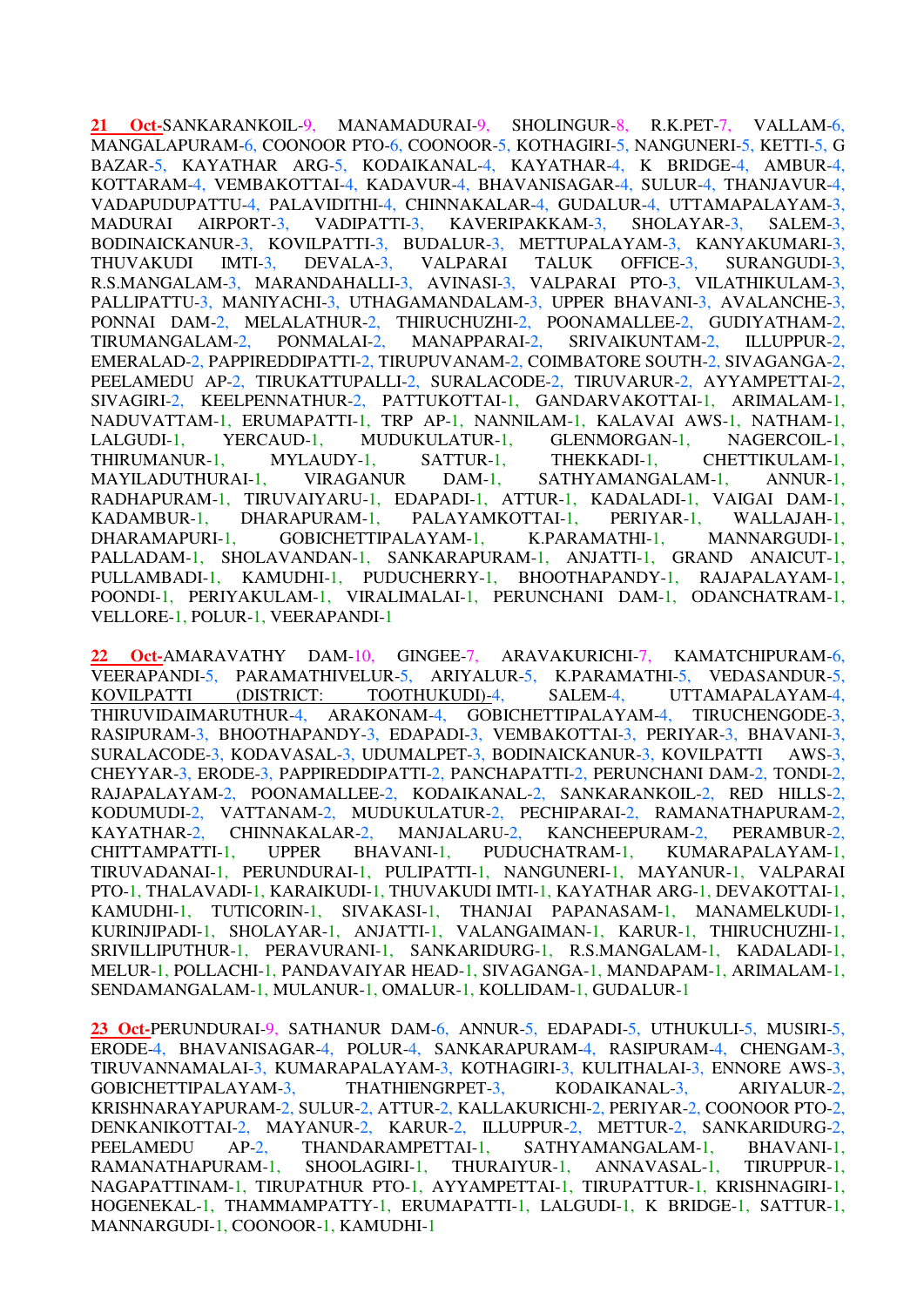**24 Oct-**YERCAUD-10, PERIYAR-7, CHINNAKALAR-7, TIRUVANNAMALAI-6, AMARAVATHY DAM-6, DHARAPURAM-5, KEELPENNATHUR-5, KODAIKANAL-5, SRIVILLIPUTHUR-5, RAMANATHAPURAM-5, PERUNGALUR-4, DENKANIKOTTAI-4, SULUR-4, NATHAM-4, SANKARIDURG-4, PADALUR-4, G BAZAR-4, PALANI-4, UDUMALPET-4, GUDALUR-3, R.S.MANGALAM-3, VALPARAI TALUK OFFICE-3, MADURANTHAGAM-3, NADUVATTAM-3, CHETTIKULAM-2, KEERANUR-2, KOVILANKULAM-2, EDAPADI-2, RED HILLS-2, AMBATHUR-2, TIRUVALLUR-2, METTUR-2, OMALUR-2, POLUR-2, THEKKADI-2, SIVAKASI-2, PERIYANAICKENPALAYAM-2, KARAIKAL-2, TIRUVARUR-2, ODANCHATRAM-1, VEERAPANDI-1, ARUPPUKOTTAI-1, VILATHIKULAM-1, KUMARAPALAYAM-1, MANNARGUDI-1, DEVALA-1, KUZHITHURAI-1, KAMATCHIPURAM-1, RAJAPALAYAM-1, UTTAMAPALAYAM-1, SENDAMANGALAM-1, CHIDAMBARAM AWS-1, PENNAGARAM-1, BODINAICKANUR-1, BHAVANI-1, KOVILPATTI (DISTRICT: TRICHY)-1, NAMAKKAL-1, THALAIGNAYER-1, SURANGUDI-1, CHEYYAR-1, GUMMIDIPOONDI-1, GLENMORGAN-1, THALI-1, SATHYAMANGALAM-1, BHUVANAGIRI-1, VALPARAI PTO-1, PAPPIREDDIPATTI-1, NAGAPATTINAM-1, CHENGAM-1, SRIPERUMBUDUR-1, POONAMALLEE-1, TIRUCHENGODE-1

**25 Oct-**PULIPATTI-11, VIRALIMALAI-10, KADAMBUR-8, AVINASI-8, TIRUPPUR-6, SHOLAYAR-6, ANNAVASAL-5, TIRUVARUR-5, NEEDAMANGALAM-5, PONNAMARAVATHI-5, CHITTAMPATTI-5, PERAIYUR-5, AMMUNDI-5, KRISHNARAYAPURAM-5, KEERANUR-5, NATHAM-5, NAMAKKAL-5, MADURAI SOUTH-4, METTUPALAYAM-4, CHINNAKALAR-4, TAMBARAM-4, KODAIKANAL-4, KARIYAPATTI-4, MELUR-4, MAYANUR-4, DEVALA-4, ANNUR-4, ODANCHATRAM-3, MANAMADURAI-3, TIRUPUVANAM-3, TALLAKULAM-3, CHENGAM-3, AVUDAYARKOIL-3, THOGAMALAI-3, EDAPADI-3, R.K.PET-3, SIVAGANGA-3, ARANMANAIPUDUR-3, POLUR-3, ARCOT-3, VATHALAI ANAICUT-3, DHARAPURAM-3, KAMATCHIPURAM-3, K.M.KOIL-2, TONDI-2, KARAIKUDI-2, CHENNAI(N)-2, CHEMBARABAKKAM-2, PUDUKOTTAI-2, ARIMALAM-2, PERAMBUR-2, SRIPERUMBUDUR-2, TIRUTTANI-2, ILLUPPUR-2, ERUMAPATTI-2, ANDIPATTI-2, POONDI-2, PANDAVAIYAR HEAD-2, MAHABALIPURAM-2, KARUR-2, TUTICORIN-2, AMBATHUR-2, VALPARAI TALUK OFFICE-2, TIRUMAYAM-2, ARANTANGI-2, KOTHAGIRI-2, G BAZAR-2, THIRUCHUZHI-2, TINDIVANAM-2, PANCHAPATTI-1, MANAMELKUDI-1, THATHIENGRPET-1, MUSIRI-1, MANNARGUDI-1, THAMMAMPATTY-1, VADIPATTI-1, KVK KATTUKUPPAM ARG-1, VIRINJIPURAM AWS-1, MOHANUR-1, KULITHALAI-1, WALLAJAH-1, MANAPPARAI-1, K BRIDGE-1, AVALANCHE-1, THUVAKUDI IMTI-1, TIRUPATHUR-1, KALLAKURICHI-1, GOBICHETTIPALAYAM-1, MIMISAL-1, USILAMPATTI-1, VEMBAKKAM-1, ENNORE AWS-1, SHOLINGUR-1, KAVERIPAKKAM-1, KALAVAI AWS-1, MADURAI AIRPORT-1, POLLACHI-1, VIRAGANUR DAM-1, MARUNGAPURI-1, METTUPATTI-1, UTHAGAMANDALAM-1, KETTI-1, SHOLAVANDAN-1, CHENNAI AP-1, THIRUPPORUR-1, UTTAMAPALAYAM-1, SIVAKASI-1, GANDARVAKOTTAI-1, MAYILADUTHURAI-1, THIRUTHURAIPOONDI-1, TIRUVADANAI-1, TIRUPOONDI-1, AYYAMPETTAI-1, UPPER BHAVANI-1, KARAIKAL-1

**26 Oct-**SRIVAIKUNTAM-11, SATHYAMANGALAM-11, AVINASI-8, VEERAPANDI-7, BHAVANISAGAR-7, SATANKULAM-6, TIRUMAYAM-5, TRP TOWN-5, KARIYAPATTI-4, ILLUPPUR-4, SAMAYAPURAM-4, TIRUVADANAI-4, GOBICHETTIPALAYAM-3, TRP AP-3, PONMALAI-3, NAGAPATTINAM-3, KALLIKUDI-3, GRAND ANAICUT-3, KEERANUR-3, NANGUNERI-3, VAIPPAR-3, TIRUPPUR-3, ANNAVASAL-3, KARAIKAL-3, ANNUR-2, PUDUKOTTAI-2, THENKASI-2, BHOOTHAPANDY-2, DEVALA-2, SRIVILLIPUTHUR-2, THATHIENGRPET-2. AVUDAYARKOIL-2. NAGERCOIL-2. KRISHNARAYAPURAM-2. THATHIENGRPET-2, AVUDAYARKOIL-2, NAGERCOIL-2, KRISHNARAYAPURAM-2, VIRALIMALAI-2, SURALACODE-1, THUCKALAY-1, VATHALAI ANAICUT-1, METTUPALAYAM-1, TIRUPATHUR-1, MAYANUR-1, PERUNCHANI DAM-1, KARAIKUDI-1, KOTTARAM-1, PERIYAR-1, THEKKADI-1, RAMESWARAM-1, VALPARAI PTO-1, PALAYAMKOTTAI-1, PULLAMBADI-1, THUVAKUDI IMTI-1, UPPER BHAVANI-1, CHINNAKALAR-1, KOVILANKULAM-1, ARANTANGI-1, PERIYANAICKENPALAYAM-1, THIRUCHUZHI-1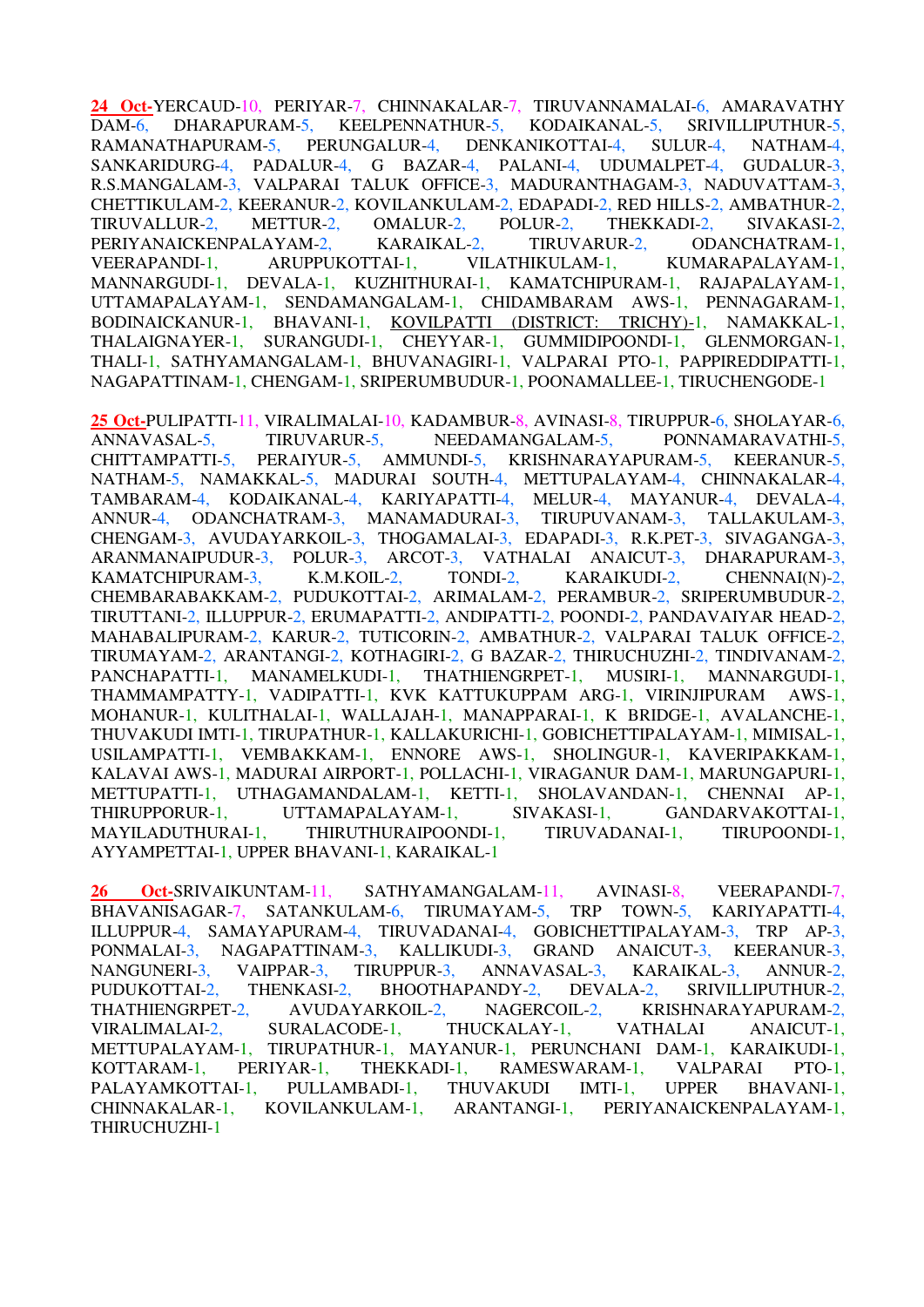**27 Oct-**TUTICORIN-4, KAYALPATTINAM-4, PATTUKOTTAI-4, SRIVAIKUNTAM-4, GOBICHETTIPALAYAM-4, RAMESWARAM-3, CHERANMAHADEVI-3, VAIPPAR-3, SURALACODE-2, SATHYAMANGALAM-2, KULASEKARAPATTINAM-2, MANDAPAM-2, PAMBAN-2, KUMARAPALAYAM-2, PERIYANAICKENPALAYAM-1, METTUPALAYAM-1, ADIRAMPATNAM-1, COONOOR PTO-1, ILLAYANGUDI-1, BHOOTHAPANDY-1, MUTHUPET-1, ANNUR-1, AMBASAMUDRAM-1, CHENNAI AP-1, UTHUKULI-1, R.S.MANGALAM-1, TIRUPPUR-1, K BRIDGE-1, CHINNAKALAR-1, NAGERCOIL-1, MADUKKUR-1, PERUNCHANI DAM-1, PALLADAM-1, THANJAVUR PTO-1, UPPER BHAVANI-1

**28 Oct-** KADAMBUR-17, AVINASI-6, KAYATHAR-6, PARAMAKUDI-6, THENKASI-6, KAYATHAR ARG-5, VALINOKAM-4, ILLAYANGUDI-4, THEKKADI-4, PERIYANAICKENPALAYAM-4, TIRUMANGALAM-3, ANNUR-3, PAMBAN-3, MANDAPAM-3, VIRUDHUNAGAR-3, PERIYAR-3, SIVAGIRI-3, RAMESWARAM-3, KADALADI-2, PILAVAKKAL-2, MUDUKULATUR-2, MADURAI AIRPORT-2, POLLACHI-2, KOVILANKULAM-2, COONOOR PTO-2, NAGERCOIL-2. AIRPORT-2, POLLACHI-2, KOVILANKULAM-2, COONOOR PTO-2, NAGERCOIL-2, RAJAPALAYAM-2, KOVILPATTI (DISTRICT: TOOTHUKUDI)-2, VILUPURAM-2, R.S.MANGALAM-2, SIVAKASI-2, MANIYACHI-1, KOVILPATTI AWS-1, RAMANATHAPURAM-1, ODANCHATRAM-1, AYIKUDI-1, ARUPPUKOTTAI-1, VILATHIKULAM-1, KALUGUMALAI-1, K BRIDGE-1, MUTHUPET-1, VEDARANYAM-1, VEERAPANDI-1, AMBASAMUDRAM-1, PECHIPARAI-1, PALAYAMKOTTAI-1, MANAMADURAI-1, COIMBATORE AWS-1, MANIMUTHARU-1, UDUMALPET-1, CHITTAR-1, PEELAMEDU AP-1, CHERANMAHADEVI-1, UPPER BHAVANI-1, PATTUKOTTAI-1, DEVAKOTTAI-1, THIRUTHURAIPOONDI-1, GUDALUR-1, TIRUPUVANAM-1, SHOLAVANDAN-1, KARIYAPATTI-1, TIRUPOONDI-1, PERUNDURAI-1, VALPARAI TALUK OFFICE-1, KALLIKUDI-1, ETTAYAPURAM-1, TONDI-1, MYLAUDY-1, BHOOTHAPANDY-1, SRIVAIKUNTAM-1, COIMBATORE SOUTH-1, MADUKKUR-1

**29 Oct-** NAGAPATTINAM-12, KARAIKAL-10, TIRUVARUR-8, VEDARANYAM-7, THUCKALAY-6, NANNILAM-5, TIRUPOONDI-4, AYIKUDI-4, GUDALUR-4, RADHAPURAM-4, KULASEKARAPATTINAM-4, ERANIEL-4, AMBASAMUDRAM-3, SATANKULAM-3, RAMESWARAM-3, CHERANMAHADEVI-3, NAGERCOIL-3, SURALACODE-3, PANDAVAIYAR HEAD-3, PERAVURANI-3, PERUNCHANI DAM-3, THALAIGNAYER-2, TARANGAMBADI-2, THENKASI-2, COLACHEL-2, PAPANASAM-2, MANIMUTHARU-2, MIMISAL-2, MUTHUPET-2, PALAYAMKOTTAI-2, ADIRAMPATNAM-2, PATTUKOTTAI-2, SRIVAIKUNTAM-2, THANJAVUR PTO-2, SIRKALI-2, CHENNAI(N)-2, PAMBAN-2, THEKKADI-2, PERUNGALUR-2, TONDI-2, VATTANAM-2, CHIDAMBARAM-2, KAYALPATTINAM-2, MANNARGUDI-2, SHENCOTTAH-2, PECHIPARAI-2, NEEDAMANGALAM-2, KODAVASAL-1, KUZHITHURAI-1, BHOOTHAPANDY-1, VALLAM-1, BUDALUR-1, KAMUDHI-1, PARANGIPETTAI-1, THANJAVUR-1, MYLAUDY-1, TIRUCHENDUR-1, THIRUTHURAIPOONDI-1, PONNERI-1, AYYAMPETTAI-1, THIRUPPORUR-1, CHIDAMBARAM AWS-1, MADUKKUR-1, DEVAKOTTAI-1, TUTICORIN-1, CHETTIKULAM-1, MAYILADUTHURAI-1, DGP OFFICE-1, CHITTAR-1, VALANGAIMAN-1, KOLLIDAM-1, ARANTANGI-1, PERAIYUR-1, THOOTHUKUDI PORT AWS-1, TIRUVAIYARU-1, KANYAKUMARI-1, PERAMBUR-1, PULLAMBADI-1, MANAMELKUDI-1, TIRUKATTUPALLI-1, KARAIKUDI-1, OTTAPADIRAM-1, MANIYACHI-1, SANKARANKOIL-1, GANDARVAKOTTAI-1, GRAND ANAICUT-1, TRP AP-1, TIRUVADANAI-1, MANDAPAM-1, ORTHANAD-1, LALGUDI-1, THANJAI PAPANASAM-1, KARAMBAKUDI-1, KOTTARAM-1, ALANGUDI-1, K.M.KOIL-1, CHEYYUR-1

**30 Oct-** SRIVAIKUNTAM-18, PARANGIPETTAI-17, TUTICORIN-17, PUDUCHERRY-14, AWS-14, TINDIVANAM-13, OTTAPADIRAM-13, KARAIKAL-11, GINGEE-10, ENNORE AWS-10, KELAMBAKKAM-9, VANUR-9, KAYALPATTINAM-9, VALINOKAM-9, TAMBARAM-8, KADAMBUR-8, AMBATHUR-8, MANIYACHI-7, KAYATHAR-7, PALAYAMKOTTAI-7, THIRUPPORUR-7, VAIPPAR-7, SURALACODE-7, MARAKKANAM-7, CHEYYAR-7, MANJALARU-7, CUDDALORE-7, VILUPURAM-6, KURINJIPADI-6, GUMMIDIPOONDI-6, CHOLAVARAM-6, SANKARANKOIL-6, SIRKALI-6, PERUNCHANI DAM-6, KAYATHAR ARG-6, PANRUTI-6, SATYABAMA UTY ARG-6, PERAMBUR-6, NEEDAMANGALAM-6, THIRUVIDAIMARUTHUR-5, WALLAJAH-5, NAGERCOIL-5, RAMANATHAPURAM-5, MAYILADUTHURAI-5, NEYVELI AWS-5, RED HILLS-5, NANGUNERI-5, PECHIPARAI-5, KODAVASAL-5, CHENGALPATTU-5, SATANKULAM-5, TIRUCHENDUR-5, TIRUKATTUPALLI-5, KALAVAI AWS-5, MAHABALIPURAM-5, VALANGAIMAN-5, THIRUVALANGADU-4, CHEMBARAMBAKKAM ARG-4, PUZHAL ARG-4, BHOOTHAPANDY-4,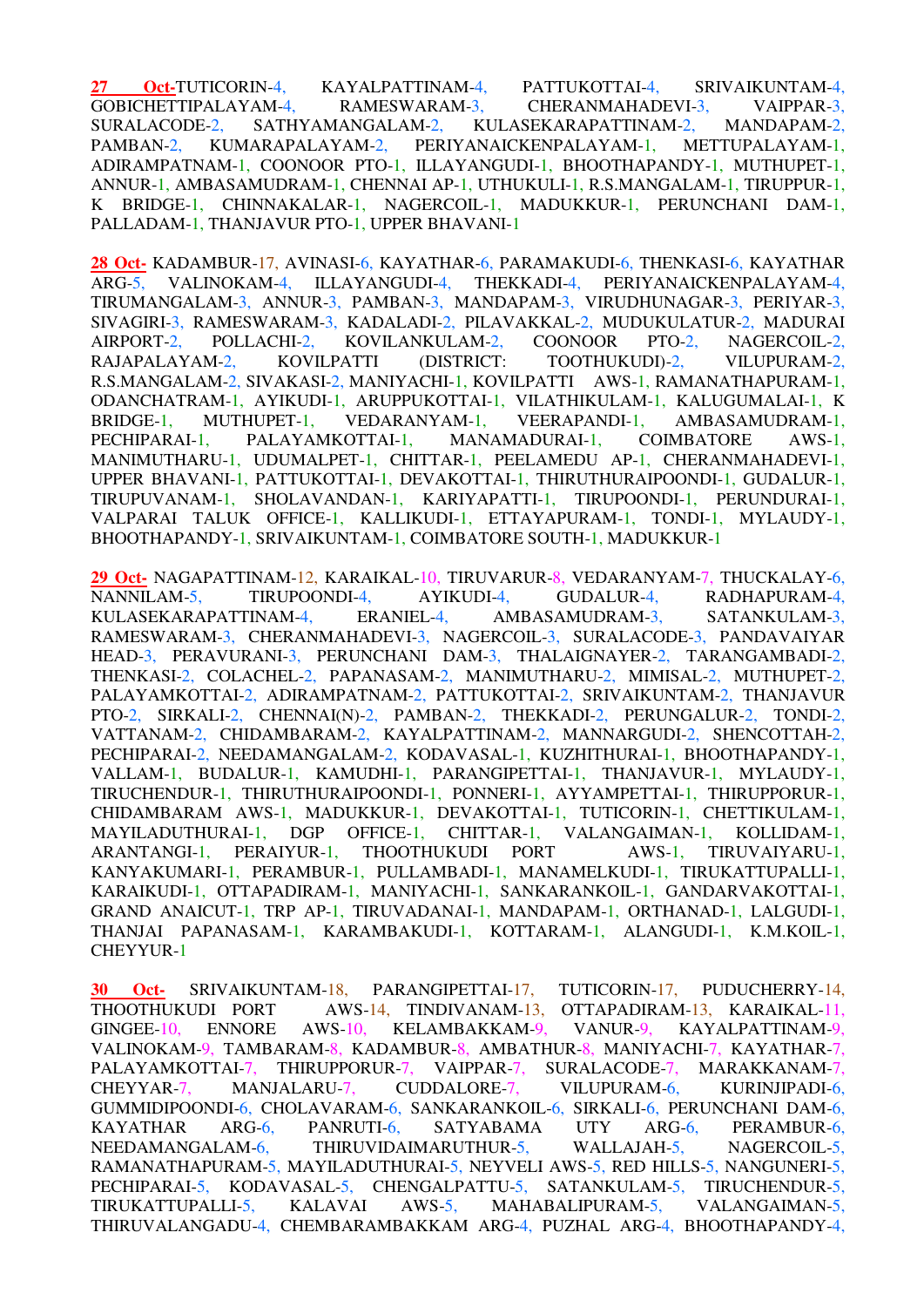TIRUVARUR-4, MYLAUDY-4, SURANGUDI-4, PAPANASAM-4, THANJAI PAPANASAM-4, KUMBAKONAM-4, POONAMALLEE-4, KADALADI-4, CHEMBARABAKKAM-4, KUZHITHURAI-4, AYYAMPETTAI-4, THANJAVUR-4, KOLLIDAM-4, TIRUVALLUR-4, AYIKUDI-4, CHINNAKALAR-4, UTHIRAMERUR-4, TARAMANI ARG-3, KOVILPATTI (DISTRICT: TOOTHUKUDI)-3, SHOLINGANALLUR-3, BUDALUR-3, KOVILPATTI AWS-3, CHENNAI(N)-3, TARANGAMBADI-3, LALGUDI-3, MANIMUTHARU-3, NAGAPATTINAM-3, CHEYYUR-3, AMMUNDI-3, ANNA UNIVERSITY-3, VILATHIKULAM-3, TIRUKOILUR-3, THIRUTHURAIPOONDI-3, THIRUKALUKUNDRAM-3, ETTAYAPURAM-3, VANDAVASI-3, MANALMEDU-3, THAMARAIPAKKAM-3, AMBASAMUDRAM-3, BHUVANAGIRI-3, PANDAVAIYAR HEAD-3, CHERANMAHADEVI-3, SHENCOTTAH-3, ANNA UTY ARG-3, DGP OFFICE-3, THANJAVUR PTO-3, ALANGAYAM-3, CHENNAI AP-3, SRIPERUMBUDUR-3, THENKASI-3, GRAND ANAICUT-3, MGR NAGAR-3, THIRUMANUR-3, PONNERI-3, PONNAI DAM-3, MADUKKUR-2, MANNARGUDI-2, VEDARANYAM-2, POLUR-2, SAMAYAPURAM-2, UDUMALPET-2, KANYAKUMARI-2, AMARAVATHY DAM-2, TIRUVAIYARU-2, CHENGAM-2, KAMUDHI-2, VALLAM-2, SIVAGIRI-2, SHOLINGUR-2, PAMBAN-2, KEELPENNATHUR-2, ARANI-2, POONDI-2, RADHAPURAM-2, VEMBAKOTTAI-2, PULLAMBADI-2, TRP TOWN-2, MANAMELKUDI-2, ARIMALAM-2, THUCKALAY-2, THALAIGNAYER-2, KULASEKARAPATTINAM-2, TIRUTTANI-2, VANIYAMBADI-2, TIRUPOONDI-2, TIRUPATHUR PTO-2, MANDAPAM-2, SATTUR-2, KORATUR-2, PONMALAI-2, SRIMUSHNAM-2, VEPUR-2, MADURANTHAGAM-2, PATTUKOTTAI-2, ARCOT-2, ERANIEL-2, WALAJABAD-2, TRP AP-2, NANNILAM-2, TIRUVANNAMALAI-2, KOTTARAM-2, SETHIATHOPE-1, RAMESWARAM-1, ARANTANGI-1, GANDARVAKOTTAI-1, CHIDAMBARAM AWS-1, JAYAMKONDAM-1, THANDARAMPETTAI-1, COLACHEL-1, K.M.KOIL-1, VATHALAI ANAICUT-1, ARAKONAM-1, KANCHEEPURAM-1, TIRUMAYAM-1, CHIDAMBARAM-1, KOVILANKULAM-1, MUSIRI-1, SIVAKASI-1, KADALKUDI-1, ALANGUDI-1, SHOLAYAR-1, SENDURAI-1, THEKKADI-1, PERIYAR-1, MUTHUPET-1, NEDUNGAL-1, VEMBAKKAM-1, MUDUKULATUR-1, PERUNGALUR-1, ORTHANAD-1, MIMISAL-1, ARIYALUR-1, ARUPPUKOTTAI-1, THUVAKUDI IMTI-1, PALLIPATTU-1, VIRUDACHALAM-1, ILLUPPUR-1, VELLORE-1, RAJAPALAYAM-1, KAVERIPAKKAM-1, KEERANUR-1, ULUNDURPET-1, SANKARAPURAM-1, KALLAKURICHI-1, HARUR-1, HOSUR-1, SRIVILLIPUTHUR-1, ADIRAMPATNAM-1, DEVAKOTTAI-1, PUDUKOTTAI-1, VEDASANDUR-1, KARAIKUDI-1, PENUCONDAPURAM-1, KADAVUR-1, UTHUKOTTAI-1, ANNAVASAL-1, PANCHAPATTI-1, KULITHALAI-1, HINDUSTHAN UNIVERSITY-1, MANAPPARAI-1

**31 Oct-** PARANGIPETTAI-5, RAMANATHAPURAM-5, MAYILADUTHURAI-5, NANNILAM-5, TIRUVARUR-5, MANAMELKUDI-5, DEVAKOTTAI-4, KARAIKUDI-4, RAMESWARAM-4, MANDAPAM-4, TIRUVADANAI-3, SRIPERUMBUDUR-3, ARANTANGI-3, TONDI-3, TIRUPOONDI-3, VEDARANYAM-3, KODAVASAL-3, PANDAVAIYAR HEAD-3, MANJALARU-3, KANYAKUMARI-3, THAMARAIPAKKAM-3, ARIMALAM-3, KOLLIDAM-3, THIRUTHURAIPOONDI-3, PONNERI-3, KOTTARAM-3, PATTUKOTTAI-3, R.S.MANGALAM-3, TARANGAMBADI-3, MANAMADURAI-3, NAGAPATTINAM-2, AYYAMPETTAI-2, MANALMEDU-2, KARAIKAL-2, KODAIKANAL-2, SURANGUDI-2, TIRUPUVANAM-2, CUDDALORE-2, COONOOR PTO-2, MADUKKUR-2, MIMISAL-2, MANNARGUDI-2, CHOLAVARAM-2, THALAIGNAYER-2, SIRKALI-2, ADIRAMPATNAM-2, PARAMAKUDI-2, ILLAYANGUDI-2, PAMBAN-2, MUTHUPET-2, KAMUDHI-2, ENNORE AWS-2, RADHAPURAM-2, COONOOR-2, NEEDAMANGALAM-2, TARAMANI ARG-2, VALANGAIMAN-2, POONDI-2, TIRUCHENGODE-2, POONAMALLEE-1, TIRUPATHUR-1, KADALADI-1, KETTI-1, VATTANAM-1, CHENNAI AP-1, PONNAMARAVATHI-1, DINDIGUL-1, MYLAUDY-1, KADAVUR-1, SATANKULAM-1, ALANGUDI-1, METTUPALAYAM-1, THIRUVIDAIMARUTHUR-1, ANDIPATTI-1, VILATHIKULAM-1, GUMMIDIPOONDI-1, KURINJIPADI-1, COIMBATORE AWS-1, KARAMBAKUDI-1, ANNAVASAL-1, ARUPPUKOTTAI-1, VANDAVASI-1, PERUNGALUR-1, POLLACHI-1, CHENNAI(N)-1, PULIPATTI-1, THIRUCHUZHI-1, ETTAYAPURAM-1, SIVAGANGA-1, K BRIDGE-1, COIMBATORE SOUTH-1, CHITTAMPATTI-1, MADURAI SOUTH-1, VIRUDHUNAGAR-1, PALLADAM-1, VEERAGANOOR-1, SHOLINGANALLUR-1, KALLIKUDI-1, NEYVELI AWS-1, CHIDAMBARAM AWS-1, MANAPPARAI-1, ARAKONAM-1, PERIYANAICKENPALAYAM-1, TIRUVALLUR-1, KORATUR-1, MELUR-1, THIRUMANUR-1, VIRAGANUR DAM-1, CHENGALPATTU-1, KUMBAKONAM-1, K.M.KOIL-1, KARIYAPATTI-1, KOVILANKULAM-1, GINGEE-1, THENPARANADU-1, MUSIRI-1, VAIPPAR-1, KADALKUDI-1, TIRUTTANI-1, TIRUVAIYARU-1, THANJAI PAPANASAM-1, VIRALIMALAI-1, NAGERCOIL-1, SULUR-1, CHINNAKALAR-1, SENDURAI-1, MAHABALIPURAM-1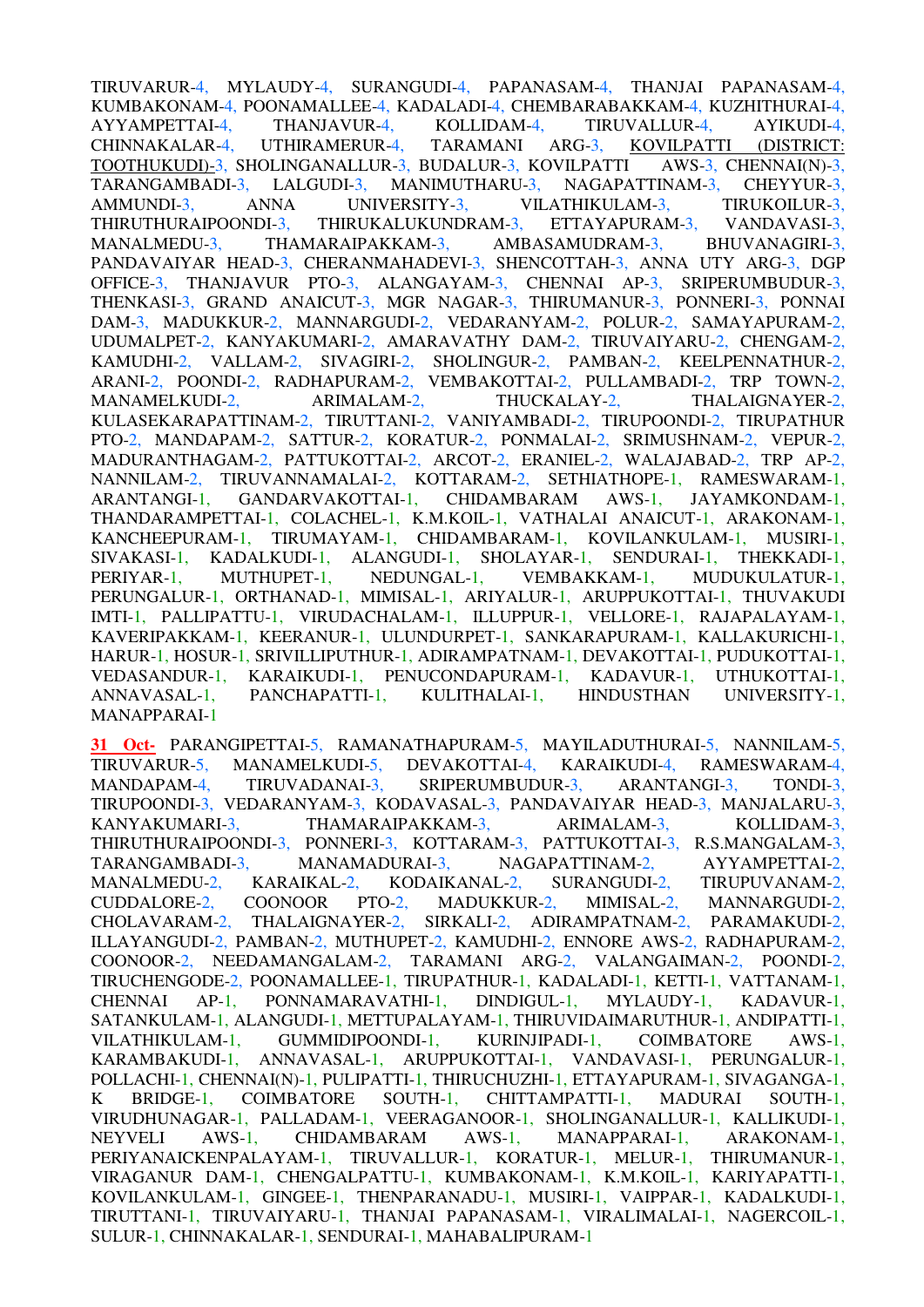**01 Nov-**SETHIATHOPE-9, PANDAVAIYAR HEAD-9, TIRUVARUR-8, THIRUTHURAIPOONDI-7, KURINJIPADI-7, PARANGIPETTAI-7, BHUVANAGIRI-6, CHOLAVARAM-6, CHIDAMBARAM-6, KULASEKARAPATTINAM-6, ERANIEL-6, MANNARGUDI-5, RADHAPURAM-5, KOLLIDAM-5, ADIRAMPATNAM-5, KODAVASAL-5, PUZHAL ARG-5, TRP TOWN-5, NEYVELI AWS-5, VALANGAIMAN-5, KAYALPATTINAM-5, RED HILLS-5, RASIPURAM-5, NEEDAMANGALAM-5, GRAND ANAICUT-5, PERUNGALUR-5, VEDARANYAM-5, CUDDALORE-5, PERAMBUR-4, SIVAKASI-4, TAMBARAM-4, KUMBAKONAM-4, MARAKKANAM-4, SRIVAIKUNTAM-4, PONMALAI-4, MUTHUPET-4, THUVAKUDI IMTI-4, TARAMANI ARG-4, CHIDAMBARAM AWS-4, RAMESWARAM-4, PATTUKOTTAI-4, AYIKUDI-4, MADUKKUR-4, SRIMUSHNAM-4, CHEYYUR-4, MADURANTHAGAM-4, DGP OFFICE-4, MGR NAGAR-4, SAMAYAPURAM-3, PARAMAKUDI-3, PADALUR-3, VEPUR-3, PANRUTI-3, GINGEE-3, TRP AP-3, KADAMBUR-3, THAMARAIPAKKAM-3, VEMBAKOTTAI-3, SRIVILLIPUTHUR-3, OTTAPADIRAM-3, ENNORE AWS-3, NANNILAM-3, THIRUVIDAIMARUTHUR-3, THANJAI PAPANASAM-3, AMBATHUR-3, PUDUCHERRY-3, SATHANUR DAM-3, SIRKALI-3, ANNA UNIVERSITY-3, CHENNAI AP-3, MYLAUDY-3, TIRUCHENDUR-3, KELAMBAKKAM-3, TINDIVANAM-3, VATHALAI ANAICUT-3, TIRUCHENDUR-3, KELAMBAKKAM-3, TINDIVANAM-3, VATHALAI ANAICUT-3, TIRUKATTUPALLI-3, THALAIGNAYER-3, TIRUVALLUR-3, PONNERI-3, NAGAPATTINAM-3, MAYILADUTHURAI-3, TIRUVANNAMALAI-3, THANJAVUR PTO-3, TIRUCHENGODE-3, ANNA UTY ARG-3, KUMARAPALAYAM-3, THANDARAMPETTAI-3, SATANKULAM-3, MANJALARU-3, NAGERCOIL-3, DHARAPURAM-2, CHENNAI(N)-2, VILATHIKULAM-2, THENKASI-2, K.PARAMATHI-2, COLACHEL-2, POLLACHI-2, VALLAM-2, AYYAMPETTAI-2, DINDIGUL-2, THANJAVUR-2, KEERANUR-2, THIRUPPORUR-2, KARAIKAL-2, KAYATHAR ARG-2, LALGUDI-2, KEELPENNATHUR-2, THIRUMANUR-2, SANKARIDURG-2, KAYATHAR-2, CHERANMAHADEVI-2, SATHYAMANGALAM-2, POLUR-2, TIRUPOONDI-2, MANDAPAM-2, RAJAPALAYAM-2, THAMMAMPATTY-2, PAMBAN-2, ERODE-2, SATYABAMA UTY ARG-2, CHENGALPATTU-2, VEDASANDUR-2, MAHABALIPURAM-2, KOTTARAM-2, VIRUDACHALAM-2, KARAMBAKUDI-2, BUDALUR-2, TIRUVAIYARU-2, AGARAM SEEGOOR-2, MANALMEDU-2, ULUNDURPET-2, KALLAKURICHI-2, JAYAMKONDAM-2, AMBASAMUDRAM-2, K.M.KOIL-2, POONAMALLEE-2, SANKARANKOIL-2, GANDARVAKOTTAI-2, LABBAIKUDIKADU-2, UTHIRAMERUR-2, BHAVANI-2, ODANCHATRAM-2, HINDUSTHAN UNIVERSITY-2, KVK KATTUKUPPAM ARG-2, ILLUPPUR-2, BHAVANISAGAR-2, VILUPURAM-2, VAIPPAR-2, TUTICORIN-2, MANIYACHI-2, KORATUR-2, PERAVURANI-1, SURANGUDI-1, THIRUVALANGADU-1, POONDI-1, MANAMELKUDI-1, NANGUNERI-1, SRIPERUMBUDUR-1, MANAPPARAI-1, PELANDURAI-1, VANDAVASI-1, TOZHUDUR-1, SHOLINGANALLUR-1, KRISHNARAYAPURAM-1, METTUPALAYAM-1, PULLAMBADI-1, ERAIYUR-1, KOTHAGIRI-1, MAYANUR-1, SANKARAPURAM-1, THOOTHUKUDI PORT AWS-1, ALANGUDI-1, ARIMALAM-1, SATTUR-1, VEMBAKKAM-1, CHEYYAR-1, UTHUKOTTAI-1, CHEMBARABAKKAM-1, MULANUR-1, ETTAYAPURAM-1, MANGALAPURAM-1, SENDURAI-1, PAPANASAM-1, ARAKONAM-1, PERAMBALUR-1, ARAVAKURICHI-1, ORTHANAD-1, KADALADI-1, ARIYALUR-1, MARUNGAPURI-1, KOVILPATTI (DISTRICT: TOOTHUKUDI)-1, KADALKUDI-1, PALAYAMKOTTAI-1, KALAVAI AWS-1, VEPPANTHATTAI-1, ERUMAPATTI-1, RAMANATHAPURAM-1, KUZHITHURAI-1, THIRUKOILUR ARG-1, KANCHEEPURAM-1, MUSIRI-1, KANYAKUMARI-1, THIRUKALUKUNDRAM-1, PERUNDURAI-1, VANUR-1, VIRINJIPURAM AWS-1, TIRUMAYAM-1, PUDUCHATRAM-1, KAMATCHIPURAM-1, NATHAM-1, NILAKOTTAI-1, KOVILPATTI (DISTRICT: TRICHY)-1, ILLAYANGUDI-1, AVUDAYARKOIL-1, GUMMIDIPOONDI-1, UTHUKULI-1, TIRUPPUR-1, VEERAGANOOR-1, CHETTIKULAM-1, PARAMATHIVELUR-1, SHOOLAGIRI-1, KULITHALAI-1, VALINOKAM-1, VELLORE-1, KAMUDHI-1

**02 Nov-**MARAKKANAM-20, NANNILAM-12, CUDDALORE-12, VEDASANDUR-10, KOLLIDAM-10, KURINJIPADI-9, THIRUTHURAIPOONDI-9, RAMANATHAPURAM-7, PARAMAKUDI-7, NEEDAMANGALAM-7, ARIYALUR-7, KUMBAKONAM-7, PUDUCHERRY-7, AVALANCHE-7, PANRUTI-7, NAGAPATTINAM-7, KAMUDHI-6, THIRUVIDAIMARUTHUR-6, SIRKALI-6, PONNERI-6, MUTHUPET-6, NEYVELI AWS-6, AYYAMPETTAI-6, KAMATCHIPURAM-5, COIMBATORE SOUTH-5, ETTAYAPURAM-5, VALANGAIMAN-5, THALAIGNAYER-5, PARANGIPETTAI-5, THIRUMANUR-5, VANDAVASI-5, ODANCHATRAM-5, MAHABALIPURAM-5, RAJAPALAYAM-5, SIVAKASI-4, MANIMUTHARU-4, KODAVASAL-4, AMBASAMUDRAM-4, PANDAVAIYAR HEAD-4, VANUR-4, DHARAPURAM-4, VEERAPANDI-4, SENDURAI-4, CHENNAI AP-4, VILATHIKULAM-4, THANJAI PAPANASAM-4, COIMBATORE AWS-4, THATHIENGRPET-4,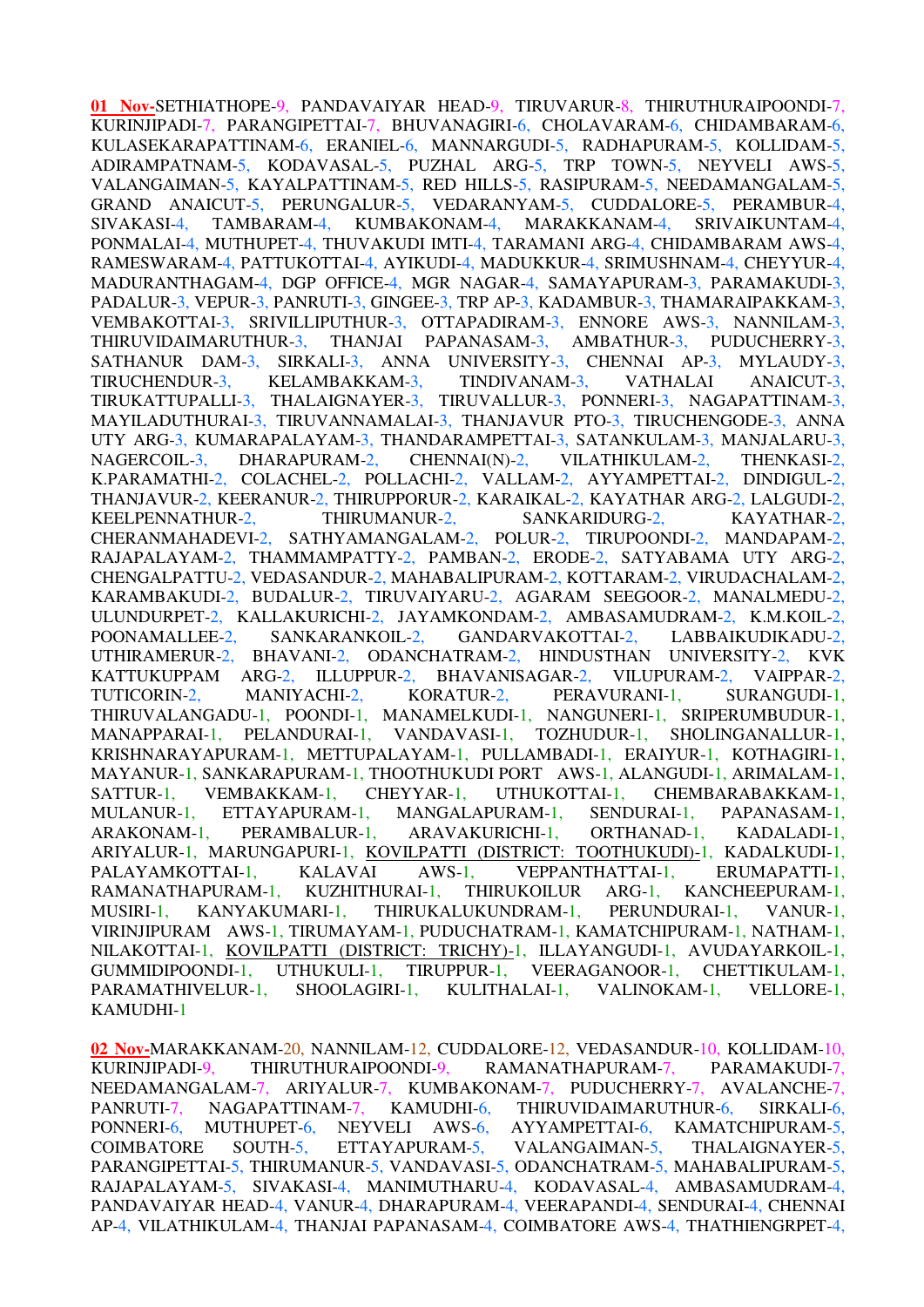MANIYACHI-4, LABBAIKUDIKADU-4, VEPUR-4, TIRUPOONDI-4, CHEYYUR-4, K BRIDGE-4, PENNAGARAM-4, BHUVANAGIRI-4, VILUPURAM-4, MADUKKUR-4, AGARAM SEEGOOR-4, TARANGAMBADI-4, PALANI-4, KELAMBAKKAM-4, COONOOR-4, UTTAMAPALAYAM-4, THIRUCHUZHI-4, SATTUR-4, VAIPPAR-4, KETTI-4, ANNA UTY ARG-4, TARAMANI ARG-4, GUMMIDIPOONDI-4, PEELAMEDU AP-4, GUDIYATHAM-3, UPPER BHAVANI-3, SULUR-3, POLLACHI-3, SRIVILLIPUTHUR-3, CHENNAI(N)-3, DGP OFFICE-3, TIRUKATTUPALLI-3, KADALADI-3, SURANGUDI-3, MANNARGUDI-3, GLENMORGAN-3, COONOOR PTO-3, K.M.KOIL-3, MADURANTHAGAM-3, GUDALUR-3, KAYALPATTINAM-3, MAYILADUTHURAI-3, KADAMBUR-3, HARUR-3, KOVILPATTI (DISTRICT: TOOTHUKUDI)-3, KAYATHAR-3, AMBATHUR-3, EMERALAD-3, ULUNDURPET-3, CHIDAMBARAM AWS-3, METTUPALAYAM-3, MANALMEDU-3, TOZHUDUR-3, MANJALARU-3, TIRUVARUR-3, SRIMUSHNAM-3, ENNORE AWS-3, KOTHAGIRI-3, G BAZAR-3, KODAIKANAL-3, KOVILANKULAM-3, MELALATHUR-3, PERAMBUR-3, VIRINJIPURAM AWS-3, VEMBAKOTTAI-3, YERCAUD-3, RAMESWARAM-3, THIRUKALUKUNDRAM-3, CHOLAVARAM-3, TIRUVAIYARU-3, VEPPANTHATTAI-3, PULLAMBADI-3, ADIRAMPATNAM-2, CHIDAMBARAM-2, MULANUR-2, MIMISAL-2, ERAIYUR-2, RASIPURAM-2, SETHIATHOPE-2, KARAIKAL-2, SHOLINGANALLUR-2, ARUPPUKOTTAI-2, TIRUCHENDUR-2, KADALKUDI-2, KEELPENNATHUR-2, CHEYYAR-2, ARANI-2, THANJAVUR-2, MGR NAGAR-2, MANDAPAM-2, TINDIVANAM-2, AMARAVATHY DAM-2, ANNA UNIVERSITY-2, BODINAICKANUR-2, R.S.MANGALAM-2, NAMAKKAL-2, UTHIRAMERUR-2, THIRUKOILUR ARG-2, PAPPIREDDIPATTI-2, HOGENEKAL-2, THIRUPPORUR-2, PUZHAL ARG-2, SHOLAVANDAN-2, THAMMAMPATTY-2, PERUNGALUR-2, KEERANUR-2, VIRUDACHALAM-2, PERAVURANI-2, TIRUKOILUR-2, SATYABAMA UTY ARG-2, OTTAPADIRAM-2, RED HILLS-2, DEVALA-2, CHINNAKALAR-2, PERUNCHANI DAM-2, TIRUVANNAMALAI-2, NAGERCOIL-2, MARANDAHALLI-2, PATTUKOTTAI-2, PALACODE-2, NANGUNERI-2, KVK KATTUKUPPAM ARG-2, KALLAKURICHI-2, UTHAGAMANDALAM-2, PALLADAM-2, VALINOKAM-2, THEKKADI-2, THANDARAMPETTAI-2, UDUMALPET-1, POLUR-1, TRP TOWN-1, POONAMALLEE-1, VADIPATTI-1, SURALACODE-1, SATHANUR DAM-1, CHITTAMPATTI-1, VADAPUDUPATTU-1, PERIYANAICKENPALAYAM-1, GINGEE-1, KAYATHAR ARG-1, THAMARAIPAKKAM-1, PERIYAKULAM-1, ANDIPATTI-1, VATHALAI ANAICUT-1, DINDIGUL-1, BUDALUR-1, BARUR-1, MUSIRI-1, VEMBAKKAM-1, UTHUKOTTAI-1, POONDI-1, KORATUR-1, ADUTHURAI AWS-1, JAYAMKONDAM-1, ORTHANAD-1, PAMBAN-1, SRIVAIKUNTAM-1, TIRUVALLUR-1, CHEMBARABAKKAM-1, VALLAM-1, VEERAGANOOR-1, KALAVAI AWS-1, DENKANIKOTTAI-1, THOGAMALAI-1, VELLORE-1, SAMAYAPURAM-1, THALAVADI-1, KANGEYAM-1, CHERANMAHADEVI-1, THENKASI-1, TONDI-1, PERAIYUR-1, VIRUDHUNAGAR-1, THENPARANADU-1, AMBUR-1, DHARMAPURI PTO-1, KARAMBAKUDI-1, PELANDURAI-1, PALAYAMKOTTAI-1, ARANMANAIPUDUR-1, METTUR-1, MUDUKULATUR-1, MANAMELKUDI-1, PERAMBALUR-1, ERUMAPATTI-1, METTUPATTI-1, THALI-1, SANKARAPURAM-1, NATHAM-1, SHOLAYAR-1, TAMBARAM-1, KANCHEEPURAM-1, DANISHPET-1, USILAMPATTI-1, MANAPPARAI-1, KULASEKARAPATTINAM-1, PAIYUR AWS-1, TIRUPATTUR-1, THANJAVUR PTO-1, MANGALAPURAM-1, PILAVAKKAL-1, OMALUR-1, PENUCONDAPURAM-1, VEDARANYAM-1, KADAVUR-1, TIRUTTANI-1, THIRUVALANGADU-1, PARAMATHIVELUR-1, POCHAMPALLI-1

**03 Nov-**PERAVURANI-17, ADIRAMPATNAM-17, BHUVANAGIRI-14, NAGAPATTINAM-13, TOZHUDUR-12, SETHIATHOPE-12, PERUNGALUR-11, KARAIKAL-11, LABBAIKUDIKADU-11, ERAIYUR-10, MANALMEDU-10, AGARAM SEEGOOR-10, PATTUKOTTAI-9, R.S.MANGALAM-9, TIRUPOONDI-8, TONDI-8, MANJALARU-8, TIRUVARUR-8, K.M.KOIL-8, PANCHAPATTI-7, VEPUR-7, VIRUDACHALAM-7, THALAIGNAYER-7, CHIDAMBARAM-7, PALAVIDITHI-7, VEPPANTHATTAI-7, CHIDAMBARAM AWS-7, MAHABALIPURAM-7, JAYAMKONDAM-7, VANUR-7, NANNILAM-7, ANNAVASAL-6, MAYILADUTHURAI-6, KVK KATTUKUPPAM ARG-6, VEERAGANOOR-6, PERAMBALUR-6, NAMAKKAL-6, THIRUVIDAIMARUTHUR-6, KURINJIPADI-6, MADURANTHAGAM-6, TAMBARAM-6, MARAKKANAM-6, PARANGIPETTAI-6, CUDDALORE-6, SENDURAI-6, SIRKALI-6, KOLLIDAM-6, CHITTAR-6, PUDUCHERRY-6, OTTAPADIRAM-5, PALAYAMKOTTAI-5, SANKARAPURAM-5, THIRUKALUKUNDRAM-5, CHEYYUR-5, TIRUPUVANAM-5, NEYVELI AWS-5, TIRUVADANAI-5, KELAMBAKKAM-5, KODAVASAL-5, PANRUTI-5, KUMBAKONAM-5, PANDAVAIYAR HEAD-5, SRIMUSHNAM-5, ARIYALUR-5, GANDARVAKOTTAI-5, ODANCHATRAM-5, VEDARANYAM-5, MIMISAL-5, MUSIRI-5, TIRUMAYAM-5, DHARAPURAM-5, ARUPPUKOTTAI-5, MANIYACHI-5, CHEMBARABAKKAM-5, PELANDURAI-5, VATHALAI ANAICUT-4, RAMANATHAPURAM-4,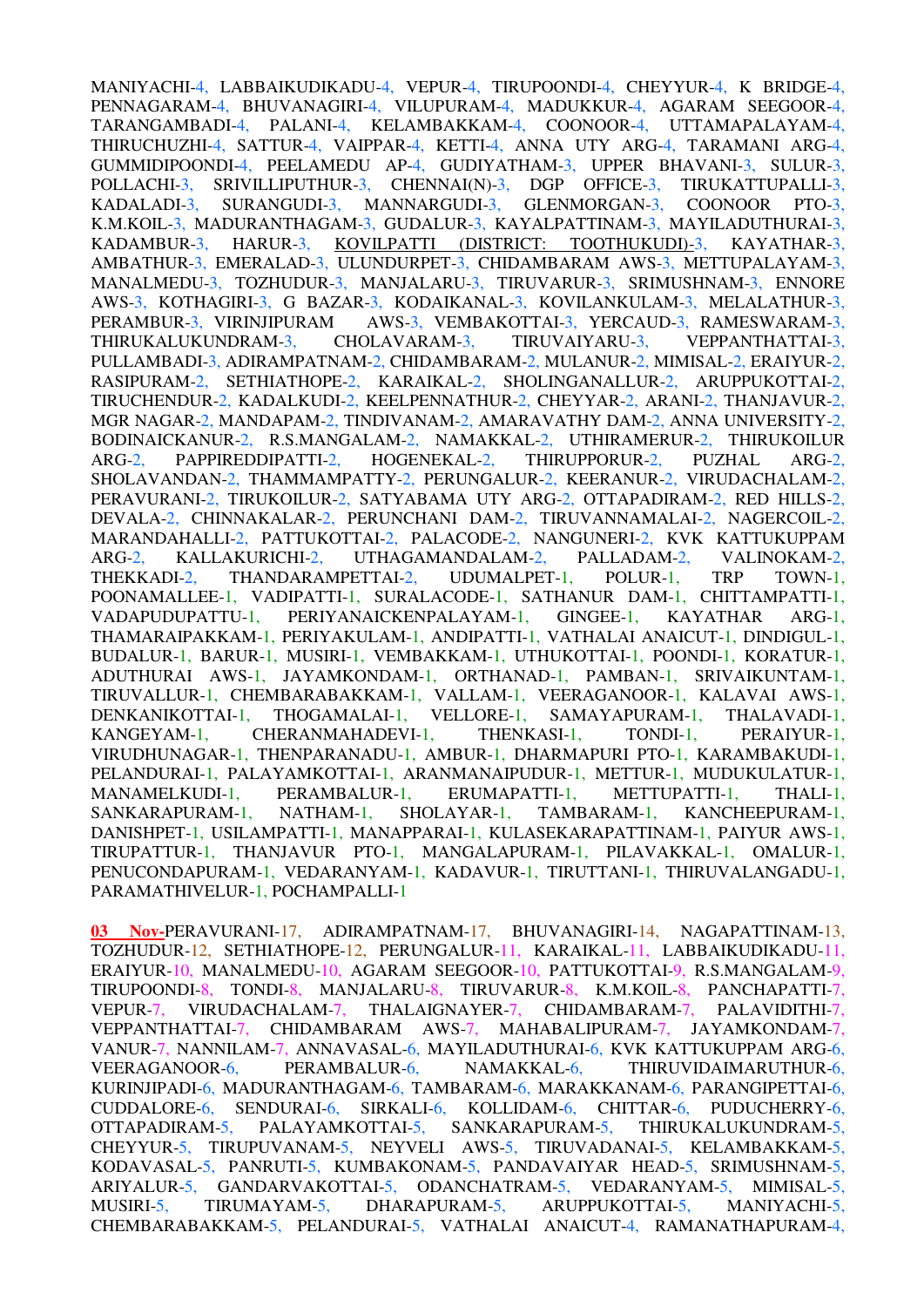VALPARAI PTO-4, CHENNAI AP-4, KADAVUR-4, DGP OFFICE-4, MARUNGAPURI-4, VATTANAM-4, MULANUR-4, SANKARANKOIL-4, SHOLINGANALLUR-4, SAMAYAPURAM-4, MANAPPARAI-4, KAMUDHI-4, RAMESWARAM-4, MANNARGUDI-4, THANJAVUR PTO-4, THAMMAMPATTY-4, THOGAMALAI-4, KRISHNARAYAPURAM-4, ANNA UTY ARG-4, COONOOR PTO-4, KANCHEEPURAM-4, K BRIDGE-4, NEEDAMANGALAM-4, AYYAMPETTAI-4, MUDUKULATUR-4, UTHIRAMERUR-4, THIRUPPORUR-4, CHENGALPATTU-4, MADURAI AIRPORT-4, POONAMALLEE-4, TARANGAMBADI-4, KOVILPATTI (DISTRICT: TRICHY)-4, RASIPURAM-4, TRP AP-4, TIRUVALLUR-4, AYIKUDI-4, ILLAYANGUDI-4, KALAVAI AWS-4, HOGENEKAL-4, MGR NAGAR-4, MAYANUR-3, THIRUTHURAIPOONDI-3, SATHANUR DAM-3, PONNERI-3, PAMBAN-3, SATYABAMA UTY ARG-3, PILAVAKKAL-3, TINDIVANAM-3, COONOOR-3, PECHIPARAI-3, UTHUKULI-3, THANJAI PAPANASAM-3, PULLAMBADI-3, KANGEYAM-3, ANNA UNIVERSITY-3, VALANGAIMAN-3, TIRUTTANI PTO-3, KULITHALAI-3, ILLUPPUR-3, MUTHUPET-3, THANDARAMPETTAI-3, TIRUPPUR-3, ARAVAKURICHI-3, TRP TOWN-3, AVINASI-3, AVALANCHE-3, HARUR-3, KARAMBAKUDI-3, THIRUVALANGADU-3, TIRUVAIYARU-3, SENDAMANGALAM-3, THENKASI-3, CHEMBARAMBAKKAM ARG-3, ENNORE AWS-3, ALANGUDI-3, SHOLAYAR-3, VIRALIMALAI-3, THIRUMANUR-3, KOVILANKULAM-3, WALLAJAH-3, PUDUCHATRAM-3, KALLAKURICHI-3, TIRUKATTUPALLI-3, MANIMUTHARU-3, VANDAVASI-3, YERCAUD-3, PUZHAL ARG-3, TARAMANI ARG-3, ATTUR-2, TIRUMANGALAM-2, PAPPIREDDIPATTI-2, CHENNAI(N)-2, THEKKADI-2, UPPER BHAVANI-2, ANNUR-2, KEERANUR-2, USILAMPATTI-2, ARAKONAM-2, PARAMAKUDI-2, KOTHAGIRI-2, MANGALAPURAM-2, LALGUDI-2, KODUMUDI-2, VILUPURAM-2, THAMARAIPAKKAM-2, THANJAVUR-2, SIVAGIRI-2, KETTI-2, PERUNCHANI DAM-2, THIRUCHUZHI-2, GINGEE-2, AMARAVATHY DAM-2, SHENCOTTAH-2, PADALUR-2, PONMALAI-2, VEERAPANDI-2, VALINOKAM-2, CHEYYAR-2, CHERANMAHADEVI-2, ULUNDURPET-2, CHENGAM-2, VALINOKAM-2, CHEYYAR-2, CHERANMAHADEVI-2, ULUNDURPET-2, CHENGAM-2, PUDUKOTTAI-2, ETTAYAPURAM-2, PERIYANAICKENPALAYAM-2, CHOLAVARAM-2, MANAMADURAI-2, CHETTIKULAM-2, EMERALAD-2, DHARMAPURI PTO-2, ARANMANAIPUDUR-2, TIRUKOILUR-2, MADUKKUR-2, UTTAMAPALAYAM-2, PERUNDURAI-2, THURAIYUR-2, ARCOT-2, DINDIGUL-2, THIRUKOILUR ARG-2, AMBUR-2, THENPARANADU-2, WALAJABAD-2, ORTHANAD-2, POLUR-1, KALLIKUDI-1, VELLORE-1, THATHIENGRPET-1, KOVILPATTI (DISTRICT: TOOTHUKUDI)-1, POONDI-1, KORATUR-1, AMBASAMUDRAM-1, DANISHPET-1, SHOLINGUR-1, KAVERIPAKKAM-1, MANAMELKUDI-1, ERUMAPATTI-1, SIVAGANGA-1, BUDALUR-1, PERAMBUR-1, ALANGAYAM-1, VALLAM-1, TIRUCHENGODE-1, MOHANUR-1, PULIPATTI-1, VIRUDHUNAGAR-1, VEMBAKKAM-1, AMBATHUR-1, PALLADAM-1, METTUPALAYAM-1, POCHAMPALLI-1, KEELPENNATHUR-1, KARAIKUDI-1, ARANTANGI-1, KODAIKANAL-1, SALEM-1, THUVAKUDI IMTI-1, RED HILLS-1, ADUTHURAI AWS-1, UTHAGAMANDALAM-1, COIMBATORE AWS-1, HINDUSTHAN UNIVERSITY-1, UTHANGARAI-1, METTUR-1, MANDAPAM-1, KARUR-1, GRAND ANAICUT-1, TIRUPATHUR PTO-1, PAPANASAM-1, AVUDAYARKOIL-1, K.PARAMATHI-1, CHINNAKALAR-1, SHOLAVANDAN-1, VEDASANDUR-1, VAIPPAR-1, TIRUVANNAMALAI-1, PERIYAKULAM-1, SANKARIDURG-1, OMALUR-1, PARAMATHIVELUR-1, PALACODE-1, ARANI-1, SULUR-1, BARUR-1, ERODE-1, VIRAGANUR DAM-1, VANIYAMBADI-1, PENNAGARAM-1, COIMBATORE SOUTH-1, BODINAICKANUR-1, KARIYAPATTI-1, GUDALUR-1, DEVAKOTTAI-1, NAGERCOIL-1, VIRINJIPURAM AWS-1, VILATHIKULAM-1, KUMARAPALAYAM-1, PAIYUR AWS-1, AMMUNDI-1

**04 Nov-**CHERANMAHADEVI-13, AMBASAMUDRAM-9, MAHABALIPURAM-8, MANDAPAM-8, PALAYAMKOTTAI-8, NANGUNERI-7, PERUNCHANI DAM-7, KELAMBAKKAM-7, DGP OFFICE-7, MANIMUTHARU-7, THIRUPPORUR-7, PERAVURANI-6, PAMBAN-5, CHITTAR-5, TIRUTTANI-5, KADAMBUR-5, AYIKUDI-5, CUDDALORE-5, KUZHITHURAI-4, TIRUVARUR-4, PATTUKOTTAI-4, MADUKKUR-4, SATYABAMA UTY ARG-4, RAMESWARAM-3, CHOLAVARAM-3, VANDAVASI-3, ENNORE AWS-3, GUDALUR-3, BUDALUR-3, PUZHAL ARG-3, PARANGIPETTAI-3, KODAVASAL-3, SHOLAYAR-3, ANNA UNIVERSITY-3, CHIDAMBARAM-3, KOLLIDAM-3, PERAMBUR-3, RED HILLS-3, SENDURAI-3, SURALACODE-3, UTHIRAMERUR-3, MYLAUDY-3, BHUVANAGIRI-3, CHINNAKALAR-3, SETHIATHOPE-3, MGR NAGAR-3, AMBATHUR-3, CHENNAI(N)-3, AMARAVATHY DAM-2, MANJALARU-2, AGARAM SEEGOOR-2, PANRUTI-2, PANDAVAIYAR HEAD-2, TARANGAMBADI-2, SHENCOTTAH-2, MANNARGUDI-2, SIRKALI-2, CHIDAMBARAM AWS-2, VALANGAIMAN-2, PONNERI-2, PAPANASAM-2, THANJAI PAPANASAM-2, TIRUKATTUPALLI-2, KUMBAKONAM-2, VANUR-2, VEPUR-2, NANNILAM-2, GRAND ANAICUT-2, TIRUVAIYARU-2, LABBAIKUDIKADU-2, BARUR-2, PELANDURAI-2,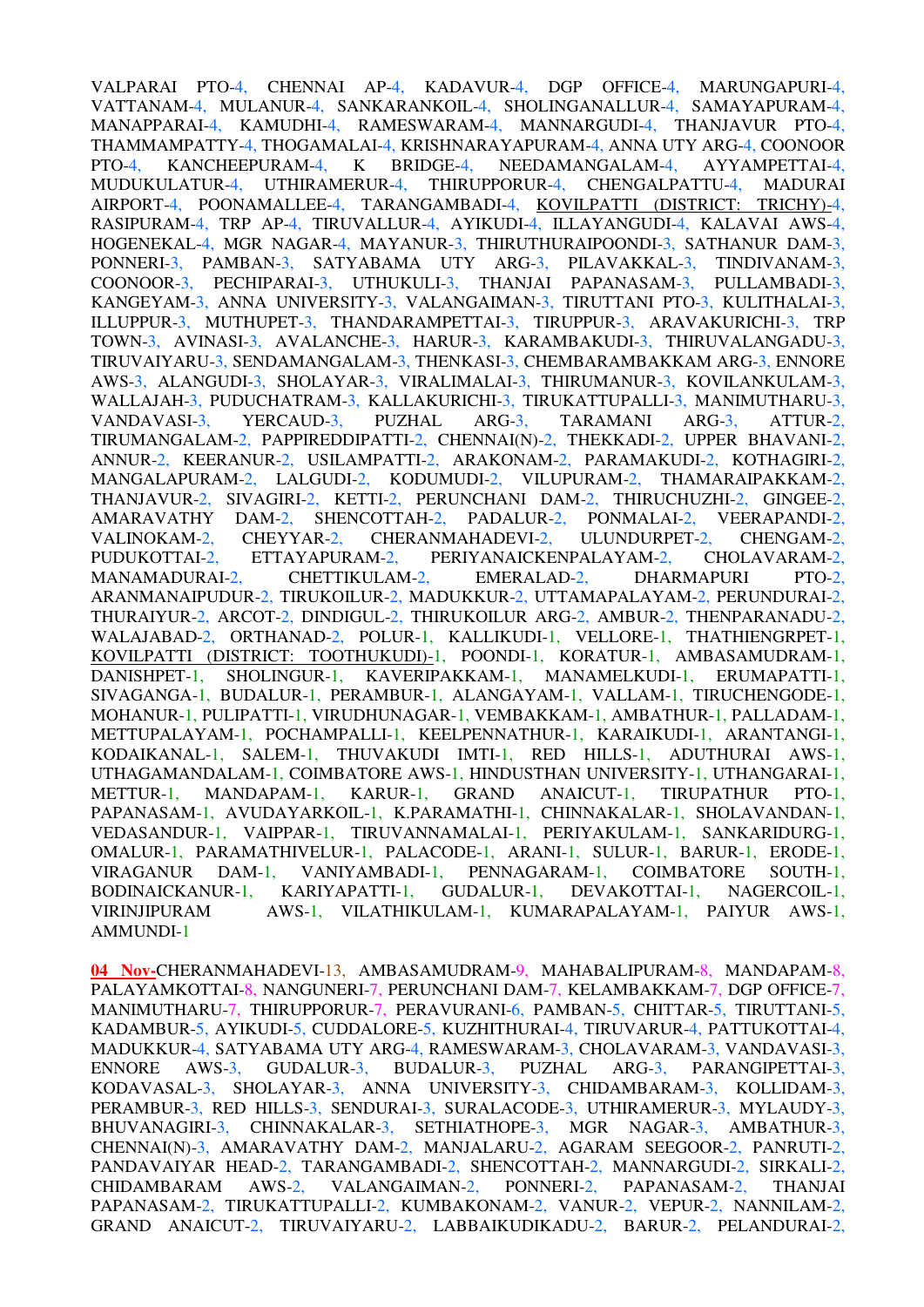HINDUSTHAN UNIVERSITY-2, VIRALIMALAI-2, THIRUKALUKUNDRAM-2, CHENNAI AP-2, PENUCONDAPURAM-2, TRP TOWN-2, VILUPURAM-2, VIRUDACHALAM-2, KURINJIPADI-2, K.M.KOIL-2, KALAVAI AWS-2, PULLAMBADI-2, SRIMUSHNAM-2, SAMAYAPURAM-2, LALGUDI-2, VALPARAI TALUK OFFICE-2, ORTHANAD-2, UTTAMAPALAYAM-1, THUVAKUDI IMTI-1, KAYATHAR-1, ERUMAPATTI-1, POLLACHI-1, THIRUMANUR-1, R.K.PET-1, NEYVELI AWS-1, SHOLINGANALLUR-1, TAMBARAM-1, THIRUVALANGADU-1, THAMARAIPAKKAM-1, THIRUTHURAIPOONDI-1, TIRUVALLUR-1, AYYAMPETTAI-1, KEERANUR-1, MANALMEDU-1, SRIPERUMBUDUR-1, TOZHUDUR-1, ILLUPPUR-1, VATHALAI ANAICUT-1, CHENGAM-1, RAJAPALAYAM-1. TUTICORIN-1, TIRUCHENDUR-1, POONDI-1, THANJAVUR-1, RAJAPALAYAM-1, TUTICORIN-1, TIRUCHENDUR-1, POONDI-1,<br>MANAMELKUDI-1, ARANTANGI-1, SIVAGIRI-1, VALPARAI F MANAMELKUDI-1, ARANTANGI-1, SIVAGIRI-1, VALPARAI PTO-1, TONDI-1, CHEMBARAMBAKKAM ARG-1, MAYILADUTHURAI-1, ARIYALUR-1, MUSIRI-1, KULASEKARAPATTINAM-1, POONAMALLEE-1, CHEMBARABAKKAM-1, ERAIYUR-1, JAYAMKONDAM-1, ARANMANAIPUDUR-1, THANJAVUR PTO-1, PECHIPARAI-1, RADHAPURAM-1, PUDUCHERRY-1, MOHANUR-1, PONNAI DAM-1, PONMALAI-1, ADUTHURAI AWS-1, CHENGALPATTU-1, ANNAVASAL-1, MANAPPARAI-1

**05 Nov-**GOBICHETTIPALAYAM-11, RASIPURAM-8, PERAIYUR-7, SIVAKASI-7, SALEM-7, PELANDURAI-7, ATTUR-6, VIRUDACHALAM-6, KOVILPATTI (DISTRICT: TOOTHUKUDI)-6, KAYATHAR-6, TIRUCHENGODE-6, SRIMUSHNAM-6, SRIVILLIPUTHUR-6, PENNAGARAM-6, KUMARAPALAYAM-5, CHINNAKALAR-5, ANDIPATTI-4, THURAIYUR-4, MANIYACHI-4, SHOLAYAR-4, RAMESWARAM-4, KODAIKANAL-4, DHARMAPURI PTO-4, HOSUR-4, VAIGAI DAM-4, AVALANCHE-4, HOGENEKAL-4, UTHUKULI-4, VEDARANYAM-4, SATHYAMANGALAM-3, KAYATHAR ARG-3, PUDUCHATRAM-3, BHAVANI-3, VALPARAI PTO-3, PERIYAKULAM-3, SENDURAI-3, VALPARAI TALUK OFFICE-3, SULUR-3, SATTUR-3, VILATHIKULAM-3, CHERANMAHADEVI-3, KANGEYAM-3, ETTAYAPURAM-3, THALI-3, ADUTHURAI AWS-2, KANYAKUMARI-2, USILAMPATTI-2, VEMBAKOTTAI-2, UPPER BHAVANI-2, SHOOLAGIRI-2, KAMUDHI-2, DEVALA-2, POLLACHI-2, BARUR-2, PILAVAKKAL-2, CHETTIKULAM-2, ERUMAPATTI-2, PERIYANAICKENPALAYAM-2, EDAPADI-2, AVINASI-2, NANGUNERI-2, KADAMBUR-2, PONNERI-2, K BRIDGE-2, NEDUNGAL-2, SAMAYAPURAM-1, KULITHALAI-1, PERUNDURAI-1, DHARAMAPURI-1, R.S.MANGALAM-1, BODINAICKANUR-1, ARANMANAIPUDUR-1, GUMMIDIPOONDI-1, G BAZAR-1, COONOOR PTO-1, PAPPIREDDIPATTI-1, KADALKUDI-1, AMARAVATHY DAM-1, VEERAGANOOR-1, PAPPIREDDIPATTI-1, KADALKUDI-1, AMARAVATHY DAM-1, VEERAGANOOR-1, VALINOKAM-1, GUDALUR-1, OTTAPADIRAM-1, RED HILLS-1, CHOLAVARAM-1, SIVAGIRI-1, ERAIYUR-1, EMERALAD-1, MANGALAPURAM-1, THALAVADI-1, KARAIKAL-1, PERAMBUR-1, ARUPPUKOTTAI-1, KOTTARAM-1, PALACODE-1, ARIYALUR-1, THATHIENGRPET-1, YERCAUD-1, THAMMAMPATTY-1, PECHIPARAI-1, THIRUPPORUR-1, UTHANGARAI-1, MGR NAGAR-1, COLACHEL-1, CHENGAM-1, MYLAUDY-1, ANNA UNIVERSITY-1, AMBATHUR-1, DANISHPET-1, MUDUKULATUR-1, AGARAM SEEGOOR-1, NAGERCOIL-1, BHAVANISAGAR-1, MANDAPAM-1

**06 Nov-**KURINJIPADI-16, CHIDAMBARAM-11, THAMMAMPATTY-10, NEYVELI AWS-9, PELANDURAI-9, BHUVANAGIRI-8, TARANGAMBADI-7, KALLIKUDI-7, CHIDAMBARAM AWS-7, KAMATCHIPURAM-6, CHINNAKALAR-6, TIRUMANGALAM-6, KOLLIDAM-6, KOVILANKULAM-6, ADUTHURAI AWS-6, MANAMADURAI-6, BODINAICKANUR-6, VADAPUDUPATTU-5, PALANI-5, MANJALARU-5, ARUPPUKOTTAI-5, JAYAMKONDAM-5, THIRUTHURAIPOONDI-4, R.S.MANGALAM-4, THENPARANADU-4, YERCAUD-4, ILLAYANGUDI-4, AGARAM SEEGOOR-4, AMBUR-4, VIRUDHUNAGAR-3, VEERAPANDI-3, CHENNAI AP-3, VAIPPAR-3, ALANGAYAM-3, DEVAKOTTAI-3, UTHAGAMANDALAM-3, MARUNGAPURI-3, ATTUR-3, VEDARANYAM-3, VEDASANDUR-3, PONNAMARAVATHI-3, KARIYAPATTI-3, PERIYANAICKENPALAYAM-3, KARAIKAL-3, PALAVIDITHI-3, VELLORE-3, NEEDAMANGALAM-3, MANAPPARAI-3, GUDIYATHAM-3, ANNAVASAL-3, ILLUPPUR-3, R.K.PET-3, PONNERI-3, UTHUKULI-3, DHARAPURAM-3, MADUKKUR-3, ULUNDURPET-3, VIRUDACHALAM-3, CUDDALORE-3, ETTAYAPURAM-2, KEELPENNATHUR-2, TIRUPATHUR PTO-2, MOHANUR-2, MADURAI SOUTH-2, RED HILLS-2, MAYILADUTHURAI-2, RAYAKOTTAH-2, MELALATHUR-2, PARANGIPETTAI-2, PERAMBUR-2, THIRUCHUZHI-2, PARANGIPETTAI-2, PERAMBUR-2, THIRUCHUZHI-2, SRIVILLIPUTHUR-2, TIRUPPUR-2, VIRAGANUR DAM-2, TALLAKULAM-2, KADAVUR-2, KOVILPATTI (DISTRICT: TRICHY)-2, TINDIVANAM-2, GUMMIDIPOONDI-2, SHOLAYAR-2, NAMAKKAL-2, MGR NAGAR-2, K.M.KOIL-2, TIRUMAYAM-2, CHENNAI(N)-2, AYYAMPETTAI-2, TIRUPATHUR-2, VILUPURAM-2, KUZHITHURAI-2, VEPUR-2, METTUPALAYAM-2,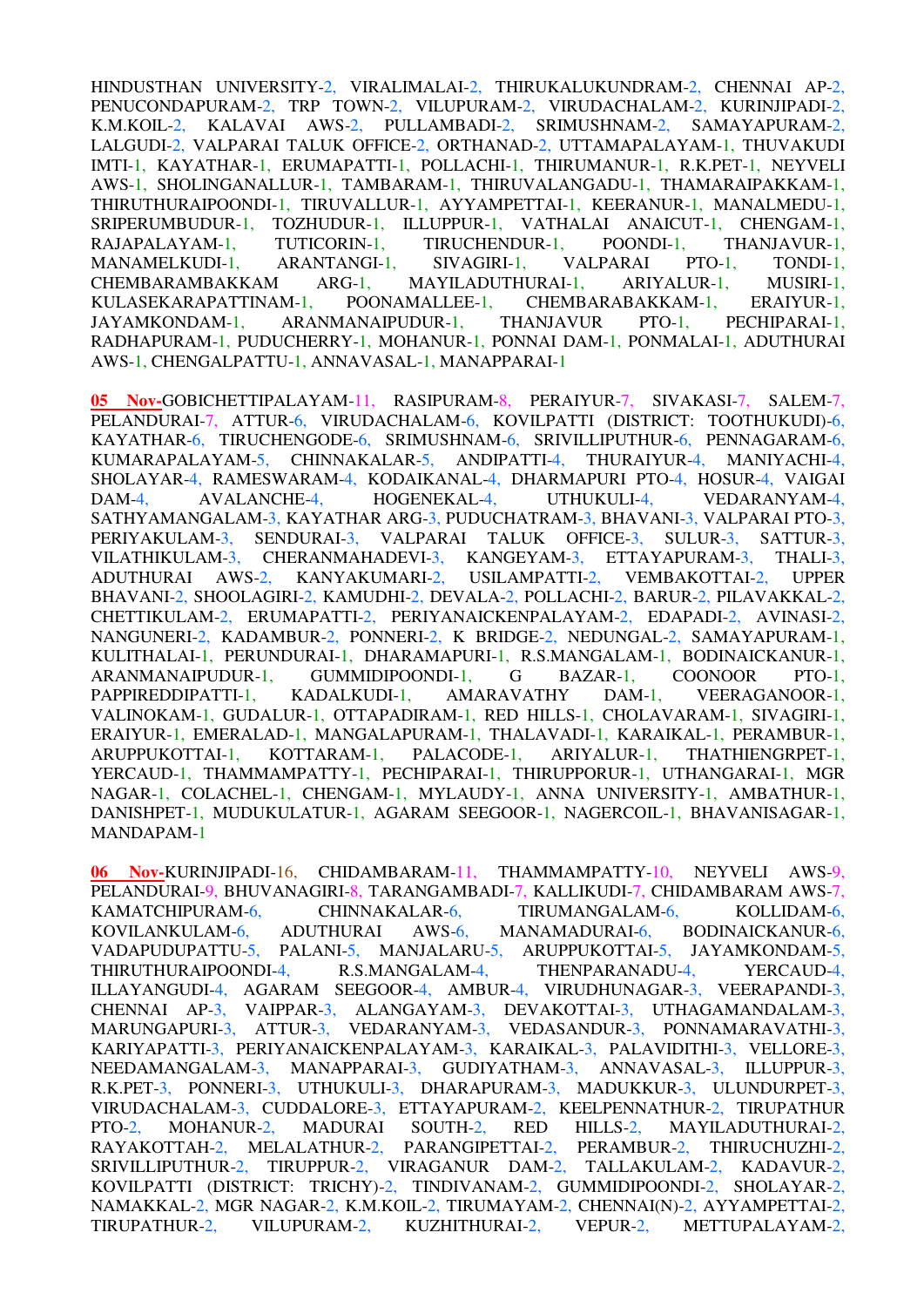SRIVAIKUNTAM-2, ADIRAMPATNAM-2, KAMUDHI-2, SIVAGANGA-2, SRIMUSHNAM-1, THIRUKOILUR ARG-1, USILAMPATTI-1, ANNA UNIVERSITY-1, SIVAKASI-1, THATHIENGRPET-1, ARANI-1, COLACHEL-1, THEKKADI-1, VALPARAI PTO-1, PULIPATTI-1, POLUR-1, PUZHAL ARG-1, K BRIDGE-1, VALPARAI TALUK OFFICE-1, VIRALIMALAI-1, MADURAI AIRPORT-1, MUTHUPET-1, ENNORE AWS-1, KUMBAKONAM-1, LABBAIKUDIKADU-1, PANRUTI-1, ANNUR-1, PERIYAKULAM-1, CHITTAMPATTI-1, DGP OFFICE-1, AVINASI-1, THIRUVIDAIMARUTHUR-1, GOBICHETTIPALAYAM-1, SETHIATHOPE-1, RAMANATHAPURAM-1, GINGEE-1, PARAMAKUDI-1, SANKARAPURAM-1, ANNA UTY ARG-1, KADAMBUR-1, AMARAVATHY DAM-1, PATTUKOTTAI-1, SIRKALI-1, MANALMEDU-1, KRISHNARAYAPURAM-1, KALLAKURICHI-1, THIRUKALUKUNDRAM-1, KAYATHAR ARG-1, TIRUPOONDI-1, PERAIYUR-1, PALLIPATTU-1, CHOLAVARAM-1, AVALANCHE-1, TIRUKOILUR-1, VAIGAI DAM-1, THALAIGNAYER-1

**07 Nov-**DGP OFFICE-23, CHENNAI(N)-21, AMBATHUR-21, MGR NAGAR-17, ANNA UTY ARG-16, PUZHAL ARG-15, TARAMANI ARG-13, ANNA UNIVERSITY-13, CHENNAI AP-11, ENNORE AWS-10, TIRUVADANAI-9, CHOLAVARAM-9, VIRALIMALAI-9, VALINOKAM-9, MUSIRI-9, MOHANUR-9, GUMMIDIPOONDI-9, PERAVURANI-9, MADURAI SOUTH-9, KARAIKUDI-7, ALANGUDI-7, RED HILLS-7, RASIPURAM-7, PANCHAPATTI-7, TONDI-7, THOGAMALAI-7, KULITHALAI-7, KRISHNARAYAPURAM-7, MANAPPARAI-7, ALANDUR-7, DEVAKOTTAI-7, KOVILPATTI (DISTRICT: TRICHY)-6, VATHALAI ANAICUT-6, SURANGUDI-6, PARAMAKUDI-6, SAMAYAPURAM-6, PALAVIDITHI-6, ILLUPPUR-6, KUZHITHURAI-6, MAYANUR-5, TAMBARAM-5, CHEMBARABAKKAM-5, SHOLINGANALLUR-5, MIMISAL-5, MANAMELKUDI-5, KARUR-5, MARUNGAPURI-5, UTHUKOTTAI-5, ERUMAPATTI-5, AVALANCHE-5,<br>THIRUCHUZHI-5, ETTAYAPURAM-5, OTTAPADIRAM-5, THAMARAIPAKKAM-5, THIRUCHUZHI-5, ETTAYAPURAM-5, OTTAPADIRAM-5, THAMARAIPAKKAM-5, PONNAMARAVATHI-5, NATHAM-5, PONNERI-5, PERUNGALUR-5, KOVILANKULAM-5, NATHAM-5, PONNERI-5, PERUNGALUR-5, KOVILANKULAM-5, TIRUTTANI-5, POONAMALLEE-5, SANKARANKOIL-5, SENDAMANGALAM-5, BHAVANI-4, SATTUR-4, PERAIYUR-4, SRIVILLIPUTHUR-4, KEERANUR-4, GANDARVAKOTTAI-4, ANNAVASAL-4, TRP TOWN-4, SIVAGANGA-4, TIRUTTANI PTO-4, MADURAI AIRPORT-4, PALLIPATTU-4, TIRUVALLUR-4, THIRUVALANGADU-4, POONDI-3, AVINASI-3, ADIRAMPATNAM-3, VALLAM-3, SHOLAVANDAN-3, ARANTANGI-3, TALLAKULAM-3, CHINNAKALAR-3, TRP AP-3, THENPARANADU-3, VATTANAM-3, TIRUMAYAM-3, SATYABAMA UTY ARG-3, KUMARAPALAYAM-3, LALGUDI-3, PATTUKOTTAI-3, GOBICHETTIPALAYAM-3, PULIPATTI-3, KADAVUR-3, THUVAKUDI IMTI-3, KARIYAPATTI-3, TIRUPATHUR-3, VAIGAI DAM-3, BODINAICKANUR-3, TIRUPUVANAM-3, ANDIPATTI-3, ARIMALAM-3, KELAMBAKKAM-3, DEVALA-3, CHITTAMPATTI-3, PONMALAI-3, ARUPPUKOTTAI-3, THATHIENGRPET-3, KORATUR-3, SHOLINGUR-3, R.K.PET-3, KALLIKUDI-2, KODUMUDI-2, VEERAPANDI-2, MANIYACHI-2, KADALKUDI-2, VADIPATTI-2, SATHYAMANGALAM-2, MUTHUPET-2, VELLORE-2, GRAND ANAICUT-2, KOVILPATTI (DISTRICT: TOOTHUKUDI)-2, PERUNDURAI-2, K.PARAMATHI-2, AVUDAYARKOIL-2, ADUTHURAI AWS-2, PARAMATHIVELUR-2, HINDUSTHAN UNIVERSITY-2, MULANUR-2, PEELAMEDU AP-2, TIRUVARUR-2, KARAMBAKUDI-2, COLACHEL-2, VEDASANDUR-2, KODAVASAL-2, MANAMADURAI-2, NADUVATTAM-2, MELUR-2, COIMBATORE SOUTH-2, METTUPATTI-2, ODANCHATRAM-2, TIRUMANGALAM-2, GLENMORGAN-2, VIRAGANUR DAM-2, ANNUR-2, PONNAI DAM-1, R.S.MANGALAM-1, SRIPERUMBUDUR-1, KATPADI-1, VAIPPAR-1, UTHUKULI-1, EMERALAD-1, AMMUNDI-1, DINDIGUL-1, NANNILAM-1, THURAIYUR-1, VALPARAI PTO-1, KAYATHAR-1, MUDUKULATUR-1, KOTHAGIRI-1, PERIYANAICKENPALAYAM-1, THEKKADI-1, CHITTAR-1, KAYATHAR ARG-1, KADAMBUR-1, PUDUKOTTAI-1, ARAVAKURICHI-1, ERODE-1, ARANMANAIPUDUR-1. KANGEYAM-1. SANKARIDURG-1. RAJAPALAYAM-1. ARANMANAIPUDUR-1, VILATHIKULAM-1, KALUGUMALAI-1, TIRUPPUR-1, ILLAYANGUDI-1, EDAPADI-1, UPPER BHAVANI-1, G BAZAR-1, NAMAKKAL-1, KAMATCHIPURAM-1, SULUR-1, PANDAVAIYAR HEAD-1, SATANKULAM-1, USILAMPATTI-1, SIVAKASI-1, RADHAPURAM-1, K BRIDGE-1, PUDUCHATRAM-1, KAMUDHI-1, VEDARANYAM-1, VIRUDHUNAGAR-1, CUDDALORE-1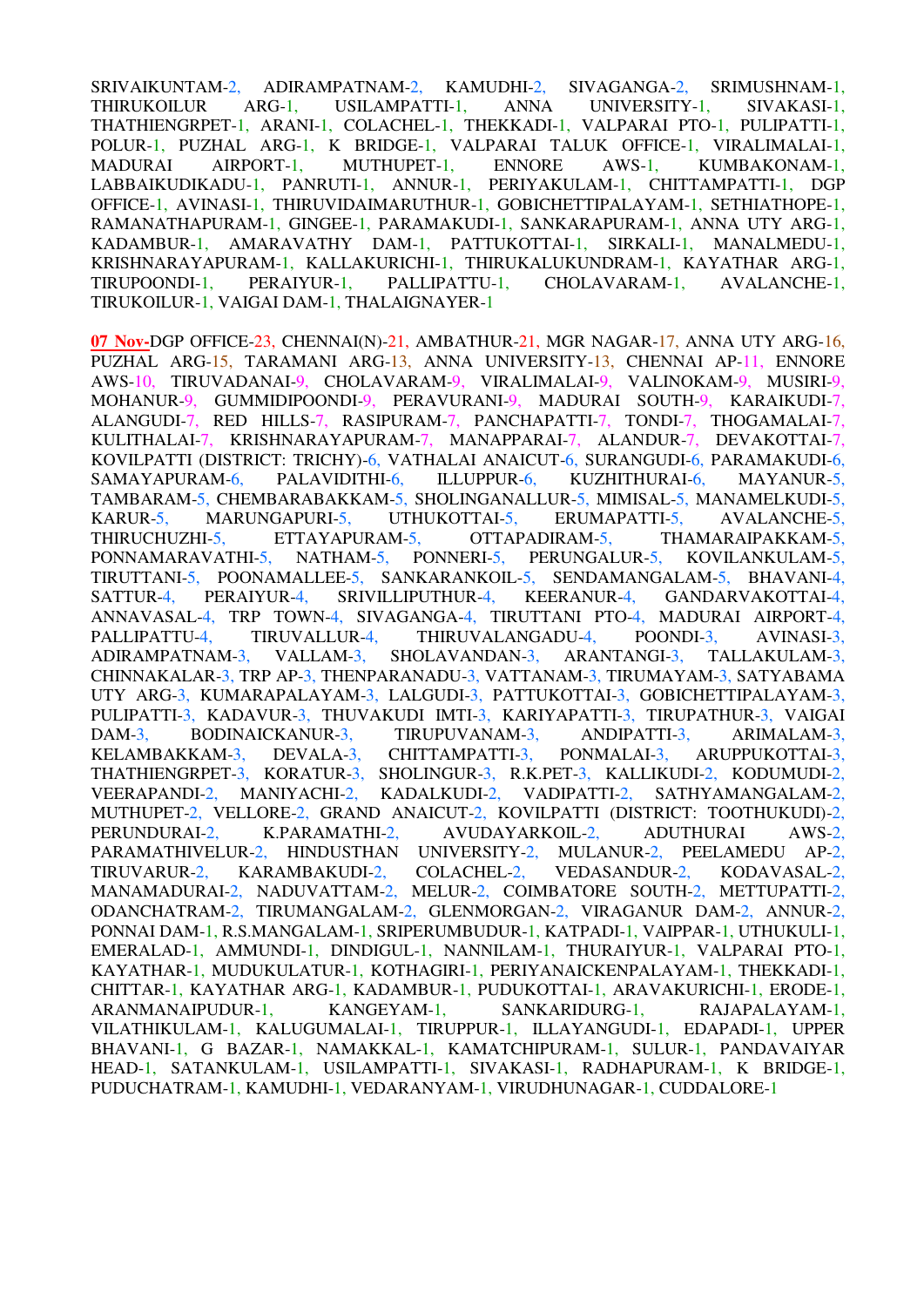**08 Nov-**PERAMBUR-14, CHEYYUR-13, MADURANTHAGAM-13, CHOLAVARAM-13, GUMMIDIPOONDI-9, PARANGIPETTAI-9, PALLIPATTU-9, AMBATHUR-9, POONAMALLEE-9, RED HILLS-9, TAMBARAM-8, COIMBATORE SOUTH-8, PUDUCHERRY-8, ALANGAYAM-8, UTHUKOTTAI-8. CHENGAM-8. DGP OFFICE-8. MARAKKANAM-8, CHENNAI(N)-7, UTHUKOTTAI-8, CHENGAM-8, DGP OFFICE-8, MARAKKANAM-8, CHENNAI(N)-7, SRIPERUMBUDUR-7, MGR NAGAR-7, PONNERI-7, SATHANUR DAM-7, THIRUKOILUR ARG-7, ANNA UNIVERSITY-7, CHENGALPATTU-7, CHIDAMBARAM AWS-6, CUDDALORE-6, THIRUKALUKUNDRAM-6, AMBUR-6, THAMARAIPAKKAM-6, POONDI-6, SATYABAMA UTY ARG-6, TIRUKOILUR-6, KVK KATTUKUPPAM ARG-5, VADAPUDUPATTU-5, WALLAJAH-5, CHENNAI AP-5, TINDIVANAM-5, KARAIKAL-5, ANNA UTY ARG-5, CHEMBARABAKKAM-5, PEELAMEDU AP-5, THENPARANADU-4, TARAMANI ARG-4, SHOLINGANALLUR-4, MAHABALIPURAM-4, TIRUVALLUR-4, NEYVELI AWS-4, VILUPURAM-4, UTHIRAMERUR-4, R.K.PET-4, KELAMBAKKAM-4, CHIDAMBARAM-4, KEELPENNATHUR-4, KORATUR-4, PERIYANAICKENPALAYAM-4, MELALATHUR-4, TIRUTTANI-4, VANIYAMBADI-4, COIMBATORE AWS-4, PAMBAN-3, HARUR-3, BHUVANAGIRI-3, R.S.MANGALAM-3, THIRUPPORUR-3, THIRUVALANGADU-3, KALLAKURICHI-3, PANRUTI-3, THANDARAMPETTAI-3, POLUR-3, CHEYYAR-3, TARANGAMBADI-3, SIRKALI-3, K.M.KOIL-3, VEMBAKKAM-3, HINDUSTHAN UNIVERSITY-3, NATRAMPALLI-3, SHOLINGUR-3, DEVAKOTTAI-3, PONNAI DAM-3, KOLLIDAM-3, GUDIYATHAM-3, KODAVASAL-3, TIRUPATHUR PTO-3, VANDAVASI-3, KANCHEEPURAM-2, VIRUDACHALAM-2, PAPPIREDDIPATTI-2, ARAKONAM-2, VIRINJIPURAM AWS-2, ENNORE AWS-2, ATTUR-2, MANDAPAM-2, MANALMEDU-2, SANKARAPURAM-2, SETHIATHOPE-2, UTHANGARAI-2, SRIMUSHNAM-2, VANUR-2, KURINJIPADI-2, NAGAPATTINAM-2. TIRUPATTUR-2. SRIMUSHNAM-2, VANUR-2, KURINJIPADI-2, NAGAPATTINAM-2, TIRUPATTUR-2, SRIVILLIPUTHUR-2, VEPPANTHATTAI-2, VEPUR-2, AMMUNDI-2, KATPADI-2, MAYILADUTHURAI-2, RAMESWARAM-2, PERAIYUR-2, GINGEE-2, KALAVAI AWS-2, JAYAMKONDAM-2, VELLORE-2, ILLUPPUR-2, WALAJABAD-2, PELANDURAI-2, VEERAGANOOR-2, RAYAKOTTAH-2, VALANGAIMAN-2, MANGALAPURAM-2, KAVERIPAKKAM-2, AGARAM SEEGOOR-2, TIRUVARUR-2, ARANI-1, KARAIKUDI-1, POLLACHI-1, PANDAVAIYAR HEAD-1, THIRUVIDAIMARUTHUR-1, MANJALARU-1, KUMBAKONAM-1, POCHAMPALLI-1, SENDURAI-1, TIRUPATHUR-1, LABBAIKUDIKADU-1, ULUNDURPET-1, YERCAUD-1, THURAIYUR-1, BARUR-1, NANNILAM-1, RAMANATHAPURAM-1,<br>SENDAMANGALAM-1, THUCKALAY-1, DHARMAPURI PTO-1. METTUPALAYAM-1. SENDAMANGALAM-1, THUCKALAY-1, DHARMAPURI PTO-1, METTUPALAYAM-1, TIRUPOONDI-1, VIRALIMALAI-1, PENUCONDAPURAM-1, KODAIKANAL-1, TRP AP-1, TIRUVANNAMALAI-1, AMARAVATHY DAM-1, ERAIYUR-1, CHETTIKULAM-1, ARIYALUR-1, SIVAKASI-1, TRP TOWN-1, MANNARGUDI-1, ILLAYANGUDI-1, NEDUNGAL-1, THANJAI PAPANASAM-1, THALAIGNAYER-1, ODANCHATRAM-1, VAIPPAR-1, PERAMBALUR-1, CHINNAKALAR-1, NEEDAMANGALAM-1, VALINOKAM-1

**09 Nov-**MAHABALIPURAM-12, CHEYYUR-12, CHITTAR-9, MARAKKANAM-9, VANUR-9, OTTAPADIRAM-9, SIVAGIRI-8, MADURANTHAGAM-8, PUDUCHERRY-8, MYLAUDY-7, UTHIRAMERUR-7, THIRUKALUKUNDRAM-7, PECHIPARAI-7, TINDIVANAM-6, PERAMBUR-6, KELAMBAKKAM-6, PERUNCHANI DAM-6, THIRUPPORUR-6, KUZHITHURAI-6, PALAYAMKOTTAI-6, SURALACODE-6, KOVILPATTI (DISTRICT: TOOTHUKUDI)-5, CHEYYAR-5, VANDAVASI-5, VILUPURAM-5, MGR NAGAR-5, CHENNAI(N)-5, CHENGALPATTU-5, TIRUVANNAMALAI-5, SHENCOTTAH-5, BHUVANAGIRI-5, BHOOTHAPANDY-5, CHIDAMBARAM-5, DGP OFFICE-5, ANNA UNIVERSITY-5, AYIKUDI-4, PARANGIPETTAI-4, KOTTARAM-4, TAMBARAM-4, TIRUCHENDUR-4, SHOLINGANALLUR-4, THAMMAMPATTY-4, SETHIATHOPE-4, K.M.KOIL-4, RED HILLS-4, KANYAKUMARI-4, CUDDALORE-4, GINGEE-4, TUTICORIN-4, CHENNAI AP-4, VEMBAKKAM-4, ERANIEL-4, TARAMANI ARG-3, PANRUTI-3, NAGERCOIL-3, KURINJIPADI-3, NANGUNERI-3, VALINOKAM-3, KOLLIDAM-3, VIRUDACHALAM-3, SIRKALI-3, THOOTHUKUDI PORT AWS-3, CHOLAVARAM-3, THUCKALAY-3, GUDALUR-3, RAMESWARAM-3, KALUGUMALAI-3, VILATHIKULAM-3, POONAMALLEE-3, CHEMBARABAKKAM-3, KAMUDHI-3, CHERANMAHADEVI-3, VAIPPAR-3, KAYALPATTINAM-3, AMBATHUR-3, ETTAYAPURAM-3, SRIVAIKUNTAM-3, ARANI-3, KAYALPATTINAM-3, AMBATHUR-3, ETTAYAPURAM-3, SRIVAIKUNTAM-3, ARANI-3, MANALMEDU-3, PERIYAR-3, KANCHEEPURAM-3. SATANKULAM-3. MANALMEDU-3, PERIYAR-3, KANCHEEPURAM-3, SATANKULAM-3, KULASEKARAPATTINAM-3, KADAMBUR-3, THENKASI-3, MAYILADUTHURAI-3, COLACHEL-2, KAYATHAR-2, THEKKADI-2, SATYABAMA UTY ARG-2, TARANGAMBADI-2, PENUCONDAPURAM-2, MANIYACHI-2, ENNORE AWS-2, MUDUKULATUR-2, PELANDURAI-2,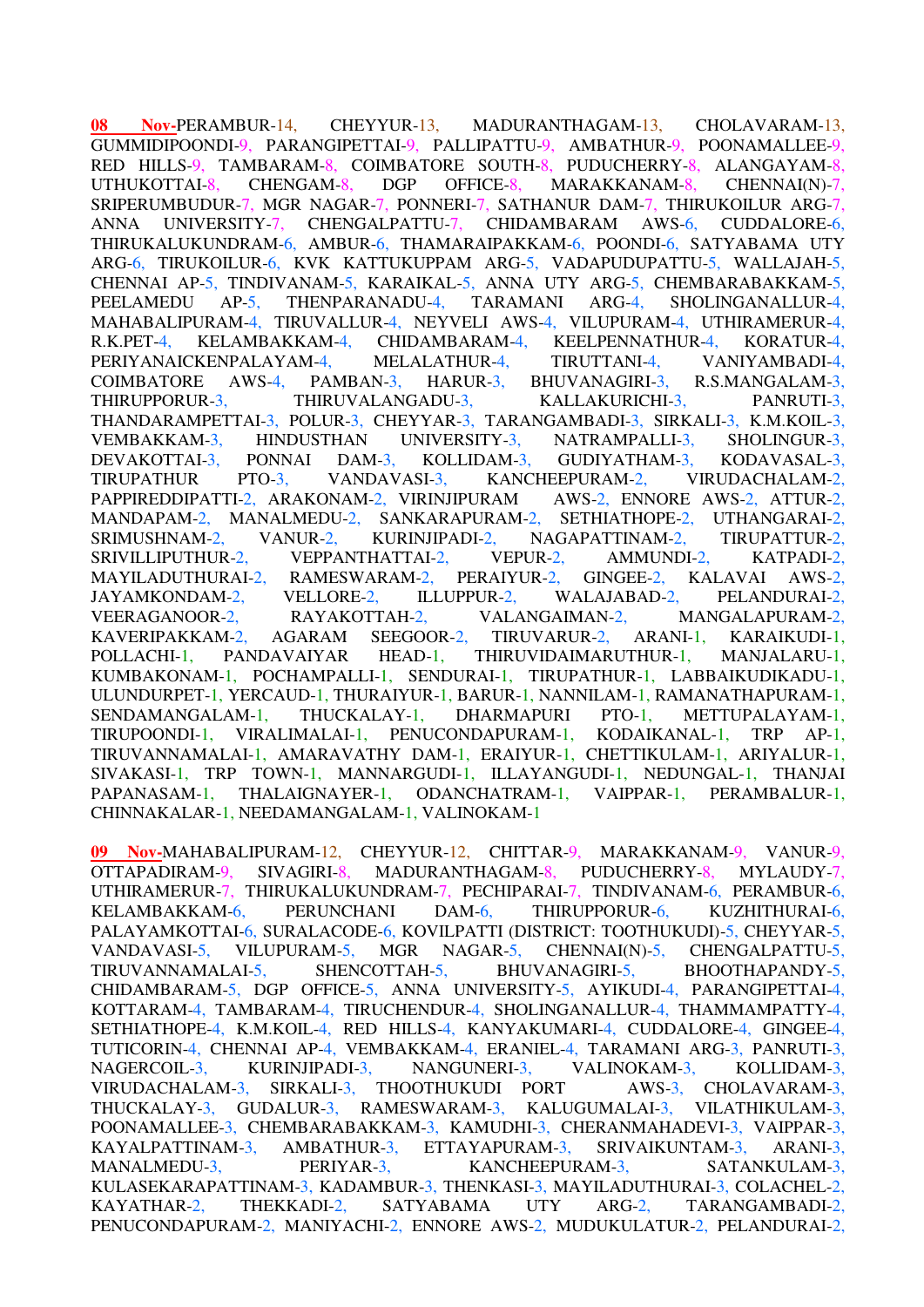SRIMUSHNAM-2, RAJAPALAYAM-2, PAPANASAM-2, SANKARAPURAM-2, TIRUPOONDI-2, BUDALUR-2, RADHAPURAM-2, KAVERIPAKKAM-2, SRIPERUMBUDUR-2, TOZHUDUR-2, PAMBAN-2, KALAVAI AWS-2, KADALKUDI-2, AMBASAMUDRAM-2, SANKARANKOIL-2, VEPUR-2, WALAJABAD-2, NATRAMPALLI-2, KADALADI-2, TIRUTTANI-2, GUMMIDIPOONDI-2, MANJALARU-2, KVK KATTUKUPPAM ARG-2, MANIMUTHARU-2, MARUNGAPURI-2, WALLAJAH-2, SURANGUDI-2, CHENGAM-2, HINDUSTHAN UNIVERSITY-2, KAYATHAR ARG-2, VIRALIMALAI-2, METTUPALAYAM-2, THENPARANADU-2, THANDARAMPETTAI-2, PONNERI-2, SHOLINGUR-2, JAYAMKONDAM-2, POLUR-2, THALAIGNAYER-2, KARAIKAL-2, TIRUKOILUR-2, CHIDAMBARAM AWS-2, TIRUKATTUPALLI-2, KEELPENNATHUR-2, AYYAMPETTAI-2, NEYVELI AWS-2, MANAPPARAI-2, THIRUVIDAIMARUTHUR-1, THATHIENGRPET-1, KALLAKURICHI-1, TIRUVARUR-1, SATHANUR DAM-1, THAMARAIPAKKAM-1, MANAMELKUDI-1, AGARAM SEEGOOR-1, MANDAPAM-1, PALLIPATTU-1, KUMBAKONAM-1, KEERANUR-1, LABBAIKUDIKADU-1, NAGAPATTINAM-1, ULUNDURPET-1, HARUR-1, POLLACHI-1, SRIVILLIPUTHUR-1, PAPPIREDDIPATTI-1, THUVAKUDI IMTI-1, TIRUVALLUR-1, R.K.PET-1, VEERAGANOOR-1, KORATUR-1, SENDURAI-1, THANJAI PAPANASAM-1, ARAKONAM-1, MUSIRI-1, NEEDAMANGALAM-1, ALANGUDI-1, THALI-1, ATTUR-1, ARAKONAM-1, MUSIRI-1, NEEDAMANGALAM-1, ALANGUDI-1, THALI-1, ATTUR-1, NANNILAM-1, PONMALAI-1, VALANGAIMAN-1, AMMUNDI-1, KOVILPATTI (DISTRICT: TRICHY)-1, ERAIYUR-1, DEVALA-1, PERIYANAICKENPALAYAM-1, ADIRAMPATNAM-1, KODAIKANAL-1, VELLORE-1, KOVILANKULAM-1, ALANGAYAM-1, THIRUMANUR-1, ARCOT-1, ARUPPUKOTTAI-1, POONDI-1, PERIYAKULAM-1, VALLAM-1, GRAND ANAICUT-1, ANNAVASAL-1, VEPPANTHATTAI-1, PERAMBALUR-1, VEDARANYAM-1, PALACODE-1,

**10 Nov-**NAGAPATTINAM-31, TIRUPOONDI-31, KARAIKAL-29, VEDARANYAM-25, THALAIGNAYER-24, THIRUTHURAIPOONDI-22, PERAVURANI-20, TIRUVARUR-19, KARAMBAKUDI-18, THANJAVUR-16, TARANGAMBADI-16, PATTUKOTTAI-15, MADUKKUR-15, MANNARGUDI-14, MAYILADUTHURAI-14, MUTHUPET-13, NANNILAM-13, ADIRAMPATNAM-13, PARANGIPETTAI-13, SIRKALI-13, MANJALARU-13, CHIDAMBARAM AWS-13, K.M.KOIL-12, VALANGAIMAN-12, KUMBAKONAM-12, MANALMEDU-12, AYYAMPETTAI-12, PANDAVAIYAR HEAD-11, KOLLIDAM-11, NEEDAMANGALAM-11, KODAVASAL-11, MANAMELKUDI-11, JAYAMKONDAM-10, AVUDAYARKOIL-10, CUDDALORE-10, THANJAI PAPANASAM-10, VALLAM-10, PUDUCHERRY-9, BUDALUR-9, TIRUVAIYARU-9, CHIDAMBARAM-9, BHUVANAGIRI-9, THIRUVIDAIMARUTHUR-9, MIMISAL-8, RASIPURAM-8, NEYVELI AWS-8, ORTHANAD-8, TIRUKATTUPALLI-7, AGARAM SEEGOOR-7, KURINJIPADI-7, THIRUMANUR-7, PANRUTI-7, ARANTANGI-7, SETHIATHOPE-7, SRIMUSHNAM-7, ARIYALUR-7, GRAND ANAICUT-6, LABBAIKUDIKADU-6, SENDURAI-6, MARAKKANAM-6, KEERANUR-6, GANDARVAKOTTAI-5, VIRUDACHALAM-5, VEPUR-5, PONMALAI-5, ERAIYUR-5, PULLAMBADI-5, TRP TOWN-5, THUVAKUDI IMTI-5, PUDUKOTTAI-5, TRP AP-5, THAMMAMPATTY-5, ARIMALAM-5, PELANDURAI-5, LALGUDI-5, PADALUR-5, PERAMBALUR-5, VEERAGANOOR-5, ALANGUDI-5, TIRUMAYAM-4, VILUPURAM-4, PERAMBALUR-5, VEERAGANOOR-5, ALANGUDI-5, TIRUMAYAM-4, VILUPURAM-4, SAMAYAPURAM-4, MYLAUDY-4, VATHALAI ANAICUT-4, CHETTIKULAM-4, THOGAMALAI-4, PERUNGALUR-4, ANNAVASAL-4, VEPPANTHATTAI-3, THIRUKOILUR ARG-3, MAHABALIPURAM-3, DGP OFFICE-3, KARAIKUDI-3, ILLUPPUR-3, THENPARANADU-3, ATTUR-3, CHEYYUR-3, DEVAKOTTAI-3, THIRUKALUKUNDRAM-3, CHENNAI(N)-3. ATTUR-3, CHEYYUR-3, DEVAKOTTAI-3, THIRUKALUKUNDRAM-3, CHENNAI(N)-3, TAMBARAM-3, TOZHUDUR-3, MUSIRI-3, VIRALIMALAI-2, TINDIVANAM-2, RAMESWARAM-2, SENDAMANGALAM-2, THURAIYUR-2, TIRUPATHUR-2, KALLAKURICHI-2, VATTANAM-2, VANUR-2, MAYANUR-2, ULUNDURPET-2, KADAVUR-2, NAMAKKAL-2, ETTAYAPURAM-2, KULITHALAI-2, NAGERCOIL-2, ANNA UNIVERSITY-2, CHENNAI AP-2, GINGEE-2, TIRUKOILUR-2, MANDAPAM-2, TONDI-2, MANAPPARAI-2, MANGALAPURAM-2, CHOLAVARAM-2, PANCHAPATTI-2, THATHIENGRPET-2, MADURANTHAGAM-2, MGR NAGAR-2, MARUNGAPURI-1, RED HILLS-1, GUMMIDIPOONDI-1, SANKARAPURAM-1, HINDUSTHAN UNIVERSITY-1, KRISHNARAYAPURAM-1, KOTTARAM-1, BHOOTHAPANDY-1, KODAIKANAL-1, PUDUCHATRAM-1, ERUMAPATTI-1, ARAVAKURICHI-1, ANNA UTY ARG-1, TIRUVADANAI-1, KODUMUDI-1, NATHAM-1, KELAMBAKKAM-1, SATYABAMA UTY ARG-1, PONNAMARAVATHI-1, KANYAKUMARI-1, MOHANUR-1, PERAMBUR-1, SHOLINGANALLUR-1, VEERAPANDI-1, YERCAUD-1, KEELPENNATHUR-1, THIRUPPORUR-1, KOVILPATTI (DISTRICT: TRICHY)-1, SIVAGANGA-1, PAPPIREDDIPATTI-1, MELUR-1, CHITTAMPATTI-1, THANDARAMPETTAI-1, DANISHPET-1, SALEM-1, KUMARAPALAYAM-1, SANKARIDURG-1, EDAPADI-1, AMBATHUR-1, TIRUPUVANAM-1, R.S.MANGALAM-1, TIRUVALLUR-1, KARUR-1, ERODE-1, CHINNAKALAR-1, ILLAYANGUDI-1, OMALUR-1, PAMBAN-1, BHAVANI-1, MADURAI SOUTH-1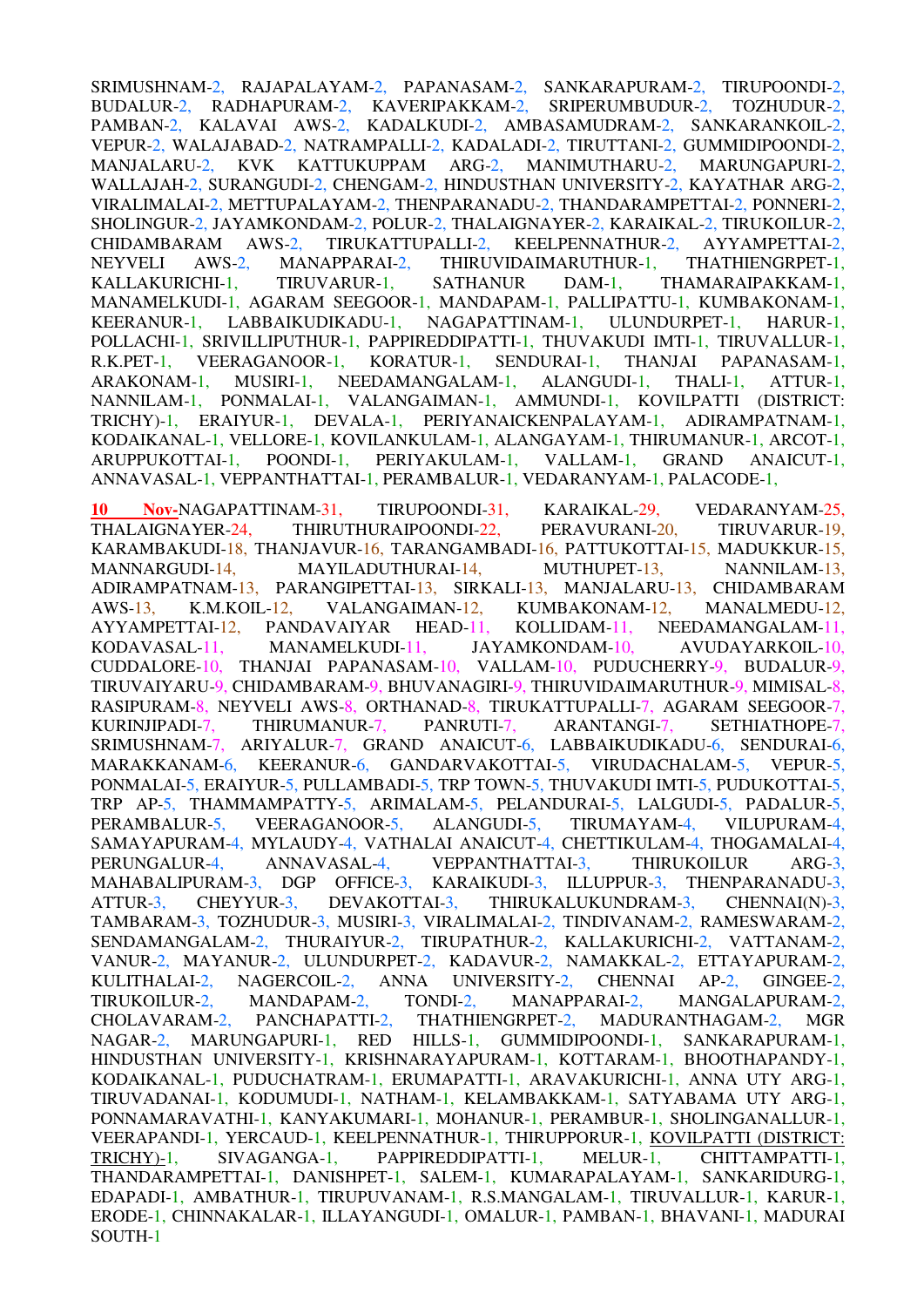**11 Nov-**TAMBARAM-23, CHOLAVARAM-22, ENNORE AWS-21, GUMMIDIPOONDI-18, RED HILLS-18, MAHABALIPURAM-17, CHENNAI(N)-16, DGP OFFICE-16, PERAMBUR-16, THAMARAIPAKKAM-15, AMBATHUR-15, MGR NAGAR-15, CHENNAI AP-14, TARAMANI ARG-14, ANNA UNIVERSITY-14, CHEMBARABAKKAM-13, PONNERI-13, SATYABAMA UTY ARG-12, KELAMBAKKAM-12, THIRUPPORUR-12, POONAMALLEE-11, THIRUKALUKUNDRAM-11, KVK KATTUKUPPAM ARG-11, CHENGALPATTU-10, HINDUSTHAN UNIVERSITY-10, SRIPERUMBUDUR-10, TIRUVALLUR-10, CHEYYUR-10, MARAKKANAM-10, UTHUKOTTAI-10, KORATUR-9, MADURANTHAGAM-9, POONDI-9, SHOLINGANALLUR-8, UTHIRAMERUR-7, CHITTAR-7, THIRUVALANGADU-7, THUCKALAY-6, BHUVANAGIRI-6, KAYATHAR-6, TIRUTTANI PTO-6, PALLIPATTU-6, SETHIATHOPE-6, PECHIPARAI-6, CHEYYAR-5, VANDAVASI-5, VEMBAKKAM-5, TINDIVANAM-5, KAYATHAR ARG-5, SATANKULAM-5, WALAJABAD-5, VIRUDACHALAM-4, VILUPURAM-4, KANCHEEPURAM-4, VANUR-4, KUZHITHURAI-4, CHIDAMBARAM-4, ARAKONAM-4, TIRUTTANI-4, KURINJIPADI-4, SHOLINGUR-3, PUDUCHERRY-3, KAVERIPAKKAM-3, TIRUKOILUR-3, AYIKUDI-3, KALAVAI AWS-3, R.K.PET-3, GINGEE-3, PERUNCHANI DAM-3, PANRUTI-3, PELANDURAI-3, WALLAJAH-3, KULASEKARAPATTINAM-3, ARANI-3, VEPUR-3, SRIMUSHNAM-2, NAGERCOIL-2, KEELPENNATHUR-2, KALLAKURICHI-2, AMMUNDI-2, NANNILAM-2, SURALACODE-2, CUDDALORE-2, KALUGUMALAI-2, AGARAM SEEGOOR-2, SANKARAPURAM-2, ARCOT-2, VELLORE-2, GUDIYATHAM-2, THANDARAMPETTAI-2, K.M.KOIL-2, MELALATHUR-2, PARANGIPETTAI-2, PONNAI DAM-2, KOLLIDAM-2, RAYAKOTTAH-2, KATPADI-2, VIRINJIPURAM AWS-2, ERANIEL-2, POLUR-2, SRIVAIKUNTAM-1, KODAVASAL-1, TIRUVANNAMALAI-1, THENKASI-1, HARUR-1, ULUNDURPET-1, PAPANASAM-1, JAYAMKONDAM-1, SIRKALI-1, COLACHEL-1, CHENGAM-1, VALANGAIMAN-1, THIRUVIDAIMARUTHUR-1, SRIVILLIPUTHUR-1, RAJAPALAYAM-1, VANIYAMBADI-1, SIVAGIRI-1, TOZHUDUR-1, SENDURAI-1, LABBAIKUDIKADU-1, ALANGAYAM-1, NEEDAMANGALAM-1, VEERAGANOOR-1, AMBUR-1, BHOOTHAPANDY-1, MANJALARU-1, MANALMEDU-1, TIRUVARUR-1, MANNARGUDI-1, SHENCOTTAH-1, ATTUR-1, PAPPIREDDIPATTI-1, VADAPUDUPATTU-1, THENPARANADU-1, MUTHUPET-1, MAYILADUTHURAI-1, MANGALAPURAM-1, UTHANGARAI-1

**12 Nov-**SURALACODE-15, PERUNCHANI DAM-13, TIRUTTANI-12, WALLAJAH-11, PALLIPATTU-11, BHOOTHAPANDY-11, MYLAUDY-10, CHOLAVARAM-10, GUMMIDIPOONDI-9, DGP OFFICE-8, VEMBAKKAM-8, UTHUKOTTAI-8, YERCAUD-7, KANCHEEPURAM-7, KALAVAI AWS-7, KOTTARAM-7, RED HILLS-7, NAGERCOIL-7, ARAKONAM-7, SHOLINGUR-7, PONNERI-7, KATPADI-7, MGRNAGAR-7, PECHIPARAI-6, THIRUVALANGADU-6, SRIPERUMBUDUR-6, TARAMANI ARG-6, THIRUKALUKUNDRAM-6, CHENNAI(N)-6, DHARMAPURI PTO-6, ALANDUR-6, AMBUR-6, CHENGAM-6, TIRUVANNAMALAI-6, TIRUVALLUR-5, ANNA UNIVERSITY-5, PERAMBUR-5, KELAMBAKKAM-5, AMMUNDI-5, VADAPUDUPATTU-5, TIRUPATHUR PTO-5, KAVERIPAKKAM-5, R.K.PET-5, POONDI-5, R.S.MANGALAM-5, THUCKALAY-5, MADURANTHAGAM-5, TIRUPATTUR-5, VANIYAMBADI-5, VIRINJIPURAM AWS-5, AMBATHUR-5, DANISHPET-5, PARAMAKUDI-5, VELLORE-5, KUZHITHURAI-5, PAPPIREDDIPATTI-5, KANYAKUMARI-5, UTHAGAMANDALAM-5, CHENNAI AP-5, PONNAI DAM-5, MAHABALIPURAM-5, TIRUTTANI PTO-5, WALAJABAD-5, MARANDAHALLI-5, CHEMBARABAKKAM-4, ENNORE AWS-4, ALANGAYAM-4, KVK KATTUKUPPAM ARG-4, PUDUCHATRAM-4, ERANIEL-4, CHITTAR-4, SHOLINGANALLUR-4, THANDARAMPETTAI-4, NATRAMPALLI-4, THAMARAIPAKKAM-4, TAMBARAM-4, ARANI-4, SENDAMANGALAM-4, DENKANIKOTTAI-4, HOGENEKAL-4, HINDUSTHAN UNIVERSITY-4, BARUR-3, POLUR-3, RASIPURAM-3, UTHANGARAI-3, KEELPENNATHUR-3, EDAPADI-3, SANKARIDURG-3, PENNAGARAM-3, HARUR-3, DHARAMAPURI-3, GOBICHETTIPALAYAM-3, CHEYYAR-3, SATYABAMA UTY ARG-3, NEDUNGAL-3, KALLAKURICHI-3, THIRUPPORUR-3, POONAMALLEE-3, KORATUR-3, PERIYAR-3, OMALUR-3, THALI-3, TIRUPUVANAM-3, GUDIYATHAM-2, TIRUCHENGODE-2, ANJATTI-2, THALAVADI-2, RAYAKOTTAH-2, METTUR-2, KUMARAPALAYAM-2, ARCOT-2, PALACODE-2, VANUR-2, GINGEE-2, THEKKADI-2, THAMMAMPATTY-2, NADUVATTAM-2, KOTHAGIRI-2, PAIYUR AWS-2, GLENMORGAN-2, PANRUTI-2, KRISHNAGIRI-2, SALEM-2, MANAMADURAI-2, MELALATHUR-2, MANGALAPURAM-2, SHOOLAGIRI-2, SATHYAMANGALAM-2, MADURAI AIRPORT-2, HOSUR-2, CHINNAKALAR-2, CHEYYUR-2, VILUPURAM-1, BHAVANI-1, KADAVUR-1, VEPUR-1, BHAVANISAGAR-1, ERUMAPATTI-1, GUDALUR-1, ILLAYANGUDI-1, THIRUKOILUR ARG-1,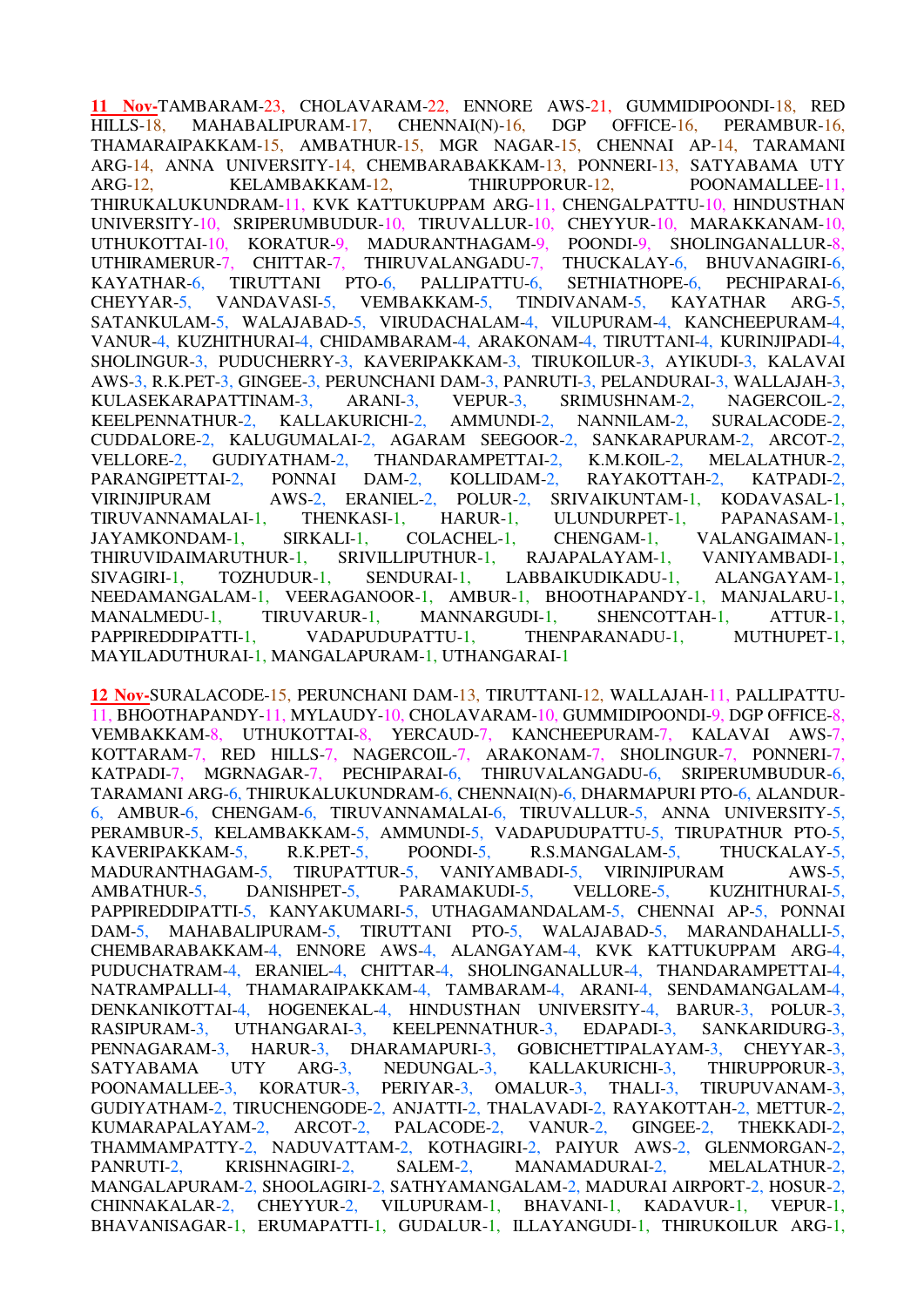KURINJIPADI-1, TINDIVANAM-1, TIRUKOILUR-1, UTHIRAMERUR-1, RAMANATHAPURAM-1, VIRAGANUR DAM-1, SANKARAPURAM-1, AGARAM SEEGOOR-1, NAMAKKAL-1, KAMATCHIPURAM-1, THANJAVUR-1, ARAVAKURICHI-1, PARANGIPETTAI-1, JAYAMKONDAM-1, PELANDURAI-1, VALPARAI PTO-1, ATTUR-1, MUSIRI-1, DHARAPURAM-1, VEPPANTHATTAI-1, CUDDALORE-1, ERODE-1

**13 Nov-**SURALACODE-13, THUCKALAY-13, PERUNCHANI DAM-12, ERANIEL-10, NAGERCOIL-10, KUZHITHURAI-9, CHITTAR-9, KOTTARAM-9, PECHIPARAI-9, MYLAUDY-7, BHOOTHAPANDY-7, CHINNAKALAR-5, COLACHEL-5, SHOOLAGIRI-4, KANYAKUMARI-4, RADHAPURAM-4, NEDUNGAL-3, PENUCONDAPURAM-3, PAIYUR AWS-2, VALPARAI TALUK OFFICE-2, SHOLAYAR-2, BARUR-2, VALPARAI PTO-2, DEVAKOTTAI-2, TIRUPPUR-2, RAYAKOTTAH-2, SATANKULAM-2, DENKANIKOTTAI-2, HOSUR-1, PALACODE-1, PERAMBUR-1, TINDIVANAM-1, AVINASI-1, GLENMORGAN-1, UTHANGARAI-1, THENKASI-1, CHOLAVARAM-1, PAPANASAM-1, THALI-1, RED HILLS-1, MARANDAHALLI-1, TIRUCHENDUR-1, KULASEKARAPATTINAM-1, KARAIKUDI-1, MELUR-1

**14 Nov-**PERUNCHANI DAM-22, SURALACODE-14, PECHIPARAI-11, MYLAUDY-10, DENKANIKOTTAI-10, KUZHITHURAI-9, CHITTAR-9, BARUR-9, THUCKALAY-8, BHOOTHAPANDY-8, NAGERCOIL-8, UTHANGARAI-7, PENNAGARAM-7, KOTTARAM-6, CHINNAKALAR-6, VALPARAI PTO-6, SHOLAYAR-5, RADHAPURAM-5, OMALUR-5, GINGEE-4, ERANIEL-4, PAPANASAM-4, NEDUNGAL-4, COLACHEL-4, ALANGUDI-4, VIRUDACHALAM-3, DEVAKOTTAI-3, NEYVELI AWS-3, CHETTIKULAM-3, PENUCONDAPURAM-3, PALACODE-3, PERIYAR-3, AVALANCHE-3, HARUR-3, VALPARAI TALUK OFFICE-3, SANKARAPURAM-3, KALLAKURICHI-3, KODAVASAL-2, THURAIYUR-2, SHENCOTTAH-2, AYIKUDI-2, THALAVADI-2, KRISHNAGIRI-2, YERCAUD-2, PADALUR-2, BHAVANISAGAR-2, CHIDAMBARAM AWS-2, MANIMUTHARU-2, ERUMAPATTI-2, MARAKKANAM-2, PAPPIREDDIPATTI-2, THENKASI-2, THATHIENGRPET-2, UPPER BHAVANI-2, AMBASAMUDRAM-2, METTUR-2, SRIMUSHNAM-2, NANGUNERI-2, THEKKADI-2, DANISHPET-2, PERUNGALUR-2, NADUVATTAM-2, SATANKULAM-1, THALI-1, SATHYAMANGALAM-1, DHARMAPURI PTO-1, VEPUR-1, KURINJIPADI-1, KARAMBAKUDI-1, KANYAKUMARI-1, VILUPURAM-1, VANDAVASI-1, HOSUR-1, HOGENEKAL-1, KARAIKUDI-1, K BRIDGE-1, VEPPANTHATTAI-1, DHARAMAPURI-1, PARANGIPETTAI-1, CHERANMAHADEVI-1, TIRUMAYAM-1, ANJATTI-1, SANKARIDURG-1, WALLAJAH-1, ARIMALAM-1, NANNILAM-1, TIRUPATHUR-1, AGARAM SEEGOOR-1

**15 Nov-**VEPUR-7 VEMBAKKAM-7 SURALACODE-7 PERUNCHANI DAM-7 PECHIPARAI-7 VILUPURAM-7 MANJALARU-6 CHITTAR-6 K.M.KOIL-6 KALLAKURICHI-6 JAYAMKONDAM-5 VIRALIMALAI-5 VANUR-5 SHOLAYAR-5 PADALUR-5 THENPARANADU-5 SATYABAMA UTY ARG-5 PAIYUR AWS-4 KUZHITHURAI-4 TRP TOWN-4 WALLAJAH-4 NEDUNGAL-4 ERANIEL-4 PANRUTI-4 ANNAVASAL-4 KORATUR-4 CHINNAKALAR-4 TRP AP-3 PUDUCHERRY-3 BHUVANAGIRI-3 TIRUKATTUPALLI-3 PONMALAI-3 VALPARAI TALUK OFFICE-3 GRAND ANAICUT-3 TIRUKOILUR-3 THIRUKOILUR ARG-3 POLUR-3 ORTHANAD-3 PONNAMARAVATHI-3 MANAPPARAI-3 BARUR-3 PALLIPATTU-3 AYYAMPETTAI-3 CHIDAMBARAM AWS-3 GUDALUR-3 PENUCONDAPURAM-3 KRISHNAGIRI-3 PERIYAR-3 KANCHEEPURAM-3 VELLORE-2 KOTHAGIRI-2 THEKKADI-2 LALGUDI-2 KURINJIPADI-2 CHIDAMBARAM-2 BHOOTHAPANDY-2 TIRUVAIYARU-2 HINDUSTHAN UNIVERSITY-2 ARIYALUR-2 PAPANASAM-2 PULLAMBADI-2 SENDURAI-2 THAMMAMPATTY-2 ULUNDURPET-2 KELAMBAKKAM-2 SAMAYAPURAM-2 ALANGAYAM-2 PUDUKOTTAI-2 ILLUPPUR-2 PERAMBALUR-2 KALAVAI AWS-2 THOGAMALAI-2 THANJAVUR-2 UTTAMAPALAYAM-2 KEERANUR-2 THUVAKUDI IMTI-2 VEERAGANOOR-2 SATHYAMANGALAM-2 THANJAVUR PTO-2 UTHIRAMERUR-2 THUCKALAY-2 VIRINJIPURAM AWS-1 NEYVELI AWS-1 VIRUDHUNAGAR-1 ALANGUDI-1 MAHABALIPURAM-1 VIRUDACHALAM-1 PANCHAPATTI-1 PELANDURAI-1 BUDALUR-1 SHENCOTTAH-1 WALAJABAD-1 THIRUMANUR-1 PAPPIREDDIPATTI-1 POONDI-1 VEPPANTHATTAI-1 MAYILADUTHURAI-1 CHENGAM-1 MYLAUDY-1 TIRUVALLUR-1 PATTUKOTTAI-1 CUDDALORE-1 VATHALAI ANAICUT-1 ARIMALAM-1 KANYAKUMARI-1 SRIMUSHNAM-1 MARUNGAPURI-1 NEEDAMANGALAM-1 SIVAGIRI-1 THURAIYUR-1 SANKARAPURAM-1 TOZHUDUR-1 KATPADI-1 AMMUNDI-1 THIRUKALUKUNDRAM-1 KOTTARAM-1 VALLAM-1 PERAVURANI-1 AYIKUDI-1 OMALUR-1 PERUNGALUR-1 LABBAIKUDIKADU-1 CHETTIKULAM-1 KOLLIDAM-1 NAGERCOIL-1 ARANTANGI-1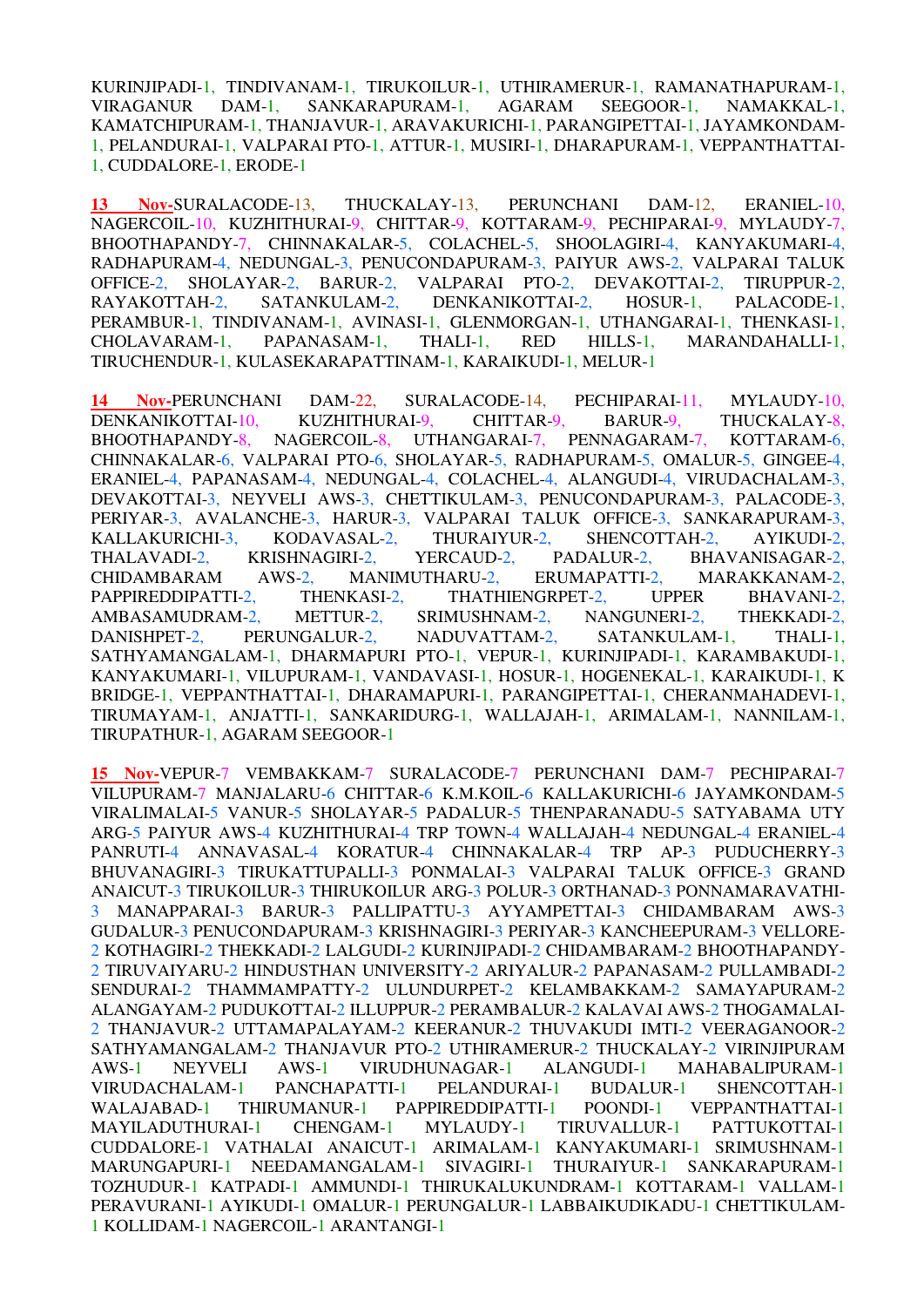**16 Nov-**MADUKKUR-10, CHETTIKULAM-10, THIRUTHURAIPOONDI-7, GRAND ANAICUT-6, SIVAGANGA-5, KALLIKUDI-5, KRISHNAGIRI-5, THENPARANADU-5, VEERAGANOOR-5, PUDUKOTTAI-5, TIRUPUVANAM-5, LALGUDI-5, CHITTAR-5, TIRUKATTUPALLI-5, THALAIGNAYER-5, MARUNGAPURI-4, ALANGUDI-4, VIRALIMALAI-4, SANKARAPURAM-4, PECHIPARAI-4, TIRUVAIYARU-4, PERUNCHANI DAM-4, PERUNGALUR-3, VEPUR-3, DINDIGUL-3, KARAIKUDI-3, THIRUMANUR-3, THURAIYUR-3, KAMATCHIPURAM-3, PATTUKOTTAI-3, METTUR-3, SURALACODE-3, SAMAYAPURAM-3, OMALUR-3, TOZHUDUR-3, ARIMALAM-3, PALAVIDITHI-3, PALANI-3, MANJALARU-3, ODANCHATRAM-2, VEDARANYAM-2, MOHANUR-2, TIRUVARUR-2, THANJAVUR-2, THUCKALAY-2, MANAMADURAI-2, TIRUMAYAM-2, KOVILPATTI (DISTRICT: TRICHY)-2, HOSUR-2, AYYAMPETTAI-2, KRISHNARAYAPURAM-2, THUVAKUDI IMTI-2, PADALUR-2, SHOLAVANDAN-2, COLACHEL-2, NATHAM-2, VADIPATTI-1, THALI-1, KARIYAPATTI-1, SHOLAVANDAN-2, COLACHEL-2, NATHAM-2, VADIPATTI-1, THALI-1, KARIYAPATTI-1, TIRUKOILUR-1, THIRUKOILUR ARG-1, UTHAGAMANDALAM-1, KODAIKANAL-1, PANDAVAIYAR HEAD-1, POONAMALLEE-1, AMBATHUR-1, TIRUPATHUR PTO-1, TIRUMANGALAM-1, BHOOTHAPANDY-1, MAYANUR-1, KALLAKURICHI-1, VATHALAI ANAICUT-1, THANJAVUR PTO-1, TIRUPATHUR-1, PERAMBALUR-1, HARUR-1, KOLLIDAM-1, VEDASANDUR-1, THIRUVIDAIMARUTHUR-1, ANDIPATTI-1, DEVALA-1, PARAMATHIVELUR-1, MANGALAPURAM-1, PAIYUR AWS-1, PULLAMBADI-1, ORTHANAD-1, ILLUPPUR-1, NAGAPATTINAM-1, RED HILLS-1, YERCAUD-1, KULITHALAI-1, SATHYAMANGALAM-1, BUDALUR-1, PANCHAPATTI-1, KARAMBAKUDI-1, PONNAMARAVATHI-1, NAGERCOIL-1, ERANIEL-1, DHARMAPURI PTO-1, PERIYAR-1, SALEM-1, DANISHPET-1, MIMISAL-1, TIRUPOONDI-1, MADURAI SOUTH-1, KADAVUR-1, SHOOLAGIRI-1, SHOLAYAR-1, DEVAKOTTAI-1

**17 Nov-**MANGALAPURAM-11, KATPADI-7, HARUR-7, CHETTIKULAM-6, CHENGAM-6, TIRUPUVANAM-6, METTUR-6, KAMUDHI-5, NATRAMPALLI-5, MARANDAHALLI-5, ARIMALAM-5, TIRUPATHUR PTO-5, TIRUPATTUR-5, PALACODE-5, UTHUKULI-4, THANDARAMPETTAI-4, SENDAMANGALAM-4, VEPPANTHATTAI-4, PENUCONDAPURAM-4, DANISHPET-4, DEVALA-4, ATTUR-4, GANDARVAKOTTAI-3, ODANCHATRAM-3, YERCAUD-3, SANKARAPURAM-3, ALANGAYAM-3, SHOOLAGIRI-3, PAIYUR AWS-3, DHARAPURAM-3, VEERAGANOOR-3, MARUNGAPURI-3, ETTAYAPURAM-3, PERIYAKULAM-3, PADALUR-2, VANIYAMBADI-2, AMMUNDI-2, MUDUKULATUR-2, VEMBAKOTTAI-2, TONDI-2, THALI-2, K.M.KOIL-2, MELALATHUR-2, SIVAGIRI-2, BHAVANISAGAR-2, BARUR-2, KODAIKANAL-2, KARAIKUDI-2, MANDAPAM-2, KANGEYAM-2, VELLORE-2, OMALUR-2, PERUNDURAI-2, PENNAGARAM-2, NEEDAMANGALAM-2, HOSUR-2, NATHAM-2, MADURAI SOUTH-2, NEDUNGAL-1, RAMESWARAM-1, AMARAVATHY DAM-1, VIRUDHUNAGAR-1, HOGENEKAL-1, GUDALUR-1, TIRUMAYAM-1, PALAYAMKOTTAI-1, GLENMORGAN-1, VALPARAI PTO-1, THEKKADI-1, RAYAKOTTAH-1, SHOLAYAR-1, NILAKOTTAI-1, VATTANAM-1, PERAMBALUR-1, NADUVATTAM-1, TALLAKULAM-1, METTUPALAYAM-1, TIRUVADANAI-1, GUDIYATHAM-1, TIRUVANNAMALAI-1, PAPPIREDDIPATTI-1, RAJAPALAYAM-1, SHOLAVANDAN-1, PERIYAR-1, KADAVUR-1, MIMISAL-1, THAMMAMPATTY-1, KRISHNAGIRI-1, PALLADAM-1, DHARAMAPURI-1, MANAMELKUDI-1, UPPER BHAVANI-1, KUMARAPALAYAM-1

**18 Nov-**DHARAPURAM-13, THANJAVUR-12, SANKARANKOIL-11, CHETTIKULAM-11, AYYAMPETTAI-10, SULUR-10, SRIVAIKUNTAM-9, NEEDAMANGALAM-9, VALANGAIMAN-9, KAYATHAR-9, BHAVANISAGAR-9, ODANCHATRAM-9, SURANGUDI-9, PALAYAMKOTTAI-9, PALLADAM-8, VALPARAI TALUK OFFICE-8, AVALANCHE-8, SATTUR-8, KAYALPATTINAM-8, BUDALUR-8, MADURAI AIRPORT-7, TIRUPPUR-7, GUDALUR-7, VIRUDHUNAGAR-7, AVINASI-7, TIRUVAIYARU-7, THANJAI PAPANASAM-7, VEERAPANDI-7, PALANI-7, TOZHUDUR-7, CHINNAKALAR-7, KAYATHAR ARG-7, KODAVASAL-7, AMBASAMUDRAM-7, MANIYACHI-6, THANJAVUR PTO-6, TIRUVARUR-6, TIRUPOONDI-6, CHERANMAHADEVI-6, KUMBAKONAM-6, ARUPPUKOTTAI-6, KARIYAPATTI-6, ARANMANAIPUDUR-6, THALAIGNAYER-6, THIRUCHUZHI-6, SIVAKASI-6, VILATHIKULAM-6, THIRUTHURAIPOONDI-6, NANGUNERI-6, UTHAGAMANDALAM-6, THUVAKUDI IMTI-6, PEELAMEDU AP-6, MANNARGUDI-6, AGARAM SEEGOOR-6, EMERALAD-6, TIRUMANGALAM-5, SAMAYAPURAM-5, SIVAGIRI-5, KARAIKAL-5, POLLACHI-5, UTTAMAPALAYAM-5, MANGALAPURAM-5, VALPARAI PTO-5, THIRUMANUR-5, KADAMBUR-5, PERUNGALUR-5, MUTHUPET-5, PATTUKOTTAI-5, CUDDALORE-5, NANNILAM-5, ATTUR-5, ALANGUDI-5, VAIPPAR-5, LABBAIKUDIKADU-5, DEVALA-5,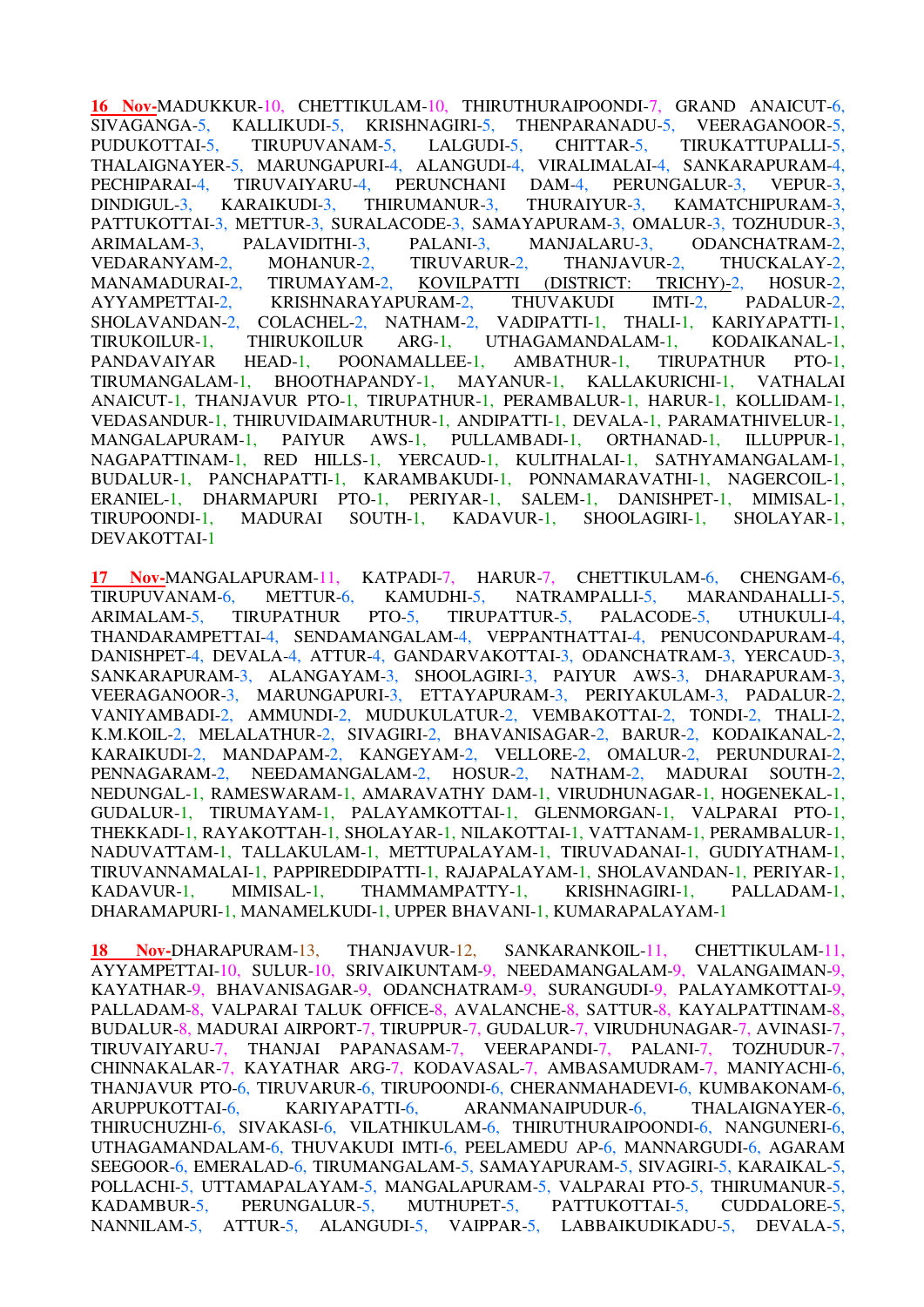TIRUKATTUPALLI-5, KALLIKUDI-5, KOVILANKULAM-5, KOLLIDAM-5, THENPARANADU-5, VEPUR-5, KARAMBAKUDI-5, KODAIKANAL-5, PANDAVAIYAR HEAD-4, ERAIYUR-4, VEPUR-5, KARAMBAKUDI-5, KODAIKANAL-5, PANDAVAIYAR HEAD-4, ERAIYUR-4, KOTHAGIRI-4, THIRUVIDAIMARUTHUR-4, ORTHANAD-4, OTTAPADIRAM-4, CHOLAVARAM-4, THAMMAMPATTY-4, G BAZAR-4, JAYAMKONDAM-4, PARANGIPETTAI-4, VIRUDACHALAM-4, UDUMALPET-4, K.M.KOIL-4, TIRUVANNAMALAI-4, NAGAPATTINAM-4, K BRIDGE-4, PELANDURAI-4, TIRUTTANI-4, METTUPALAYAM-4, COIMBATORE SOUTH-4, AMBATHUR-4, AMARAVATHY DAM-4, GRAND ANAICUT-4, TAMBARAM-4, BARUR-4, BODINAICKANUR-4, PILAVAKKAL-4, TUTICORIN-4, KOVILPATTI (DISTRICT: TOOTHUKUDI)-4, KALUGUMALAI-4, KADALKUDI-4, THAMARAIPAKKAM-4, ARIYALUR-4, CHEMBARABAKKAM-4, PUDUCHERRY-4, VEDARANYAM-4, TIRUVALLUR-4, ADIRAMPATNAM-4, CHIDAMBARAM AWS-4, KEERANUR-4, MAYILADUTHURAI-4, ETTAYAPURAM-3, PERAIYUR-3, KULASEKARAPATTINAM-3, CHEMBARAMBAKKAM ARG-3, UPPER BHAVANI-3, MANALMEDU-3, NEYVELI AWS-3, PENUCONDAPURAM-3, CHIDAMBARAM-3, SENDURAI-3, VATHALAI ANAICUT-3, PULLAMBADI-3, SHOLAYAR-3, COIMBATORE AWS-3, DGP OFFICE-3, KAMATCHIPURAM-3, LALGUDI-3, TIRUCHENDUR-3, VALLAM-3, ULUNDURPET-3, POLUR-3, MAHABALIPURAM-3, RAJAPALAYAM-3, UTHUKOTTAI-3, MUDUKULATUR-3, KADALADI-3, GANDARVAKOTTAI-3, PONMALAI-3, SIRKALI-3, PADALUR-3, SETHIATHOPE-3, TRP AP-3, NILAKOTTAI-3, SRIMUSHNAM-3, TRP TOWN-3, RADHAPURAM-3, PERIYAKULAM-3, KETTI-3, KAMUDHI-3, PONNERI-3, VADIPATTI-3, RED HILLS-3, UTHANGARAI-3, SANKARAPURAM-3, GOBICHETTIPALAYAM-3, CHEYYUR-3, PULIPATTI-3, THATHIENGRPET-3, GUMMIDIPOONDI-3, PERAVURANI-3, BHUVANAGIRI-3, MGR NAGAR-3, TARAMANI ARG-3, PERIYANAICKENPALAYAM-3, PALLIPATTU-3, VEERAGANOOR-3, PERAMBUR-3, THIRUKALUKUNDRAM-3, PUDUKOTTAI-3, THURAIYUR-2, COONOOR-2, KVK KATTUKUPPAM ARG-2, TIRUKOILUR-2, HINDUSTHAN UNIVERSITY-2, ANNUR-2, KELAMBAKKAM-2, TIRUPATTUR-2, ARAKONAM-2, GINGEE-2, TIRUTTANI PTO-2, SATHYAMANGALAM-2, ANNA UNIVERSITY-2, THOOTHUKUDI PORT AWS-2, POONDI-2, POONAMALLEE-2, VEPPANTHATTAI-2, PERAMBALUR-2, THIRUKOILUR ARG-2, CHENNAI(N)-2, KEELPENNATHUR-2, MANJALARU-2, SRIVILLIPUTHUR-2, VANUR-2, UTHIRAMERUR-2, KATPADI-2, COONOOR PTO-2, UTHUKULI-2, SRIPERUMBUDUR-2, ARANI-2, PANRUTI-2, ANNA UTY ARG-2, THEKKADI-2, PONNAI DAM-2, ALANGAYAM-2, ANNAVASAL-2, VEMBAKOTTAI-2, MUSIRI-2, KAVERIPAKKAM-2, VALINOKAM-2, HARUR-2, MANIMUTHARU-2, VANDAVASI-2, CHEYYAR-2, SHOLINGUR-2, KALLAKURICHI-2, NATHAM-2, CHENNAI AP-2, TIRUPATHUR PTO-2, KANCHEEPURAM-2, VILUPURAM-2, THIRUVALANGADU-2, KORATUR-2, KULITHALAI-2, SATYABAMA UTY ARG-2, MADURANTHAGAM-2, WALLAJAH-2, MADUKKUR-2, NEDUNGAL-2, MARAKKANAM-2, R.K.PET-2, VANIYAMBADI-2, NATRAMPALLI-2, R.S.MANGALAM-2, TARANGAMBADI-2, KURINJIPADI-2, THIRUPPORUR-2, PERIYAR-2, ARIMALAM-1, PAIYUR AWS-1, PAPPIREDDIPATTI-1, YERCAUD-1, SATANKULAM-1, TIRUVADANAI-1, AYIKUDI-1, ARANTANGI-1, PALACODE-1, CHENGALPATTU-1, PONNAMARAVATHI-1, TONDI-1, DINDIGUL-1, RAMANATHAPURAM-1, NADUVATTAM-1, WALAJABAD-1, ANDIPATTI-1, KOVILPATTI AWS-1, VEMBAKKAM-1, MANAMELKUDI-1, THANDARAMPETTAI-1, KARAIKUDI-1, VELLORE-1, TINDIVANAM-1, AMMUNDI-1, TIRUPATHUR-1, SENDAMANGALAM-1, MARANDAHALLI-1, KRISHNARAYAPURAM-1, SHOLAVANDAN-1, RASIPURAM-1, ENNORE AWS-1, ERUMAPATTI-1, KRISHNAGIRI-1, MADURAI SOUTH-1, ARCOT-1, CHENGAM-1, AVUDAYARKOIL-1, USILAMPATTI-1, VIRALIMALAI-1, TIRUMAYAM-1, PARAMAKUDI-1, MANDAPAM-1, DHARMAPURI PTO-1, SALEM-1, VAIGAI DAM-1, CHITTAMPATTI-1, KODUMUDI-1, SHOLINGANALLUR-1

**19 Nov-**TINDIVANAM-22, PUDUCHERRY-19, VILUPURAM-18, GINGEE-18, TIRUKOILUR-18, MARAKKANAM-18, VANUR-16, TIRUVANNAMALAI-15, UTHIRAMERUR-14, THANDARAMPETTAI-14, CUDDALORE-14, UTHANGARAI-14, VEMBAKKAM-14, ALANGAYAM-13, TIRUPATHUR PTO-13, SANKARAPURAM-13, KEELPENNATHUR-13, VANIYAMBADI-13, HARUR-13, TIRUPATTUR-12, NATRAMPALLI-12, PALACODE-12, WALLAJAH-12, PALLIPATTU-12, KALAVAI AWS-12, CHENGAM-12, PENUCONDAPURAM-11, VANDAVASI-11, CHEYYAR-11, BARUR-11, CHOLAVARAM-10, VADAPUDUPATTU-10, KRISHNAGIRI-10, DENKANIKOTTAI-10, CHEYYUR-10, TIRUTTANI-10, ULUNDURPET-10, ARANI-10, SHOOLAGIRI-10, HOSUR-9, KAVERIPAKKAM-9, NEDUNGAL-9, VEPUR-9, SHOLINGUR-9, AMBUR-9, PAPPIREDDIPATTI-9, ARCOT-8, VELLORE-8, DHARMAPURI PTO-8, POONDI-8, SRIPERUMBUDUR-8, TIRUVALLUR-7, KALLAKURICHI-7, VIRINJIPURAM AWS-7,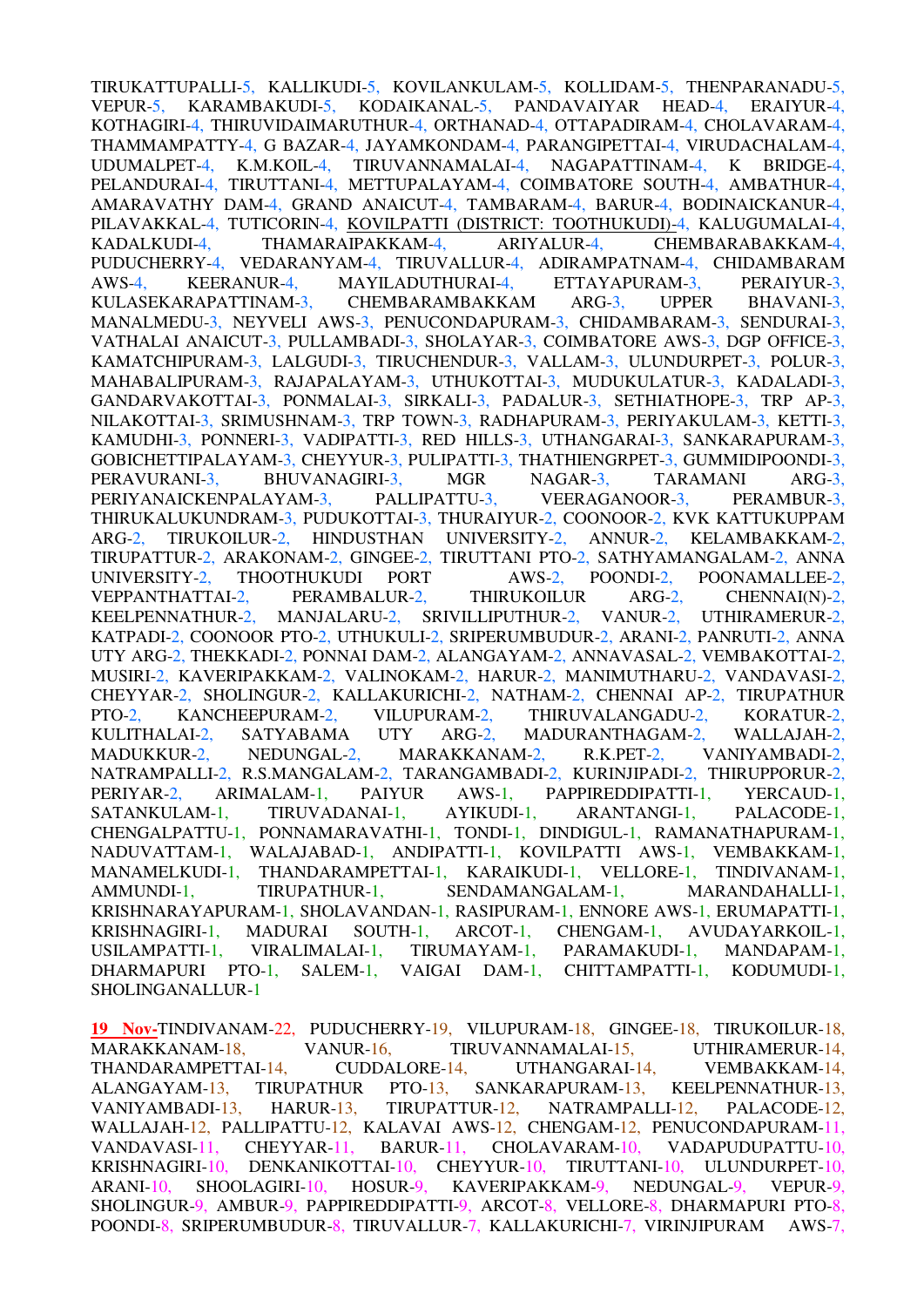UTHUKOTTAI-7, MADURANTHAGAM-7, R.K.PET-7, MELALATHUR-7, ARAKONAM-7, THAMARAIPAKKAM-7, PAIYUR AWS-6, CHENGALPATTU-6, POLUR-6, KVK KATTUKUPPAM ARG-6, WALAJABAD-6, TAMBARAM-6, THIRUVALANGADU-6, PANRUTI-6, PONNAI DAM-6, KATPADI-6, GUDIYATHAM-6, PERAMBUR-6, CHENNAI AP-5, AMMUNDI-5, DGP OFFICE-5, RED HILLS-5, MARANDAHALLI-5, MAHABALIPURAM-5, DHARAMAPURI-5, CHEMBARABAKKAM-5, ALANDUR-5, KANCHEEPURAM-5, ANNA UTY ARG-5, KURINJIPADI-5, KOLLIDAM-5, VIRUDACHALAM-5, MGR NAGAR-5, YERCAUD-5, THAMMAMPATTY-5, DANISHPET-5, ERODE-5, CHENNAI(N)-5, PARANGIPETTAI-4, KORATUR-4, CHEMBARAMBAKKAM ARG-4, THIRUKALUKUNDRAM-4, KELAMBAKKAM-4, PONNERI-4, ATTUR-4, BHUVANAGIRI-4, GUMMIDIPOONDI-4, CHIDAMBARAM-4, ANNA UNIVERSITY-4, AGARAM SEEGOOR-4, SETHIATHOPE-4, ENNORE AWS-4, THALI-4, PENNAGARAM-4, POONAMALLEE-3, LABBAIKUDIKADU-3, TOZHUDUR-3, VEERAGANOOR-3, MANGALAPURAM-3, RAYAKOTTAH-3, SATYABAMA UTY ARG-3, TARAMANI ARG-3, AYYAMPETTAI-3, CHIDAMBARAM AWS-3, RASIPURAM-3, ANJATTI-3, MANJALARU-3, PELANDURAI-3, SALEM-3, ERAIYUR-3, JAYAMKONDAM-3, HINDUSTHAN UNIVERSITY-2, SIRKALI-2, BUDALUR-2, SENDURAI-2, VEPPANTHATTAI-2, K.M.KOIL-2, THIRUPPORUR-2, PERAMBALUR-2, SHOLINGANALLUR-2, SRIMUSHNAM-2, OMALUR-2, METTUR-2, GLENMORGAN-2, THANJAVUR-2, PUDUCHATRAM-2, VALANGAIMAN-1, ARIMALAM-1, ARIYALUR-1, THATHIENGRPET-1, KUMBAKONAM-1, EDAPADI-1, THENPARANADU-1, DEVALA-1, SENDAMANGALAM-1, UTHAGAMANDALAM-1, PUDUKOTTAI-1, CHETTIKULAM-1, MAYILADUTHURAI-1, KEERANUR-1, TIRUMAYAM-1, KODAVASAL-1, TIRUVAIYARU-1, THIRUVIDAIMARUTHUR-1, SANKARIDURG-1, THALAVADI-1, TIRUVARUR-1, MADUKKUR-1, KOTHAGIRI-1, LALGUDI-1, HOGENEKAL-1, NANNILAM-1, THIRUMANUR-1, PADALUR-1, NADUVATTAM-1, KUMARAPALAYAM-1, GOBICHETTIPALAYAM-1, TIRUCHENGODE-1, NADUVATTAM-1, KUMARAPALAYAM-1, GOBICHETTIPALAYAM-1, TARANGAMBADI-1, NEEDAMANGALAM-1, TIRUKATTUPALLI-1, THIRUTHURAIPOONDI-1, BHAVANI-1

**20 Nov-**TIRUPUVANAM-7, PUDUKOTTAI-6, PALLIPATTU-6, VANIYAMBADI-6, NATRAMPALLI-5, TIRUCHENGODE-5, THIRUPPORUR-4, ALANGAYAM-4, AYYAMPETTAI-4, PERIYAR-4, AMBUR-4, VADAPUDUPATTU-4, THAMMAMPATTY-3, GUDIYATHAM-3, ATTUR-3, THATHIENGRPET-3, SANKARAPURAM-3, KATPADI-3, PULIPATTI-3, MAHABALIPURAM-3, ARANI-3, TIRUPATHUR PTO-3, TIRUPATTUR-3, PONNAI DAM-3, MANAMADURAI-3, TAMBARAM-3, SATYABAMA UTY ARG-3, ERODE-3, MANAPPARAI-3, ARCOT-2, VELLORE-2, THUVAKUDI IMTI-2, R.K.PET-2, ALANDUR-2, AMMUNDI-2, TRP AP-2, VEPPANTHATTAI-2, MANALMEDU-2, THANJAVUR PTO-2, POLUR-2, RASIPURAM-2, KALAVAI AWS-2, WALLAJAH-2, CHENNAI AP-2, KORATUR-2, THEKKADI-2, VALPARAI PTO-2, SHOLAYAR-2, CHITTAR-2, MGR NAGAR-2, KAVERIPAKKAM-2, DEVALA-2, MAYILADUTHURAI-2, KELAMBAKKAM-2, KARIYAPATTI-2, PAPANASAM-2, THANJAI PAPANASAM-2, THANDARAMPETTAI-2, CHIDAMBARAM AWS-2, TIRUMANGALAM-2, ANNA UNIVERSITY-2, KALLIKUDI-2, VIRINJIPURAM AWS-2, CHINNAKALAR-2, MELALATHUR-2, SRIMUSHNAM-1, CHENGAM-1, POONAMALLEE-1, PADALUR-1, METTUPATTI-1, KEERANUR-1, MELUR-1, PANCHAPATTI-1, BHUVANAGIRI-1, KEELPENNATHUR-1, SHOLINGUR-1, CHEMBARAMBAKKAM ARG-1, HINDUSTHAN UNIVERSITY-1, THENKASI-1, TIRUVAIYARU-1, VADIPATTI-1, METTUR-1, SURALACODE-1, PUDUCHATRAM-1, ANNA UTY ARG-1, THIRUMANUR-1, JAYAMKONDAM-1, PARAMAKUDI-1, KANCHEEPURAM-1, THIRUKALUKUNDRAM-1, TIRUVANNAMALAI-1, MANJALARU-1, PECHIPARAI-1, CHENNAI(N)-1, TIRUTTANI-1, KARAIKUDI-1, SENDAMANGALAM-1, NAGERCOIL-1, DGP OFFICE-1, KODAVASAL-1, TIRUTTANI PTO-1, ANDIPATTI-1, MUDUKULATUR-1, VIRALIMALAI-1, GUDALUR-1, TIRUKATTUPALLI-1, DEVAKOTTAI-1, PERUNCHANI DAM-1, SIVAGANGA-1, KAMUDHI-1, RED HILLS-1, DEVAKOTTAI-1, PERUNCHANI DAM-1, SIVAGANGA-1, KAMUDHI-1, RED HILLS-1, AVALANCHE-1, KUZHITHURAI-1, KURINJIPADI-1, CHIDAMBARAM-1

**21 Nov-**PUDUCHERRY-10, VEPPANTHATTAI-8, PONNAI DAM-8, VANUR-8, KATPADI-8, LALGUDI-7, SENDURAI-7, GRAND ANAICUT-7, SETHIATHOPE-6, MANJALARU-6, VELLORE-6, TIRUKATTUPALLI-5, ALANGAYAM-5, PALLIPATTU-5, VANIYAMBADI-5, AMBUR-5, POLUR-5, TIRUVAIYARU-4, MANAPPARAI-4, VADAPUDUPATTU-4, MELALATHUR-4, NATRAMPALLI-4, PANRUTI-4, PELANDURAI-4, VALANGAIMAN-4, GINGEE-4, CHENGAM-4, GUDIYATHAM-4, PARANGIPETTAI-4, VEPUR-3, UTHANGARAI-3, VIRINJIPURAM AWS-3, BHUVANAGIRI-3, SAMAYAPURAM-3, THATHIENGRPET-3, TIRUPATTUR-3, MARAKKANAM-3, AYYAMPETTAI-3, R.K.PET-3, VIRUDACHALAM-3, VATHALAI ANAICUT-3, THANJAVUR-3, PULLAMBADI-3,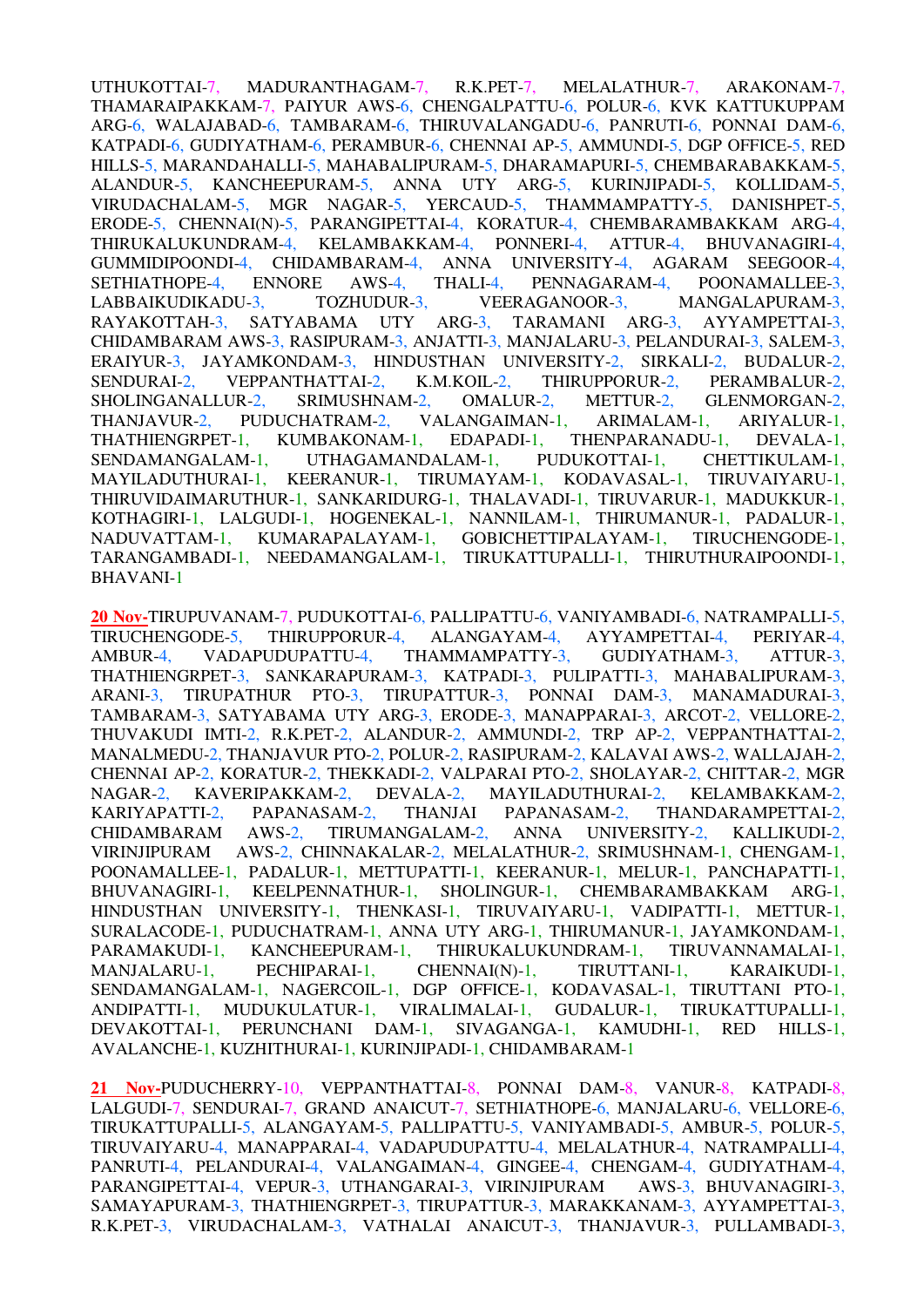JAYAMKONDAM-3, TIRUPATHUR PTO-3, CHIDAMBARAM-2, ARIYALUR-2, TINDIVANAM-2, TRP TOWN-2, AGARAM SEEGOOR-2, GUMMIDIPOONDI-2, PANCHAPATTI-2, TRP TOWN-2, AGARAM SEEGOOR-2, GUMMIDIPOONDI-2, MAYILADUTHURAI-2, AMMUNDI-2, THIRUVIDAIMARUTHUR-2, TOZHUDUR-2, ARANI-2, CUDDALORE-2, VANDAVASI-1, KEELPENNATHUR-1, KUMBAKONAM-1, VEERAGANOOR-1, RAYAKOTTAH-1, VALLAM-1, THANJAVUR PTO-1, PERAMBALUR-1, PONMALAI-1, ERAIYUR-1, THIRUMANUR-1, LABBAIKUDIKADU-1, PAIYUR AWS-1, CHEYYUR-1, VILUPURAM-1, PALACODE-1, BUDALUR-1, SHOLINGUR-1, WALLAJAH-1

**22 Nov-**THENPARANADU-4, EDAPADI-3, DEVALA-2, MGR NAGAR-2, TARAMANI ARG-2, CHENNAI(N)-2, ERUMAPATTI-1, ANNA UTY ARG-1, SANKARIDURG-1, SRIPERUMBUDUR-1, THALI-1, AMBATHUR-1, PERAMBUR-1, AYYAMPETTAI-1, YERCAUD-1

**23 Nov-**RED HILLS-7, CHOLAVARAM-7, KAMATCHIPURAM-5, SIVAGIRI-5, DEVALA-5, UDUMALPET-5, DGP OFFICE-4, AVINASI-4, G BAZAR-4, KOVILANKULAM-4, OMALUR-4, TIRUPATHUR-3, THUVAKUDI IMTI-3, THATHIENGRPET-3, THANDARAMPETTAI-3, BHAVANISAGAR-3, THOOTHUKUDI PORT AWS-3, GOBICHETTIPALAYAM-3, GOBICHETTIPALAYAM-3, TIRUKATTUPALLI-3, UPPER BHAVANI-2, METTUPALAYAM-2, MANAPPARAI-2, RAJAPALAYAM-2, COONOOR PTO-2, COIMBATORE AWS-2, ANNUR-2, THANJAVUR PTO-2, AMBATHUR-2, AMARAVATHY DAM-2, THANJAVUR-2, GLENMORGAN-2, SRIVILLIPUTHUR-2, CHENNAI(N)-2, KAMUDHI-2, PERAMBUR-2, PALLADAM-2, NADUVATTAM-2, MGR NAGAR-2, CHETTIKULAM-2, COONOOR-2, ERUMAPATTI-2, TIRUPPUR-2, KURINJIPADI-2, PERIYANAICKENPALAYAM-2, BODINAICKANUR-2, THAMARAIPAKKAM-2, DANISHPET-2, MANAMELKUDI-2, VIRALIMALAI-2, ANNA UNIVERSITY-2, GRAND ANAICUT-2, UTHAGAMANDALAM-2, KOLLIDAM-2, MANNARGUDI-2, DEVAKOTTAI-2, K BRIDGE-2, NAGAPATTINAM-1, ODANCHATRAM-1, MUSIRI-1, POONAMALLEE-1, SANKARIDURG-1, PULLAMBADI-1, THEKKADI-1, NEYVELI AWS-1, TARAMANI ARG-1, KARIYAPATTI-1, KOVILPATTI (DISTRICT: TRICHY)-1, TINDIVANAM-1, MAYILADUTHURAI-1, PANCHAPATTI-1, PALANI-1, SIVAKASI-1, ARUPPUKOTTAI-1, <u>KOVILPATTI (DISTRICT: TOOTHUKUDI)-1,</u><br>GUMMIDIPOONDI-1, AVALANCHE-1, ULUNDURPET-1, CHIDAMBARAM AWS-1. GUMMIDIPOONDI-1, AVALANCHE-1, ULUNDURPET-1, CHIDAMBARAM AWS-1, BHUVANAGIRI-1, CHEYYUR-1, SRIVAIKUNTAM-1, PONNAMARAVATHI-1, PERIYAR-1, KEELPENNATHUR-1, TIRUVALLUR-1, KOTHAGIRI-1, VIRAGANUR DAM-1, TIRUVARUR-1, CHENNAI AP-1, KVK KATTUKUPPAM ARG-1, SATYABAMA UTY ARG-1, TRP TOWN-1, KORATUR-1, CHERANMAHADEVI-1, SIVAGANGA-1, KADAVUR-1, SATHYAMANGALAM-1, SULUR-1, PARANGIPETTAI-1, RAMANATHAPURAM-1

**24 Nov-**BODINAICKANUR-13, SANKARANKOIL-6, RAMESWARAM-5, GUDALUR-5, VEERAPANDI-5, AYIKUDI-5, KADALADI-5, SURANGUDI-5, THEKKADI-4, VALINOKAM-3, TIRUVADANAI-3, MAYANUR-3, MANDAPAM-3, MUDUKULATUR-3, RAMANATHAPURAM-3, PAMBAN-3, KODUMUDI-3, SIVAKASI-3, KALUGUMALAI-3, KADAMBUR-3, SRIVILLIPUTHUR-3, TIRUCHENDUR-3, R.S.MANGALAM-3, KAYALPATTINAM-3, RAJAPALAYAM-3, AMARAVATHY DAM-2, VAIPPAR-2, MANIYACHI-2, TUTICORIN-2, POLLACHI-2, GRAND ANAICUT-2, PERIYAR-2, KARAIKUDI-2, KRISHNARAYAPURAM-2, UTTAMAPALAYAM-2, DINDIGUL-2, THOOTHUKUDI PORT AWS-2, DEVALA-2, SURALACODE-2, VILATHIKULAM-2, KEERANUR-2, CHINNAKALAR-2, PONMALAI-1, DHARAPURAM-1, KAYATHAR ARG-1, PILAVAKKAL-1, THENKASI-1, KULASEKARAPATTINAM-1, KADALKUDI-1, SATANKULAM-1, ARANTANGI-1, KAYATHAR-1. PARAMAKUDI-1. TRP TOWN-1. SIVAGIRI-1. ILLAYANGUDI-1. KAYATHAR-1, PARAMAKUDI-1, TRP TOWN-1, SIVAGIRI-1, ILLAYANGUDI-1, GOBICHETTIPALAYAM-1, KODAIKANAL-1, ETTAYAPURAM-1, DEVAKOTTAI-1, GOBICHETTIPALAYAM-1, KODAIKANAL-1, ETTAYAPURAM-1, DEVAKOTTAI-1, SHENCOTTAH-1, K.PARAMATHI-1, SRIVAIKUNTAM-1, KADAVUR-1, TIRUMAYAM-1, SHOLAVANDAN-1, PALAVIDITHI-1, PAPANASAM-1, NANGUNERI-1, PERIYAKULAM-1, PARAMATHIVELUR-1, AVUDAYARKOIL-1, ARANMANAIPUDUR-1, SATTUR-1, VALPARAI PTO-1, ARIMALAM-1, PECHIPARAI-1, TRP AP-1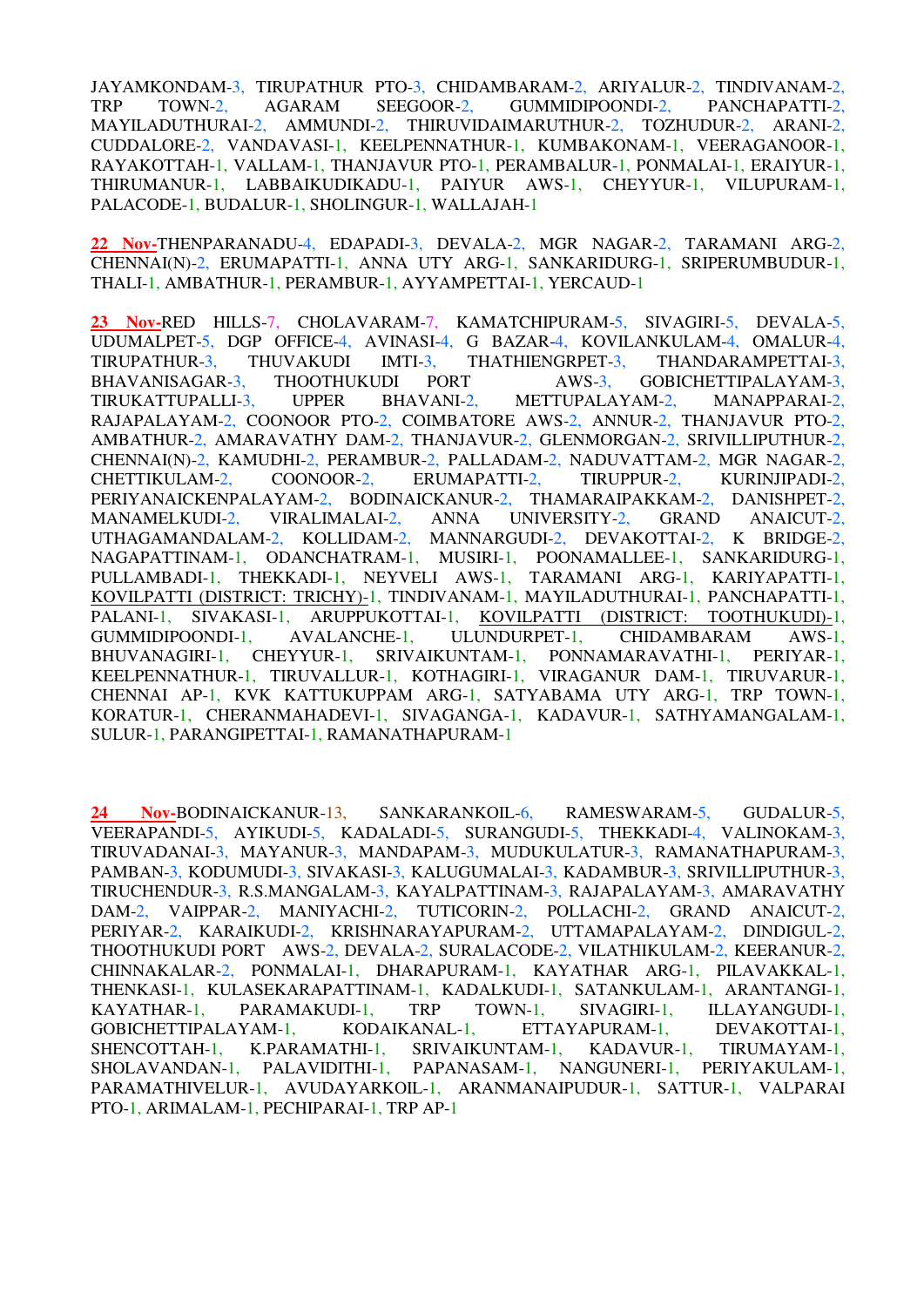**25 NOV-:-**RAMESWARAM-8, TIRUPOONDI-5, PANRUTI-4, KALAVAI AWS-4, TIRUVARUR-4, THALAIGNAYER-3, PAMBAN-3, SATYABAMA UTY ARG-3, MADUKKUR-3, CHIDAMBARAM-2, NAGAPATTINAM-2, MANNARGUDI-2, ADIRAMPATNAM-2, VEDARANYAM-2, ARIYALUR-2, NEEDAMANGALAM-2, MANALMEDU-2, JAYAMKONDAM-2, KURINJIPADI-2, TARAMANI ARG-2, THIRUTHURAIPOONDI-2, CUDDALORE-2, RAMANATHAPURAM-2, PERAVURANI-2, PATTUKOTTAI-2, SIVAGANGA-2, PANDAVAIYAR HEAD-2, COIMBATORE AWS-1, PARANGIPETTAI-1, MANAMELKUDI-1, KOLLIDAM-1, ARANTANGI-1, TARANGAMBADI-1, NANNILAM-1, CHENNAI AP-1, MANDAPAM-1, HINDUSTHAN UNIVERSITY-1, AVUDAYARKOIL-1, ANNA UTY ARG-1, MUTHUPET-1, GRAND ANAICUT-1, CHENNAI(N)-1, SIRKALI-1, BHUVANAGIRI-1, TONDI-1, KARAMBAKUDI-1, KVK KATTUKUPPAM ARG-1, VATTANAM-1, TIRUVADANAI-1, VIRUDACHALAM-1, MIMISAL-1,

**26 NOV-L:-**KAYALPATTINAM-31, TUTICORIN-27, TIRUCHENDUR-25, NAGAPATTINAM-19, SRIVAIKUNTAM-18, KULASEKARAPATTINAM-16, VAIPPAR-15, KARAIKAL-12, TIRUVAIYARU-12, SATANKULAM-12, OTTAPADIRAM-12, PELANDURAI-12, TIRUPUVANAM-11, SRIMUSHNAM-11, SATTUR-11, PERAVURANI-11, LABBAIKUDIKADU-11, PALAYAMKOTTAI-11, DINDIGUL-10, TIRUVARUR-10, BUDALUR-10, AGARAM SEEGOOR-10, VEMBAKOTTAI-10, SIVAGANGA-10, MANIMUTHARU-9, TAMBARAM-9, NANNILAM-9, KVK KATTUKUPPAM ARG-9, SATYABAMA UTY ARG-9, CHEMBARABAKKAM-9, KADAMBUR-9, MANIYACHI-9, CHERANMAHADEVI-9, TIRUPATHUR-8, THANJAVUR-8, ERAIYUR-8, TOZHUDUR-8, TIRUPOONDI-8, AYYAMPETTAI-8, PAPANASAM-8, ODANCHATRAM-8, METTUPATTI-8, VEPUR-8, AVUDAYARKOIL-8, AMBASAMUDRAM-8, ETTAYAPURAM-8, VEERAPANDI-8, PALANI-8, TIRUKATTUPALLI-8, MARUNGAPURI-7, SRIVILLIPUTHUR-7, PADALUR-7, PULIPATTI-7, SRIPERUMBUDUR-7, ARUPPUKOTTAI-7, K BRIDGE-7, PERAMBALUR-7, NATHAM-7, CHENNAI AP-7, KOVILPATTI (DISTRICT: TOOTHUKUDI)-7, GRAND ANAICUT-7, NEYVELI AWS-7, POLLACHI-7, SETHIATHOPE-7, THIRUMANUR-7, SHOLAVANDAN-7, KARAIKUDI-7, KALLAKURICHI-7, KAMATCHIPURAM-7, CUDDALORE-7, SIVAKASI-7, THANJAI PAPANASAM-7, VIRUDACHALAM-7, KURINJIPADI-7, RAJAPALAYAM-7, VADIPATTI-7, KALLIKUDI-7, PARAMAKUDI-7, MGR NAGAR-7, CHITTAMPATTI-7, ANNA UTY ARG-7, SENDURAI-7, KUZHITHURAI-7, ARAVAKURICHI-6, ANNAVASAL-6, NANGUNERI-6, MELUR-6, THIRUCHUZHI-6, ANDIPATTI-6, VIRALIMALAI-6, KEERANUR-6, PERAIYUR-6, KOVILANKULAM-6, THIRUKOILUR ARG-6, KELAMBAKKAM-6, DHARAPURAM-6, AMARAVATHY DAM-6, PANDAVAIYAR HEAD-6, PILAVAKKAL-6, PATTUKOTTAI-6, TIRUMANGALAM-6, PERUNCHANI DAM-6, TINDIVANAM-6, KAYATHAR-6, PERIYAKULAM-6, PULLAMBADI-6, PONMALAI-6, MANAPPARAI-6, THUVAKUDI IMTI-6, SURALACODE-6, TIRUKOILUR-6, TARAMANI ARG-6, SURANGUDI-6, VALLAM-6, HINDUSTHAN UNIVERSITY-6, BHOOTHAPANDY-5, VEPPANTHATTAI-5, AVALANCHE-5, KOVILPATTI (DISTRICT: TRICHY)-5, UDUMALPET-5, RADHAPURAM-5, VIRUDHUNAGAR-5, ARIMALAM-5, THANJAVUR PTO-5, MADURAI AIRPORT-5, DGP OFFICE-5, GUDALUR-5, TIRUMAYAM-5, SHOLINGANALLUR-5, KADALKUDI-5, AYIKUDI-5, LALGUDI-5, KUMBAKONAM-5, ARIYALUR-5, PALAVIDITHI-5, KODAIKANAL-5, UTTAMAPALAYAM-5, PECHIPARAI-5, TRP TOWN-5, CHETTIKULAM-5, MUTHUPET-5, MIMISAL-5, TALLAKULAM-5, THENPARANADU-5, MANNARGUDI-5, TRP AP-5, MARAKKANAM-5, VAIGAI DAM-5, TARANGAMBADI-5, KANYAKUMARI-5, MADUKKUR-5, MANAMELKUDI-5, THIRUTHURAIPOONDI-5, CHENNAI(N)-5, THURAIYUR-5, ARANMANAIPUDUR-5, ANNA UNIVERSITY-5, KAMUDHI-5, SIRKALI-5, KANCHEEPURAM-5, DEVAKOTTAI-5, SIVAGIRI-5, ULUNDURPET-4, NILAKOTTAI-4, MAYILADUTHURAI-4, KAYATHAR ARG-4, THALAIGNAYER-4, ALANGUDI-4, USILAMPATTI-4, GANDARVAKOTTAI-4, ARANTANGI-4, VILUPURAM-4, VILATHIKULAM-4, MAHABALIPURAM-4, MADURANTHAGAM-4, CHEYYUR-4, MANJALARU-4, PERUNGALUR-4, RAMESWARAM-4, MADURAI SOUTH-4, THEKKADI-4, SANKARANKOIL-4, KADAVUR-4, KODAVASAL-4, TIRUVANNAMALAI-4, KARIYAPATTI-4, SAMAYAPURAM-4, CHITTAR-4, KETTI-4, THUCKALAY-4, KALUGUMALAI-4, VIRAGANUR DAM-4, JAYAMKONDAM-3, NEEDAMANGALAM-3, COONOOR PTO-3, THATHIENGRPET-3, MULANUR-3, SENDAMANGALAM-3, MANDAPAM-3, PONNAMARAVATHI-3, PERAMBUR-3, THENKASI-3, KARAMBAKUDI-3, EMERALAD-3, CHINNAKALAR-3, BODINAICKANUR-3, RAMANATHAPURAM-3, VALPARAI TALUK OFFICE-3, METTUPALAYAM-3, TONDI-3,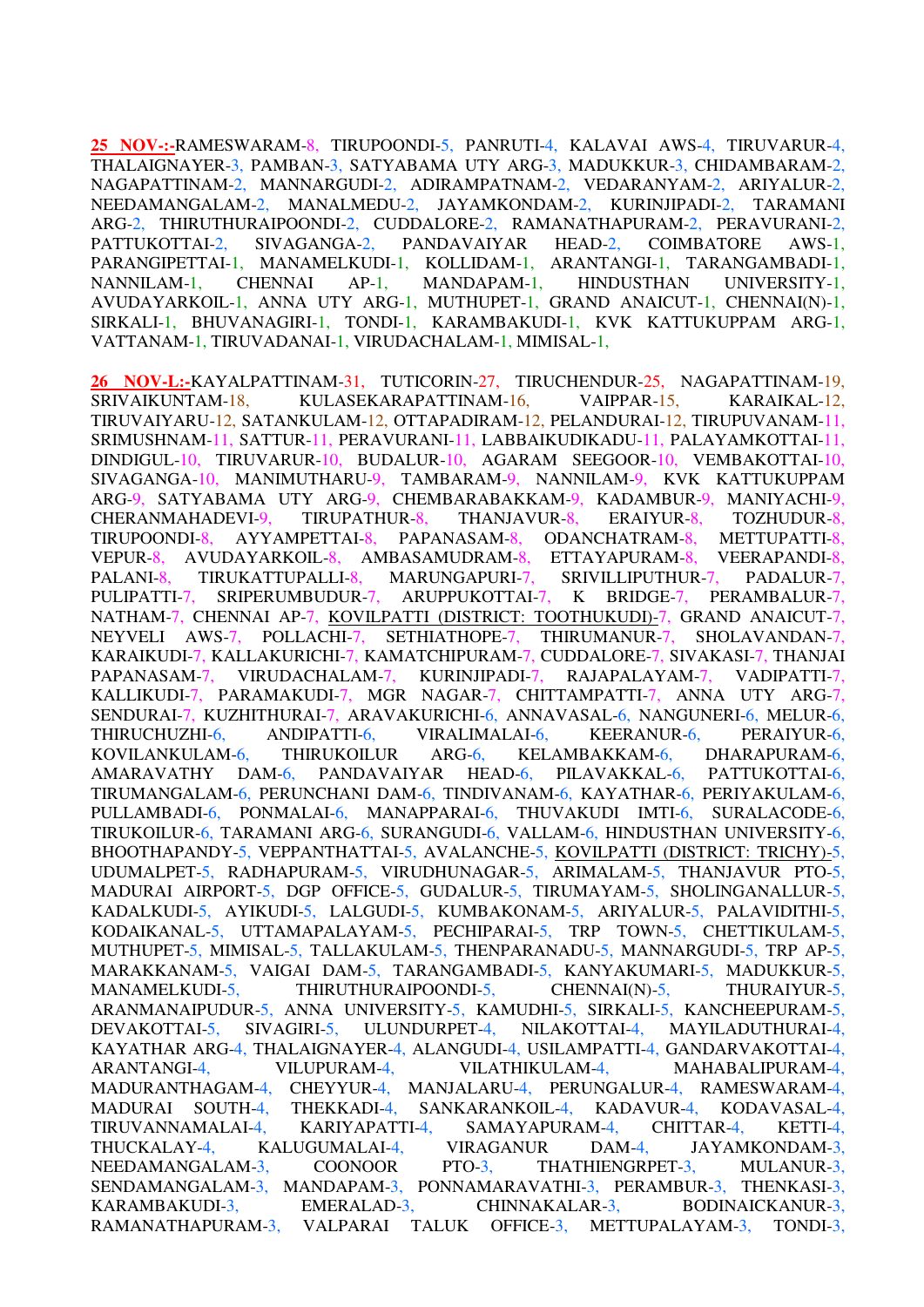KODUMUDI-3, VATHALAI ANAICUT-3, POONAMALLEE-3, VALANGAIMAN-3, VEDARANYAM-3, THIRUPPORUR-3, ADIRAMPATNAM-3, KOTTARAM-3, ILLAYANGUDI-3, MOHANUR-3, SANKARAPURAM-3, BHUVANAGIRI-3, PERIYAR-3, THIRUVIDAIMARUTHUR-3, KOTHAGIRI-3, PARANGIPETTAI-3, UTHIRAMERUR-3, PAMBAN-3, PUDUKOTTAI-3, COONOOR-3, MYLAUDY-3, KANGEYAM-3, VANUR-3, SHOLAYAR-3, WALAJABAD-3, PANRUTI-3, GINGEE-3, THAMMAMPATTY-3, R.S.MANGALAM-3, THIRUKALUKUNDRAM-3, CHIDAMBARAM AWS-3, K.M.KOIL-2, VEERAGANOOR-2, UTHAGAMANDALAM-2, NAMAKKAL-2, VALPARAI PTO-2, CHIDAMBARAM-2, PANCHAPATTI-2, ERUMAPATTI-2, CHENGALPATTU-2, KADALADI-2, THANDARAMPETTAI-2, NAGERCOIL-2, TIRUVADANAI-2, RASIPURAM-2, KOLLIDAM-2, KARUR-2, VATTANAM-2, UPPER BHAVANI-2, MUDUKULATUR-2, PUDUCHATRAM-2, PARAMATHIVELUR-2, MAYANUR-2, ILLUPPUR-2, CHEMBARAMBAKKAM ARG-2, KUMARAPALAYAM-2, PERUNDURAI-2, ORTHANAD-2, SANKARIDURG-2, UTHUKULI-2, MANAMADURAI-2, TIRUCHENGODE-2, MANALMEDU-2, KRISHNARAYAPURAM-2, K.PARAMATHI-2, AMBATHUR-1, BHAVANI-1, MUSIRI-1, VANDAVASI-1, VALINOKAM-1, PUDUCHERRY-1, ERODE-1, YERCAUD-1, KEELPENNATHUR-1, AVINASI-1, MANGALAPURAM-1, PAPPIREDDIPATTI-1, COIMBATORE SOUTH-1, COIMBATORE AWS-1, ANNUR-1, PAPPIREDDIPATTI-1, COIMBATORE SOUTH-1, COIMBATORE AWS-1, ANNUR-1, VEMBAKKAM-1, THAMARAIPAKKAM-1, SHENCOTTAH-1, ERANIEL-1, SATHYAMANGALAM-1, SULUR-1, DANISHPET-1, PALLADAM-1, ATTUR-1, CHOLAVARAM-1, PEELAMEDU AP-1, OMALUR-1, PONNERI-1, EDAPADI-1, GLENMORGAN-1, SALEM-1, ARANI-1, GOBICHETTIPALAYAM-1, PERIYANAICKENPALAYAM-1, KORATUR-1, ENNORE AWS-1, TIRUPPUR-1, POLUR-1, COLACHEL-1, BHAVANISAGAR-1.

**27 NOV-:-**MAHABALIPURAM-18, CHENGALPATTU-18, THIRUKALUKUNDRAM-16, MADURANTHAGAM-15, CHOLAVARAM-15, PARANGIPETTAI-15, TIRUVALLUR-13, KANCHEEPURAM-12, CHEMBARABAKKAM-12, PONNERI-12, TAMBARAM-12, AMBATHUR-12, CHIDAMBARAM-11, KARAIKAL-11, KORATUR-11, THIRUPPORUR-11, RED HILLS-11, CHIDAMBARAM AWS-11, KELAMBAKKAM-10, SRIPERUMBUDUR-10, PERAMBUR-10, THAMARAIPAKKAM-10, ANNA UTY ARG-10, DGP OFFICE-10, CHENNAI(N)-10, THAMARAIPAKKAM-10, ANNA UTY ARG-10, DGP OFFICE-10, CHENNAI(N)-10, BHUVANAGIRI-9, CHENNAI AP-9, KOLLIDAM-9, SIRKALI-9, UTHIRAMERUR-9, POONDI-9, GUMMIDIPOONDI-9, THIRUVALANGADU-8, CHEYYUR-8, VEMBAKKAM-8, MGR NAGAR-8, SATYABAMA UTY ARG-8, ENNORE AWS-8, K.M.KOIL-8, WALAJABAD-7, ANNA UNIVERSITY-7, TIRUVARUR-7, CUDDALORE-7, POONAMALLEE-7, NANNILAM-7, NAGAPATTINAM-7, TIRUVARUR-7, CUDDALORE-7, POONAMALLEE-7, NANNILAM-7, NAGAPATTINAM-7, GINGEE-7, MAYILADUTHURAI-6, KODAVASAL-6, MANALMEDU-6, MARAKKANAM-6, UTHUKOTTAI-6, VANDAVASI-6, MANJALARU-6, CHEYYAR-5, TARAMANI ARG-5, PANDAVAIYAR HEAD-5, TINDIVANAM-5, PAPANASAM-5, THIRUVIDAIMARUTHUR-5, TARANGAMBADI-5, ARAKONAM-5, SETHIATHOPE-5, CHITTAR-5, VALANGAIMAN-5, MUTHUPET-5, PUDUCHERRY-5, SRIMUSHNAM-5, AYYAMPETTAI-5, RAMESWARAM-5, PANRUTI-5, KURINJIPADI-5, TIRUTTANI-4, KALAVAI AWS-4, KUMBAKONAM-4, TIRUTTANI PTO-4, MADUKKUR-3, VEPUR-3, JAYAMKONDAM-3, SHOLINGANALLUR-3, ARIYALUR-3, KAVERIPAKKAM-3, MANNARGUDI-3, PECHIPARAI-3, BUDALUR-3, ARANI-3, VANUR-3, MANIMUTHARU-3, NEYVELI AWS-3, PELANDURAI-3, KUZHITHURAI-3, TIRUKATTUPALLI-3, AGARAM SEEGOOR-3, AMMUNDI-3, THANJAI PAPANASAM-3, TOZHUDUR-3, WALLAJAH-3, THIRUTHURAIPOONDI-3, TRP TOWN-3, SENDURAI-3, NEEDAMANGALAM-3, SHOLINGUR-3, VILUPURAM-3, MYLAUDY-3, LALGUDI-2, VALLAM-2, VELLORE-2, ORTHANAD-2, PERUNCHANI DAM-2, VIRUDACHALAM-2, PULLAMBADI-2, TIRUVAIYARU-2, ARCOT-2, THIRUMANUR-2, KATPADI-2, GRAND ANAICUT-2, PALLIPATTU-2, TIRUPATHUR PTO-2, LABBAIKUDIKADU-2, PADALUR-2, CHETTIKULAM-2, KEELPENNATHUR-2, KARAMBAKUDI-2, TIRUPOONDI-2, PONNAI DAM-2, PATTUKOTTAI-2, ERAIYUR-2, ULUNDURPET-2, TIRUPOONDI-2, PONNAI DAM-2, PATTUKOTTAI-2, ERAIYUR-2, ULUNDURPET-2, PAPPIREDDIPATTI-2, ARANTANGI-2, SENDAMANGALAM-2, SURALACODE-2, NAGERCOIL-2, SANKARAPURAM-2, THIRUKOILUR ARG-2, TIRUVANNAMALAI-2, KOTTARAM-2, THAMMAMPATTY-2, PERAMBALUR-2, TIRUKOILUR-2, KALLAKURICHI-2, SAMAYAPURAM-2, VEDARANYAM-2, BHOOTHAPANDY-2, MELALATHUR-2, PONMALAI-2, VIRINJIPURAM AWS-2, THANDARAMPETTAI-2, THALAIGNAYER-2, RADHAPURAM-2, AMBASAMUDRAM-2, ADIRAMPATNAM-2, KEERANUR-2, VIRALIMALAI-2, YERCAUD-2, GUDIYATHAM-1, AMBUR-1, THURAIYUR-1, THANJAVUR PTO-1, THUCKALAY-1, TRP AP-1, ATTUR-1, POLUR-1, VATHALAI ANAICUT-1, VADAPUDUPATTU-1, PERAVURANI-1, THENPARANADU-1, CHENGAM-1, ILLUPPUR-1, ALANGAYAM-1, MARUNGAPURI-1, ANNAVASAL-1, THUVAKUDI IMTI-1, VEERAGANOOR-1, KADAVUR-1, MANGALAPURAM-1, MANAPPARAI-1, PENUCONDAPURAM-1, MUSIRI-1, PERUNGALUR-1,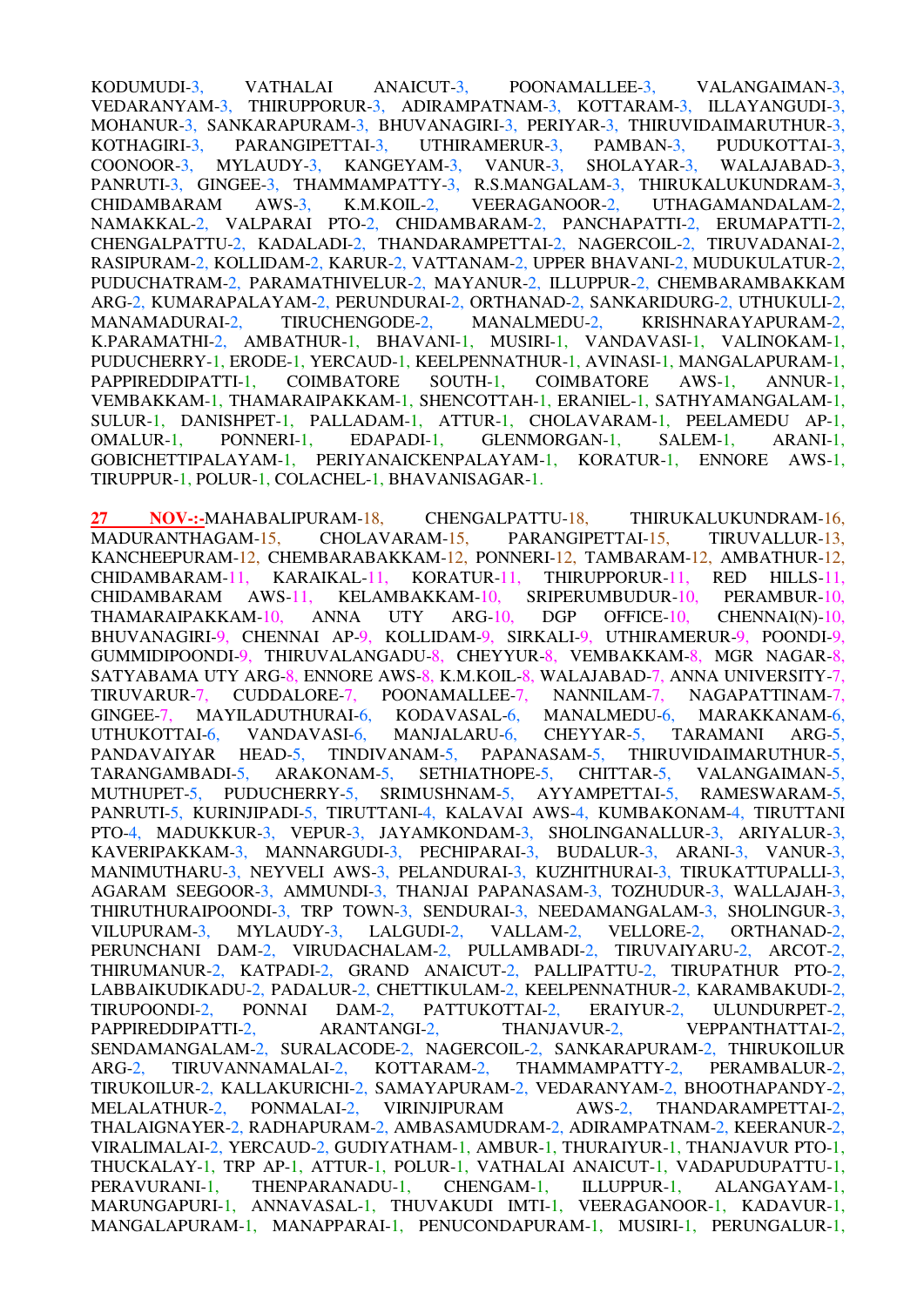RASIPURAM-1, PAMBAN-1, PALAVIDITHI-1, KRISHNARAYAPURAM-1, TIRUPATTUR-1, GANDARVAKOTTAI-1, NATRAMPALLI-1, CHERANMAHADEVI-1, TIRUVADANAI-1, ALANGUDI-1, R.S.MANGALAM-1, PANCHAPATTI-1, ERANIEL-1, SATANKULAM-1, MOHANUR-1, BARUR-1, MANDAPAM-1.

**28 NOV:-** PAMBAN-11, MANDAPAM-11, MAHABALIPURAM-11, NANNILAM-10, KARAIKAL-8, SIRKALI-8, CHIDAMBARAM AWS-8, THANJAVUR-7, KELAMBAKKAM-7, PARANGIPETTAI-7, THIRUPPORUR-7, K.M.KOIL-7, CHENGALPATTU-7, MANJALARU-7, KODAVASAL-6, VIRALIMALAI-6, MANAPPARAI-6, THANJAVUR PTO-6, BUDALUR-6, PONNERI-6, MAYILADUTHURAI-6, THIRUVIDAIMARUTHUR-6, BHUVANAGIRI-6, CHIDAMBARAM-5, VALLAM-5, RED HILLS-5, CHOLAVARAM-5, THANJAI PAPANASAM-5, KUMBAKONAM-5, HINDUSTHAN UNIVERSITY-5, TONDI-5, ANNA UNIVERSITY-5, KANCHEEPURAM-5, CUDDALORE-5, NEEDAMANGALAM-5, THALAIGNAYER-5, AYYAMPETTAI-5, MARAKKANAM-5, TIRUPOONDI-5, KOLLIDAM-4, PERAMBUR-4, TARANGAMBADI-4, DGP OFFICE-4, MGR NAGAR-4, VANUR-4, AGARAM SEEGOOR-4, THUVAKUDI IMTI-4, JAYAMKONDAM-4, RAMESWARAM-4, SETHIATHOPE-4, CHENNAI(N)-4, SRIMUSHNAM-4, PANDAVAIYAR HEAD-4, TIRUVALLUR-4, MANALMEDU-4, THIRUKALUKUNDRAM-3, PANDAVAIYAR HEAD-4, TIRUVALLUR-4, MANALMEDU-4, THIRUKALUKUNDRAM-3, THIRUTHURAIPOONDI-3, ANNA UTY ARG-3, VALANGAIMAN-3, TAMBARAM-3. THIRUTHURAIPOONDI-3, ANNA UTY ARG-3, VALANGAIMAN-3, TAMBARAM-3, VEDARANYAM-3, NAGAPATTINAM-3, PALAVIDITHI-3, TRP TOWN-3, THAMARAIPAKKAM-3, TIRUVAIYARU-3, VATTANAM-3, PUDUCHERRY-3, KVK KATTUKUPPAM ARG-3. TIRUVAIYARU-3, VATTANAM-3, PUDUCHERRY-3, KVK KATTUKUPPAM ARG-3, TIRUKATTUPALLI-3, MARUNGAPURI-3, MANNARGUDI-3, AVUDAYARKOIL-3, ARAKONAM-3, SHOLINGANALLUR-3, UTHIRAMERUR-3, SENDURAI-3, R.S.MANGALAM-3, PALANI-3, CHEMBARABAKKAM-3, LABBAIKUDIKADU-3, TRP AP-3, PELANDURAI-3, AMBATHUR-3, CHENNAI AP-3, MADURANTHAGAM-3, SATYABAMA UTY ARG-3, KOVILPATTI (DISTRICT: TRICHY)-2, ODANCHATRAM-2, TIRUTTANI-2, KEERANUR-2, SRIPERUMBUDUR-2, GUMMIDIPOONDI-2, RAMANATHAPURAM-2, MANAMELKUDI-2, VIRUDACHALAM-2, VEDASANDUR-2, TIRUVADANAI-2, CHITTAMPATTI-2, PANRUTI-2, TIRUVARUR-2, THIRUMANUR-2, KAMATCHIPURAM-2, CHEYYUR-2, UTHUKOTTAI-2, POONDI-2, PONMALAI-2, THIRUVALANGADU-2, CHEMBARAMBAKKAM ARG-2, ILLUPPUR-2, MADUKKUR-2, VEPUR-2, KURINJIPADI-2, ARIYALUR-2, KORATUR-2, ENNORE AWS-2, KADAVUR-2, ULUNDURPET-2, SHOLINGUR-2, TINDIVANAM-2, PAPANASAM-2, GANDARVAKOTTAI-2, VEMBAKKAM-2, DEVAKOTTAI-2, VILUPURAM-2, THENPARANADU-2, THATHIENGRPET-2. LALGUDI-2. VILUPURAM-2, THENPARANADU-2, THATHIENGRPET-2, LALGUDI-2, POONAMALLEE-2, ADIRAMPATNAM-2, VANDAVASI-1, UDUMALPET-1, AMARAVATHY DAM-1, COLACHEL-1, SAMAYAPURAM-1, PULLAMBADI-1, WALAJABAD-1, ERANIEL-1, R.K.PET-1, PATTUKOTTAI-1, KAVERIPAKKAM-1, ERAIYUR-1, NEYVELI AWS-1, TOZHUDUR-1, GRAND ANAICUT-1, KARAMBAKUDI-1, MUTHUPET-1, THUCKALAY-1, PARAMAKUDI-1, ARANTANGI-1, CHEYYAR-1, KALAVAI AWS-1, PERUNGALUR-1, PADALUR-1, CHETTIKULAM-1, SHOLAVANDAN-1, THIRUKOILUR ARG-1, MANIMUTHARU-1, DINDIGUL-1, MUDUKULATUR-1, ARAVAKURICHI-1, VATHALAI ANAICUT-1, TIRUPUVANAM-1, AMBUR-1, THURAIYUR-1, PERAVURANI-1, PERAMBALUR-1, ORTHANAD-1, MIMISAL-1, VADIPATTI-1, VELLORE-1, SIVAGANGA-1, WALLAJAH-1, KARAIKUDI-1, MUSIRI-1, TIRUPATHUR-1, ILLAYANGUDI-1, ANNAVASAL-1, GLENMORGAN-1, PANCHAPATTI-1, KALLAKURICHI-1, PAPPIREDDIPATTI-1.

**29 NOV-:-** CUDDALORE-17, CHITTAR-13, UTHUKOTTAI-12, PUDUCHERRY-11, THUCKALAY-11, PARANGIPETTAI-11, KUZHITHURAI-10, MAHABALIPURAM-10, TIRUTTANI-9, PECHIPARAI-9, PAPANASAM-9, TIRUPOONDI-9, CHOLAVARAM-9, VEPUR-9, KAVERIPAKKAM-9, SIRKALI-9, KURINJIPADI-9, MANIMUTHARU-8, KARAIKAL-8, VEDARANYAM-8, WALLAJAH-8, POONDI-8, NAGAPATTINAM-8, MANALMEDU-8, ULUNDURPET-7, THALAIGNAYER-7, GUMMIDIPOONDI-7, RED HILLS-7, NEYVELI AWS-7, MAYILADUTHURAI-7, SURALACODE-7, BHUVANAGIRI-7, CHENNAI AP-7, KALAVAI AWS-7, TARANGAMBADI-7, KOLLIDAM-7, CHENGALPATTU-7, PANRUTI-7, PONNERI-7, TIRUVARUR-7, PERUNCHANI DAM-6, K.M.KOIL-6, MADURANTHAGAM-6, CHIDAMBARAM-6, MARAKKANAM-6, TAMBARAM-6, SETHIATHOPE-6, CHIDAMBARAM AWS-6, VANUR-6, KANCHEEPURAM-6, ARCOT-6, ARAKONAM-6, PALLIPATTU-5, TIRUVALLUR-5, CHEMBARABAKKAM-5, PONNAI DAM-5, VIRUDACHALAM-5, THIRUKOILUR ARG-5, POONAMALLEE-5, SRIMUSHNAM-5, TINDIVANAM-5, THIRUVALANGADU-5, THAMARAIPAKKAM-5, AGARAM SEEGOOR-5, ERANIEL-5, UTHIRAMERUR-5, CHETTIKULAM-5, VANDAVASI-5, AMMUNDI-5, KODAVASAL-4, THIRUKALUKUNDRAM-4, SHOLINGUR-4, ENNORE AWS-4, PELANDURAI-4, KVK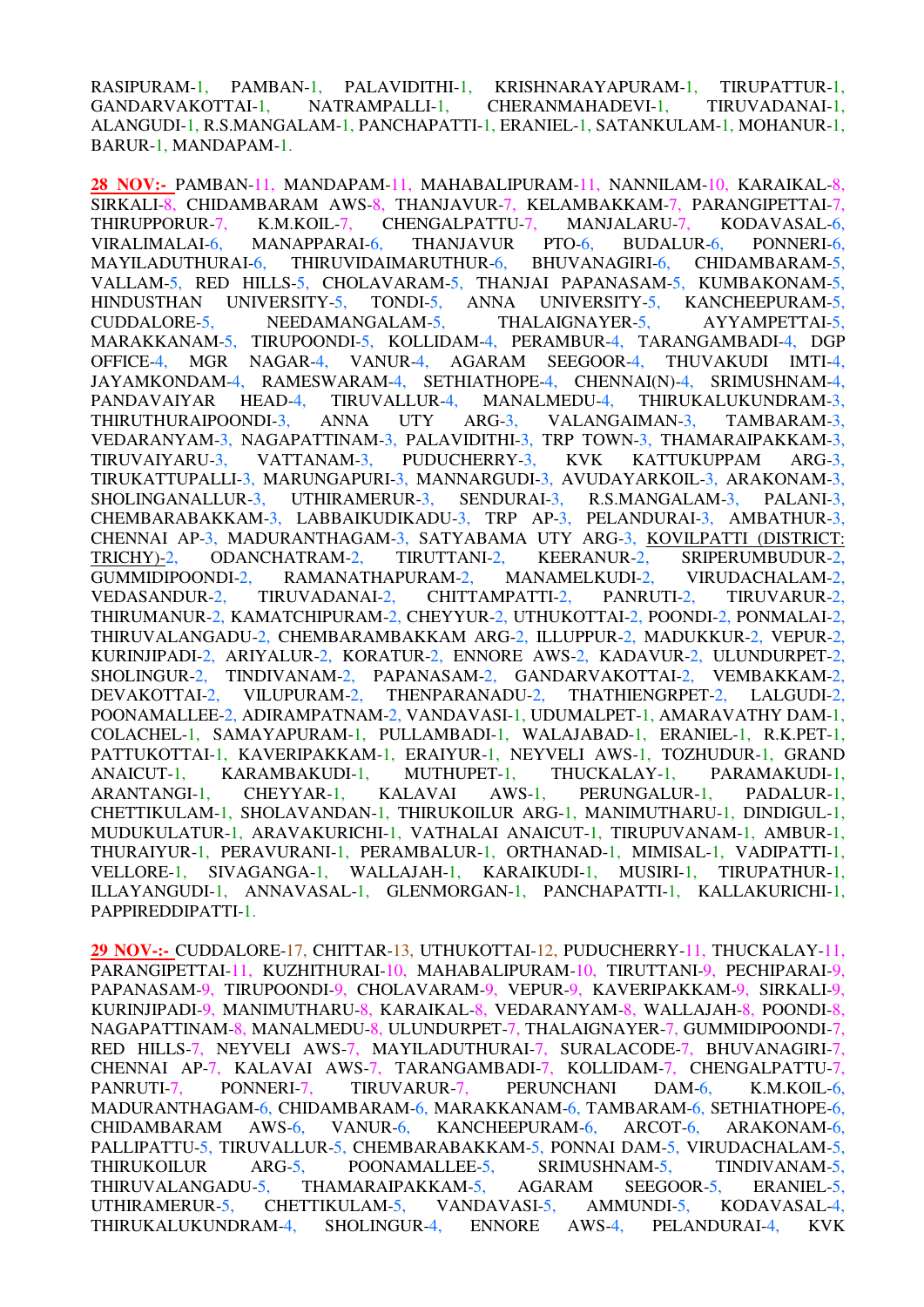KATTUKUPPAM ARG-4, NANNILAM-4, MANJALARU-4, KALLAKURICHI-4, CHEYYUR-4, VILUPURAM-4, KUMBAKONAM-4, JAYAMKONDAM-4, NAGERCOIL-4, THIRUVIDAIMARUTHUR-4, KORATUR-4, SRIPERUMBUDUR-4, HINDUSTHAN UNIVERSITY-4, VALANGAIMAN-4, TIRUTTANI PTO-4, KELAMBAKKAM-3, ETTAYAPURAM-3, THENPARANADU-3, KALUGUMALAI-3, R.K.PET-3, AYYAMPETTAI-3, GINGEE-3, VALINOKAM-3, NANGUNERI-3, SANKARAPURAM-3, AMBASAMUDRAM-3, THIRUPPORUR-3, PALAYAMKOTTAI-3, LABBAIKUDIKADU-3, KULASEKARAPATTINAM-3, TIRUKOILUR-3, PERAMBUR-3, CHERANMAHADEVI-3, DGP OFFICE-3, THUVAKUDI IMTI-3, TIRUCHENDUR-3, SENDURAI-3, VEMBAKKAM-3, SATTUR-3, TOZHUDUR-3, ANNA UNIVERSITY-3, SHOLINGANALLUR-3, ODANCHATRAM-3, KODAIKANAL-3, PATTUKOTTAI-2, ERAIYUR-2, BUDALUR-2, TARAMANI ARG-2, VILATHIKULAM-2, PAMBAN-2, ARIYALUR-2, CHEYYAR-2, AYIKUDI-2, ANNA UTY ARG-2, THENKASI-2, SURANGUDI-2, KOTHAGIRI-2, SATYABAMA UTY ARG-2, PANDAVAIYAR HEAD-2, SRIVAIKUNTAM-2, THANJAVUR-2, THANDARAMPETTAI-2, MANDAPAM-2, OTTAPADIRAM-2, KOVILPATTI (DISTRICT: TOOTHUKUDI)-2, THIRUTHURAIPOONDI-2, KEELPENNATHUR-2, ARANI-2, AMBATHUR-2, MGR NAGAR-2, MANNARGUDI-2, KARAMBAKUDI-2, COLACHEL-2, NEEDAMANGALAM-2, AMARAVATHY DAM-2, TIRUVAIYARU-2, KEERANUR-2, VEPPANTHATTAI-2, COONOOR-2, MUTHUPET-2, PERAIYUR-2, VAIPPAR-2, VALLAM-2, PERUNGALUR-2, PERAMBALUR-2, SANKARANKOIL-2, COONOOR PTO-2, MYLAUDY-2, THIRUMANUR-2, UDUMALPET-2, RADHAPURAM-2, SHENCOTTAH-2, KADALADI-2, MANAPPARAI-2, MADUKKUR-2, ORTHANAD-1, GANDARVAKOTTAI-1, KATPADI-1, MANIYACHI-1, POLUR-1, PERAVURANI-1, THAMMAMPATTY-1, AVALANCHE-1, PALANI-1, UTHAGAMANDALAM-1, KAYATHAR ARG-1, K BRIDGE-1, WALAJABAD-1, TIRUVANNAMALAI-1, SATANKULAM-1, VEERAGANOOR-1, ADIRAMPATNAM-1, KALLIKUDI-1, GRAND ANAICUT-1, VEMBAKOTTAI-1, KAYATHAR-1, ANNAVASAL-1, THANJAVUR PTO-1, CHENNAI(N)-1, YERCAUD-1, TUTICORIN-1, RAMESWARAM-1, KOTTARAM-1, BHOOTHAPANDY-1, VIRALIMALAI-1, VIRINJIPURAM AWS-1, SAMAYAPURAM-1, KADAMBUR-1, ILLUPPUR-1, PADALUR-1, VELLORE-1, GUDIYATHAM-1, LALGUDI-1, ALANGAYAM-1, TIRUKATTUPALLI-1, KANYAKUMARI-1, SIVAKASI-1, TRP TOWN-1, ATTUR-1, ARAVAKURICHI-1, MELALATHUR-1, VATHALAI ANAICUT-1, THOOTHUKUDI PORT AWS-1, RAMANATHAPURAM-1, PULLAMBADI-1, THANJAI PAPANASAM-1, KOVILANKULAM-1, TRP AP-1, PILAVAKKAL-1, ALANGUDI-1, KAMUDHI-1.

**30 NOV-** VEERAPANDI-12, TIRUPUVANAM-9, PAPANASAM-9, KAYALPATTINAM-9, UTHIRAMERUR-9, MANIMUTHARU-8, PARAMAKUDI-8, AMBASAMUDRAM-8, MANDAPAM-8, AYIKUDI-8, KOVILANKULAM-7, SIVAKASI-7, MADURAI AIRPORT-7, RAMESWARAM-7, VALINOKAM-6, UTTAMAPALAYAM-6, R.S.MANGALAM-6, CHOLAVARAM-6, USILAMPATTI-6, MADURANTHAGAM-6, KAYATHAR-6, CHERANMAHADEVI-6, TIRUVADANAI-6, KAVERIPAKKAM-6, GUDALUR-6, THENKASI-6, THIRUKALUKUNDRAM-5, VIRAGANUR DAM-5, PERAIYUR-5, VIRUDHUNAGAR-5, NANGUNERI-5, KALLIKUDI-5, KAMUDHI-5, MARAKKANAM-5, KVK KATTUKUPPAM ARG-5, VAIPPAR-5, KADALADI-5, SRIVILLIPUTHUR-5, CHEYYAR-5, TIRUCHENDUR-5, MGR NAGAR-5, MELUR-5, SATANKULAM-5, TIRUTTANI-5, PONNERI-5, KODAIKANAL-4, SHENCOTTAH-4, ANNA UTY ARG-4, KOLLIDAM-4, CHITTAMPATTI-4, TUTICORIN-4, CHENGALPATTU-4, MADURAI SOUTH-4, ARANI-4. CHITTAMPATTI-4, TUTICORIN-4, CHENGALPATTU-4, MADURAI SOUTH-4, ARANI-4, TIRUVALLUR-4, SIVAGIRI-4, SHOLAVANDAN-4, TIRUKOILUR-4, ARANMANAIPUDUR-4, THIRUCHUZHI-4, VILUPURAM-4, CHEMBARABAKKAM-4, RAMANATHAPURAM-4, SATTUR-4, ILLAYANGUDI-4, ARCOT-4, MANAMADURAI-4, PAMBAN-4, MUDUKULATUR-4, VILATHIKULAM-4, OTTAPADIRAM-4, RED HILLS-4, CHEYYUR-4, KETTI-3, VEMBAKKAM-3, ARUPPUKOTTAI-3. PALAYAMKOTTAI-3. TIRUMANGALAM-3. BODINAICKANUR-3. ARUPPUKOTTAI-3, PALAYAMKOTTAI-3, TIRUMANGALAM-3, BODINAICKANUR-3,<br>KELAMBAKKAM-3, RAJAPALAYAM-3, SIVAGANGA-3, COONOOR-3, TALLAKULAM-3, KELAMBAKKAM-3, RAJAPALAYAM-3, SIVAGANGA-3, COONOOR-3, TALLAKULAM-3, PILAVAKKAL-3, VANUR-3, SRIVAIKUNTAM-3, MAHABALIPURAM-3, WALLAJAH-3, TINDIVANAM-3, KADALKUDI-3, THAMARAIPAKKAM-3, KORATUR-3, RADHAPURAM-3, PERIYAKULAM-3, THEKKADI-3, KADAMBUR-3, UTHAGAMANDALAM-3, PULIPATTI-3, TAMBARAM-3, VANDAVASI-3, KANCHEEPURAM-3, ANDIPATTI-3, AMBATHUR-3, KOTHAGIRI-3, TONDI-3, SURANGUDI-3, SANKARANKOIL-3, VADIPATTI-3, BHUVANAGIRI-3, THANDARAMPETTAI-3, COONOOR PTO-3, VEMBAKOTTAI-3, VAIGAI DAM-3, KALAVAI AWS-3, EMERALAD-3, METTUPATTI-3, GINGEE-2, K BRIDGE-2, SRIPERUMBUDUR-2, PERAVURANI-2, POONAMALLEE-2, SETHIATHOPE-2, AVALANCHE-2, SANKARAPURAM-2, VADAPUDUPATTU-2, PAPPIREDDIPATTI-2, KOVILPATTI (DISTRICT: TRICHY)-2, KULASEKARAPATTINAM-2, POONDI-2, AMBUR-2, PERAMBUR-2, CHENNAI AP-2, VIRINJIPURAM AWS-2, KURINJIPADI-2,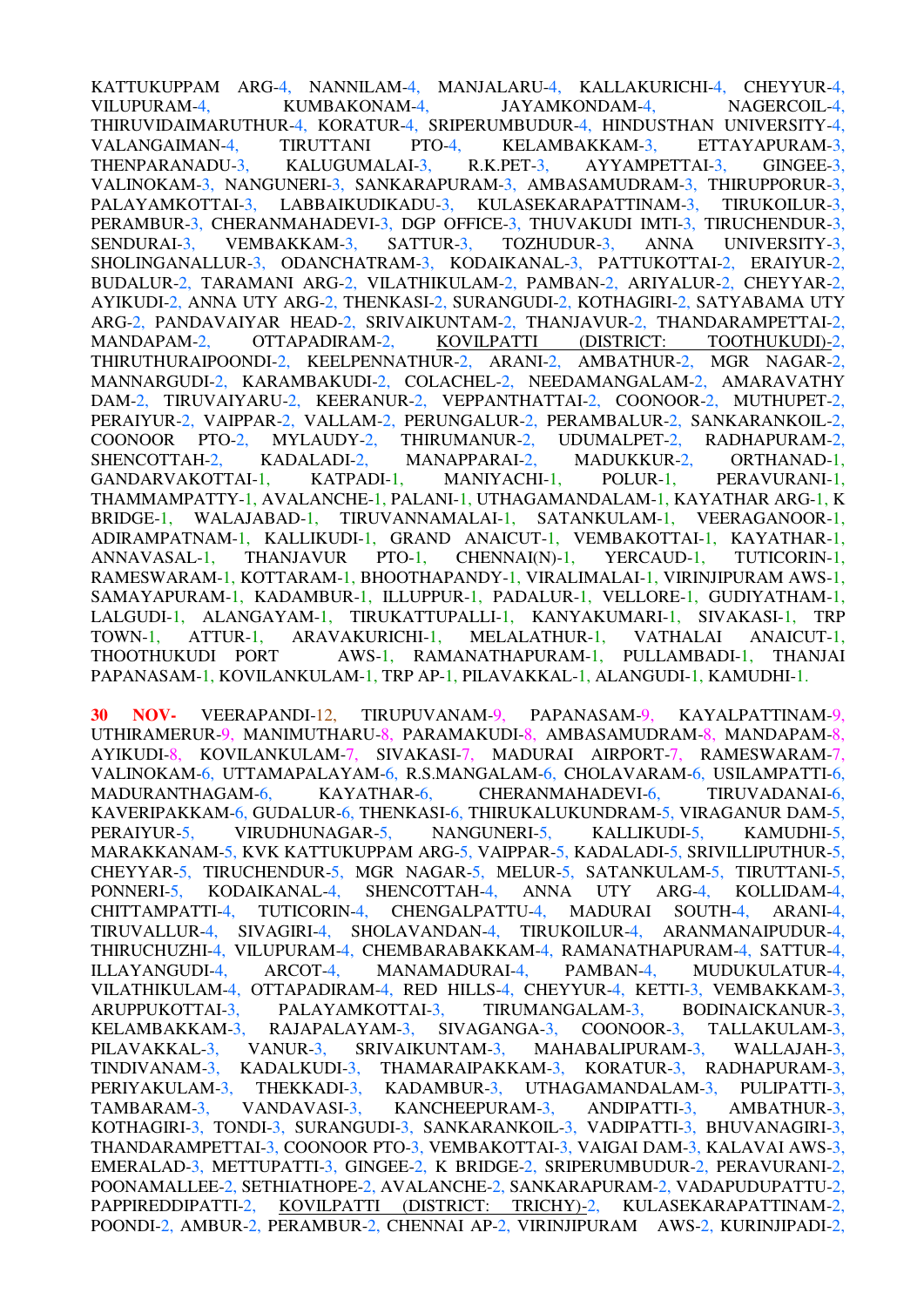KEELPENNATHUR-2, KOVILPATTI (DISTRICT: TOOTHUKUDI)-2, ANNA UNIVERSITY-2, KARIYAPATTI-2, NATHAM-2, SIRKALI-2, WALAJABAD-2, DGP OFFICE-2, GUMMIDIPOONDI-2, DEVAKOTTAI-2, ETTAYAPURAM-2, PANRUTI-2, VELLORE-2, THIRUVALANGADU-2, CHIDAMBARAM-2, NILAKOTTAI-2, SRIMUSHNAM-1, ODANCHATRAM-1, TIRUTTANI PTO-1, SHOLINGUR-1, PALLIPATTU-1, ULUNDURPET-1, CUDDALORE-1, CHENNAI(N)-1, MYLAUDY-1, KANYAKUMARI-1, TRP AP-1, VIRUDACHALAM-1, THIRUPPORUR-1, POLUR-1, AMMUNDI-1, PERIYAR-1, PERUNGALUR-1, KALLAKURICHI-1, HARUR-1, K.M.KOIL-1, DINDIGUL-1, PELANDURAI-1, PARANGIPETTAI-1, TIRUPATHUR-1, SHOLINGANALLUR-1, CHENGAM-1, ALANGUDI-1, PUDUCHERRY-1, UTHANGARAI-1, VEPUR-1, PENUCONDAPURAM-1, ALANGUDI-1, PUDUCHERRY-1, UTHANGARAI-1, VEPUR-1, PENUCONDAPURAM-1, BHOOTHAPANDY-1, TIRUPATTUR-1, BARUR-1, PONNAI DAM-1, VEERAGANOOR-1, ADIRAMPATNAM-1, TIRUVANNAMALAI-1, PUDUKOTTAI-1, PERUNCHANI DAM-1, KOTTARAM-1, ALANGAYAM-1, MAYILADUTHURAI-1, METTUPALAYAM-1, KATPADI-1, NEDUNGAL-1, ARAKONAM-1, UPPER BHAVANI-1, MANALMEDU-1, PERIYANAICKENPALAYAM-1, JAYAMKONDAM-1, PONMALAI-1, TIRUMAYAM-1.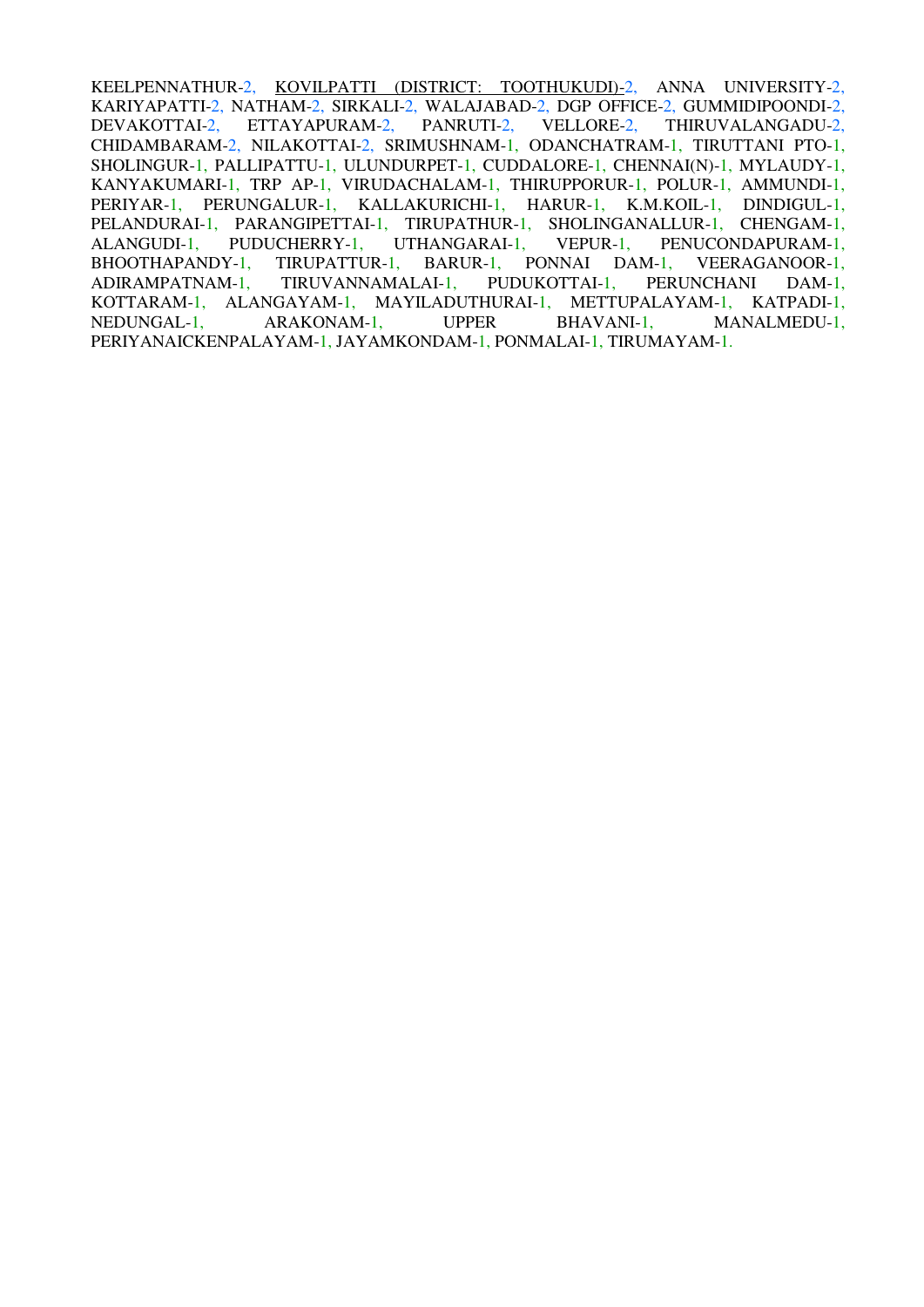## **IMD's 'MobileApps**

## **1. Meghdoot (Agromet)**

Meghdoot, a joint initiative of IMD, Indian Institute of Tropical Meteorology (IITM) and Indian Council of Agricultural Research (ICAR) aims to deliver critical information to farmers through a simple and easy to use mobile application. The mobile application was developed by the Digital Agriculture research theme at International Crops Research Institute for the Semi-Arid Tropics (ICRISAT), Hyderabad in collaboration with IITM, Pune and IMD, Delhi. The app seamlessly aggregates contextualised district and crop wise advisories issued by Agro Met Field Units (AMFU) every Tuesday and Friday with the forecast and historic weather information to the fingertips of the farmers. The advisories are also issued in vernacular wherever available.

## 2. **Mausam**

MAUSAM is a Mobile App of the IMD, Ministry of Earth Sciences (MoES), Government of India to provide seamless and user-friendly access to weather products available on https://mausam.imd.gov.in/. Users can access observed weather, forecasts, radar images and be proactively warned of impending weather events. The app's development and deployment is being led jointly by ICRISAT's Digital Agriculture & Youth (DAY) team and Indian Institute of Tropical Meteorology (IITM) under the Monsoon Mission program of M<sub>o</sub>ES.

## **3. UMANG**

UMANG (Unified Mobile Application for New-age Governance) is envisaged to make e-governance 'mobile first'. It is developed by Ministry of Electronics and Information Technology (MeitY) and National e-Governance Division (NeGD).

It is an evolving platform designed for citizens of India to offer them access to the pan-India e-Gov services from the Central, State, Local Bodies, and Agencies of government on app, web, SMS, and IVR channels.

Key Features:

- Unified Platform: It brings together all government departments and their services on a single platform to provide better and easier services to citizens.

- Mobile First Strategy: It aligns all government services with the mobile first strategy to leverage mobile adoption trends.

- Integration with Digital India Services: It provides seamless integration with other Digital India Services like Aadhaar, DigiLocker, and PayGov. Any new such service will automatically be integrated with the platform.

- Uniform Experience: It is designed to enable citizens to discover, download, access, and use all government services easily.

 - Secure and Scalable: It supports Aadhaar-based and other authentication mechanisms for service access. The sensitive profile data is saved in an encrypted format and no one can view this information.